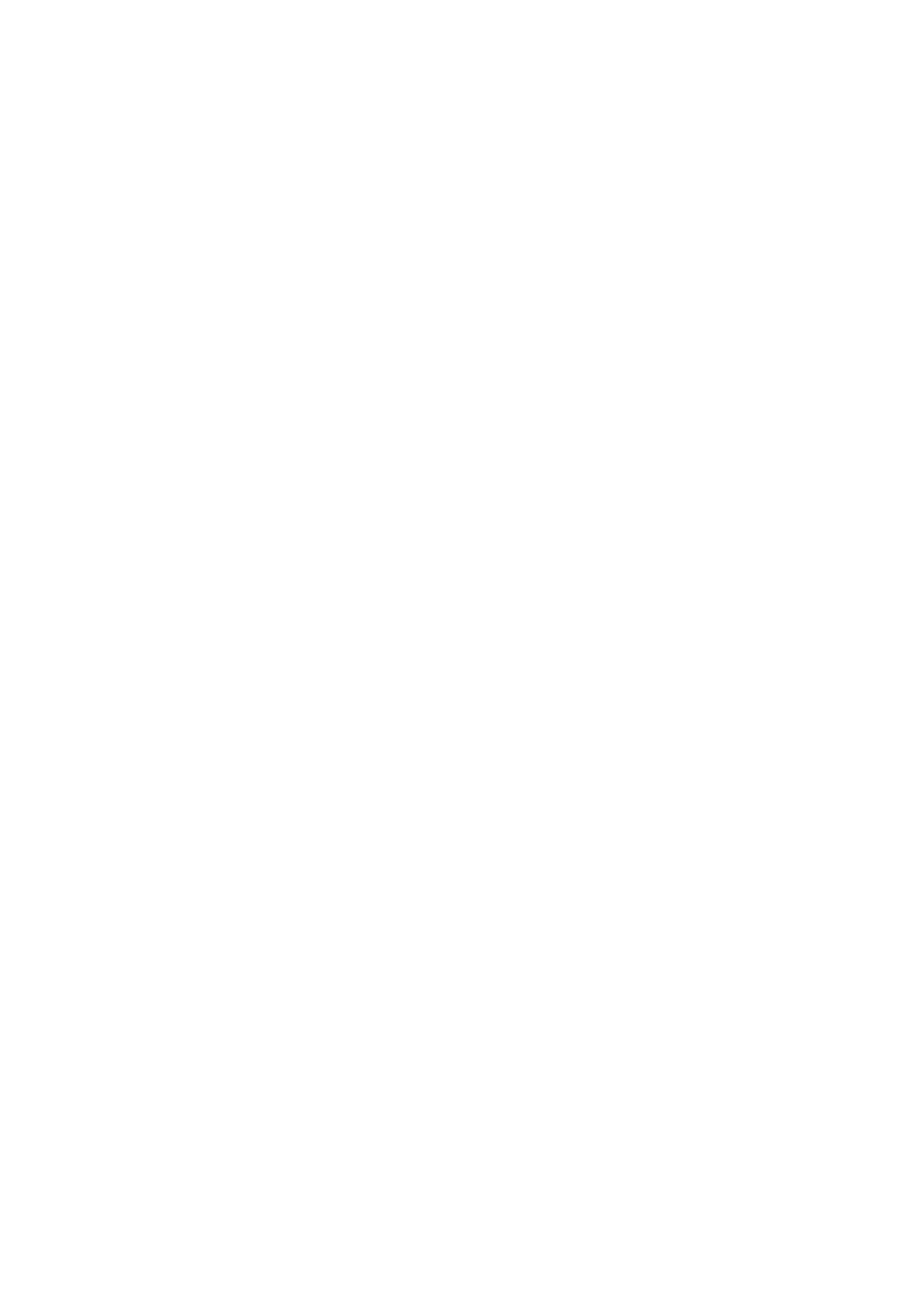## **Communication about sustainability in the food value chain**

- communicative challenges and opportunities

## *Astrid Mäehans*

| Supervisor:                                                                          | Helena Nordström Källström, Swedish University of Agricultural Sciences<br>Department of Urban and Rural development |  |  |  |  |
|--------------------------------------------------------------------------------------|----------------------------------------------------------------------------------------------------------------------|--|--|--|--|
| <b>Examiner:</b>                                                                     | Sara Holmgren, Swedish University of Agricultural Sciences<br>Department of Urban and Rural development              |  |  |  |  |
| Credits: 30 HEC                                                                      |                                                                                                                      |  |  |  |  |
| <b>Level:</b> Second cycle (A2E)                                                     |                                                                                                                      |  |  |  |  |
| <b>Course title:</b> Independent Project in Environmental Science - Master's thesis  |                                                                                                                      |  |  |  |  |
| Course code: EX0431                                                                  |                                                                                                                      |  |  |  |  |
| Programme/Education: Environmental Communication and Management - Master's Programme |                                                                                                                      |  |  |  |  |
| <b>Place of publication: Uppsala</b>                                                 |                                                                                                                      |  |  |  |  |
| <b>Year of publication: 2017</b>                                                     |                                                                                                                      |  |  |  |  |
| <b>Online publication:</b> http://stud.epsilon.slu.se                                |                                                                                                                      |  |  |  |  |

**Keywords:** Communication, sustainability, food, challenges, opportunities, One Planet Food

**Sveriges lantbruksuniversitet Swedish University of Agricultural Sciences**

Faculty of Natural Resources and Agricultural Sciences Department of Urban and Rural Development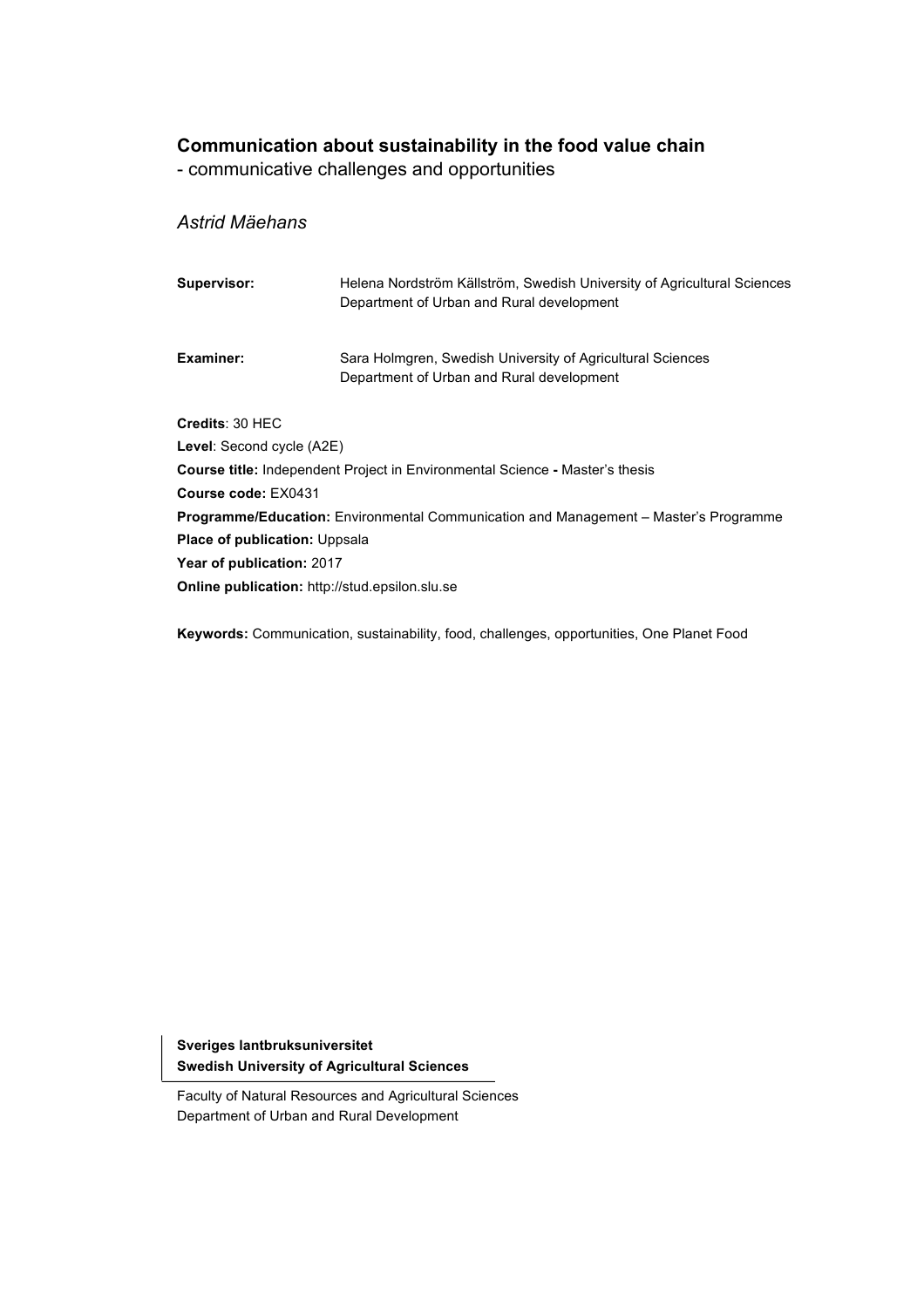## Abstract

A change in diets is vital due to the high environmental impact of food. To enable this change communication about sustainable food plays an important role. Food and sustainability are both areas involving a high level of complexity, making the relationship between communication, sustainability and food a central area to study. The thesis is written in connection to One Planet Food, a foodinitiative from World Wild Fund for Nature, which steered the focus of the study to communication within the food value chain. This thesis examines how actors working within the food value chain experience communicative challenges and opportunities in connection to sustainability. The Actors are interviewed though semi-standardized expert interviews to study their subjective understanding of communication in connection to sustainability. A theoretical framework is build based on Per Espen Stoknes' model of strategic communication, which is evaluated in connection to the actor's experiences of sustainability communication. The interviews showed patterns of both challenges and opportunities in connection to sustainability messages, and the patterns were also possible to link to parts of Stoknes' strategies. Communication about sustainability showed to be a complex area, however concluded in that both the interviewed actors and Stoknes argued for a communication strategy of positive, simple and consensus oriented communication. Communication about sustainability showed to be limited due to aspects as an individual focused message, profit being a competing factor with sustainability, communication noise and a lack of dialogue with the audience.

*Keywords:* communication, sustainability, food, challenges, opportunities, One Planet Food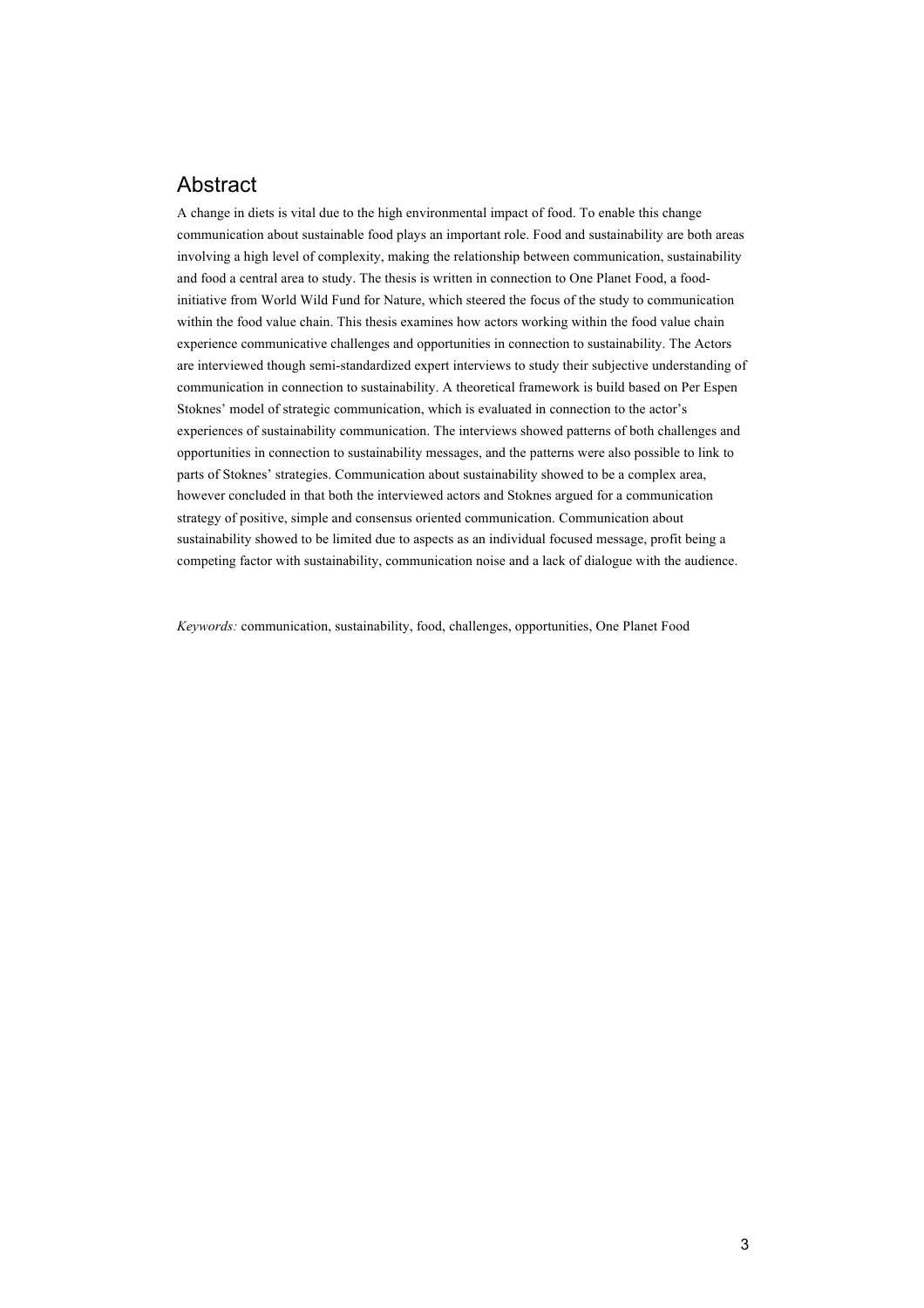# Table of contents

|   | 1.1   |                |                                                                             |    |
|---|-------|----------------|-----------------------------------------------------------------------------|----|
|   | 1.2   |                |                                                                             |    |
|   |       |                |                                                                             |    |
|   |       |                |                                                                             |    |
|   | 2.1   |                |                                                                             |    |
|   | 2.2   |                |                                                                             |    |
|   | 2.3   |                |                                                                             |    |
|   | 2.4   |                |                                                                             |    |
|   | 2.5   |                |                                                                             |    |
|   | 2.6   |                |                                                                             |    |
|   |       |                |                                                                             |    |
| 3 |       |                |                                                                             |    |
|   | 3.1   |                |                                                                             |    |
|   |       |                |                                                                             |    |
|   | 3.2   |                |                                                                             |    |
|   | 3.3   |                |                                                                             |    |
|   | 3.4   |                |                                                                             |    |
|   | 3.5   |                |                                                                             |    |
|   |       |                |                                                                             |    |
|   |       |                |                                                                             |    |
|   | 4.1   |                |                                                                             |    |
|   | 4.2   |                |                                                                             |    |
|   | 4.3   |                |                                                                             |    |
|   | 4.4   |                |                                                                             |    |
|   | 4.5   |                |                                                                             |    |
|   | 4.6   |                |                                                                             |    |
|   | 4.7   |                |                                                                             |    |
|   |       |                |                                                                             |    |
|   |       |                |                                                                             |    |
|   | 5.1   |                |                                                                             |    |
|   | 5.1.1 |                | Is communication about sustainability different from general communication? |    |
|   |       |                |                                                                             |    |
|   |       | 5.1.2          |                                                                             |    |
|   |       | 513            | Noise                                                                       | 21 |
|   |       | 5.1.4<br>5.1.5 |                                                                             |    |
|   |       |                |                                                                             |    |
|   | 5.2   |                |                                                                             |    |
|   | 5.2.1 | 5.2.2          |                                                                             |    |
|   |       | 5.2.3          |                                                                             |    |
|   | 5.3   |                |                                                                             |    |
|   | 5.3.1 |                |                                                                             |    |
|   |       | 5.3.2          |                                                                             |    |
|   |       | 5.3.3          |                                                                             |    |
|   |       | 5.3.4          |                                                                             |    |
|   |       | 5.3.5          |                                                                             |    |
|   | 5.4   |                | Challenges and opportunities connected to Stoknes' theories  27             |    |
|   | 5.5   |                |                                                                             |    |
|   |       |                |                                                                             |    |
|   |       |                |                                                                             |    |
|   | 6.1   |                |                                                                             |    |
|   |       |                |                                                                             |    |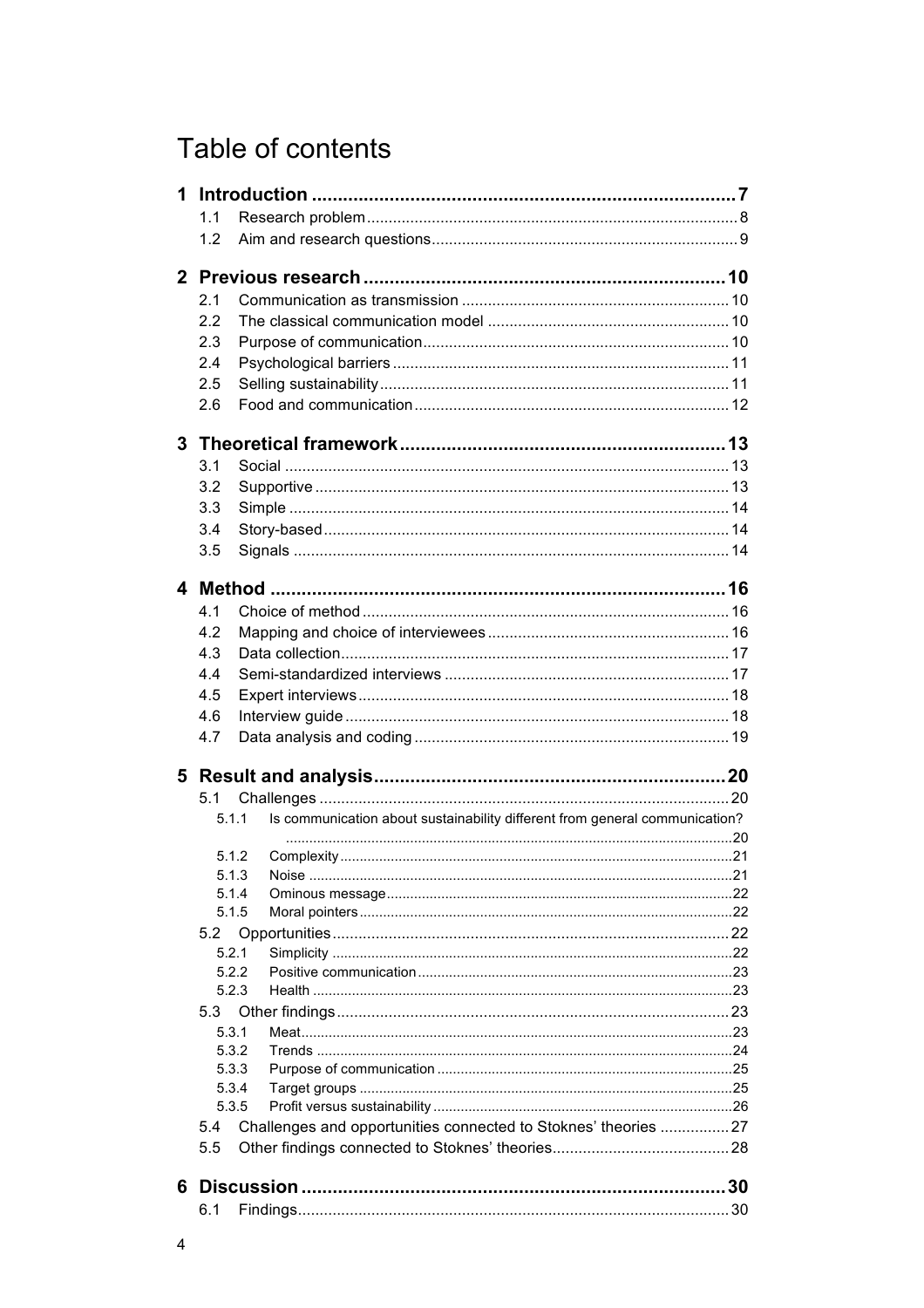|  |  | 6.4 Further implications for sustainability communication32 |  |  |  |
|--|--|-------------------------------------------------------------|--|--|--|
|  |  |                                                             |  |  |  |
|  |  |                                                             |  |  |  |
|  |  |                                                             |  |  |  |
|  |  |                                                             |  |  |  |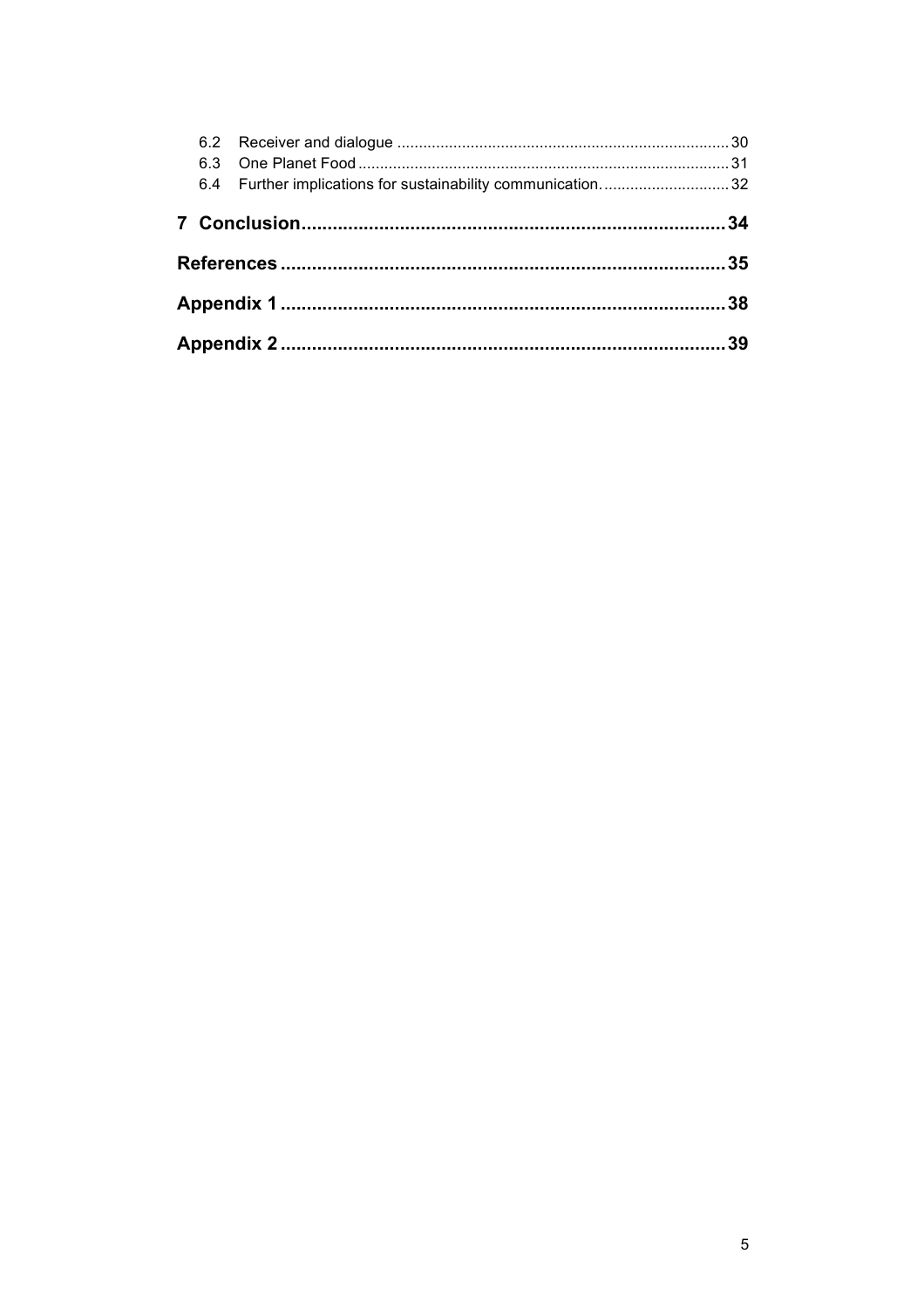# Table of figures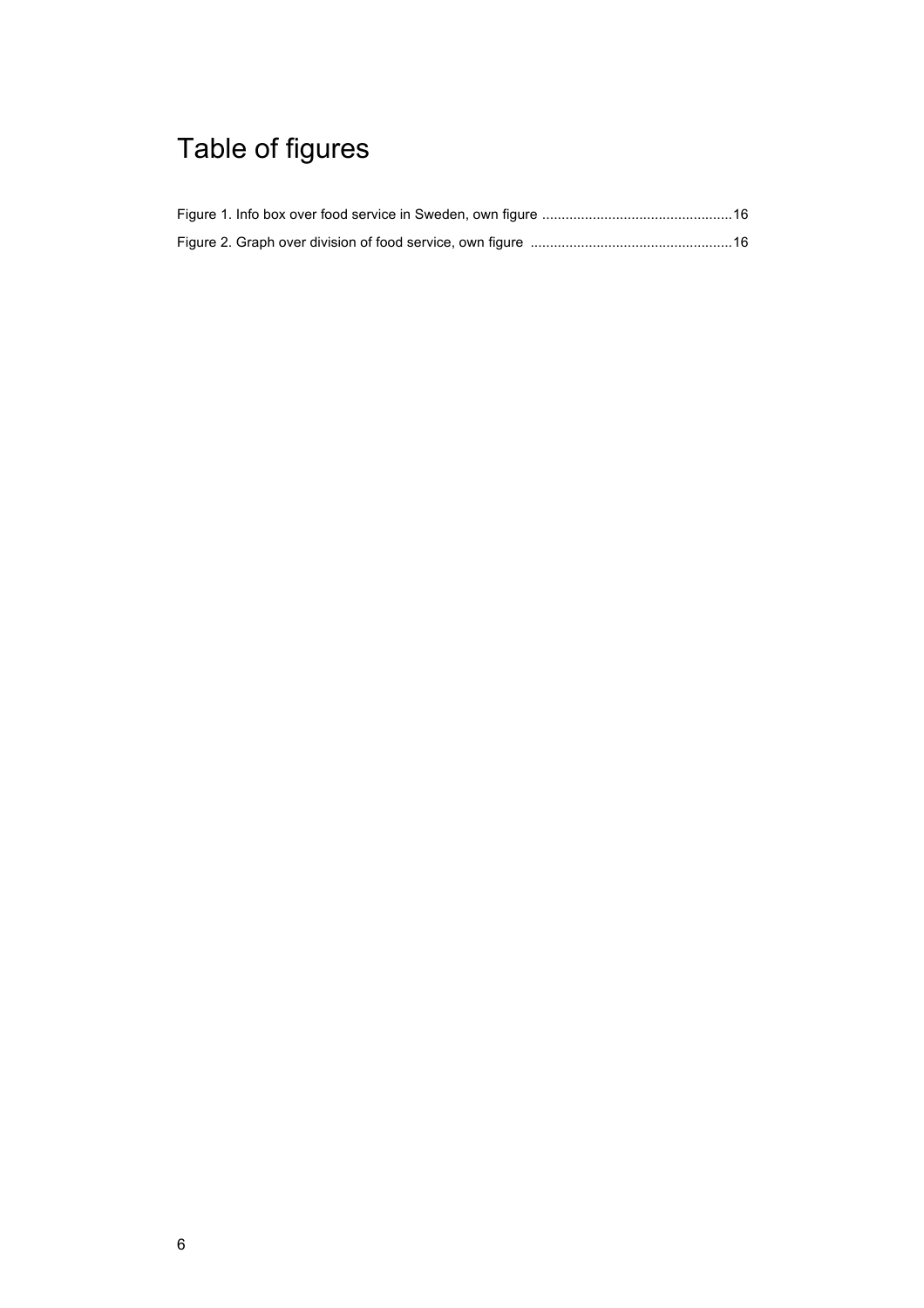## 1 Introduction

How we produce and consume food is a big part of today's climate issues. Numerous studies have shown that the impacts of our food system is closely connected to environmental issues as greenhouse gas emissions, biodiversity loss, water deficiency and pollution (Garnett, 2014, p 31, Scarborough, P., et al. 2014, p. 180, Westhoek, H., et al. 2014, p. 197). The numerous choices of food in supermarkets puts a pressure on the individual choice and makes it vital to have informed consumers. Even though the general awareness of foods climate impact has increased during the last decades, studies have shown that large uncertainties in connection to sustainability still remain amongst consumers (van Dooren, 2014, p. 36). To actively inform both consumers and companies selling food about sustainability is central, which makes it important to study communication on sustainable food (Röös & Schütt, 2017, p. 2).

Recognizing the urgency for a sustainable global food consumption, Word Wild Fund for Nature Sweden (WWF) has created the project One Planet Food (OPF) with the aim to contribute to the issue. The project seeks to create a framework for sustainable food, "*food within the limit of one planet"*, a framework meant to guide consumers and retailers along the value chain of food. The project is narrowed down to focus on meals and recipes (Richert, WWF, 29-08-16). Together with a group of researchers WWF has located two main areas of interest; to keep the global temperature increase below 1,5° Celsius and to preserve biodiversity. Calculations and assessments based on this framework will be the foundation for WWF's definition of sustainable food. As this thesis is written the final structure is still under development, however a couple of foundation pillars have been set. All meals will have set criteria regarding carbon emission, in order to reduce animal-based protein and increase locally produced food. Criteria on organic food will also be developed to favor biodiversity and a conscious production (Richert, WWF, 29-08-16). This is the definition for sustainable food which WWF use and will also be the definition which is referred to in discussions about sustainable food in this thesis.

By creating a framework for sustainable meals, WWF hope to spread the concept and get different actors to implement it. One Planet Food has two different targets; primarily: actors working with meals, for example meal suppliers, recipe banks, and restaurants, and secondary: those actor's customers and clients. (Richert, WWF, 29-08-16). At the time of writing this thesis, One Planet Food is still at an early stage and the description above is based on the project plan of OPF. The description may raise questions on how the project will be carried out, however, these details fall outside the frame of this thesis.

This thesis is written in connection to the project One Planet Food as WWF expressed a whish to gain insights in the communicative conditions for the project. The perspective is made broader and OPF will be used as a study-case in order to explore communication strategy. The collaboration stretches no further than the research topic and the selection of interviewees. One Planet Food will be brought up again in the concluding discussion, where a discussion will be held to investigate what the insights of the thesis can tell about the conditions for communication strategy in connection to One Planet Food.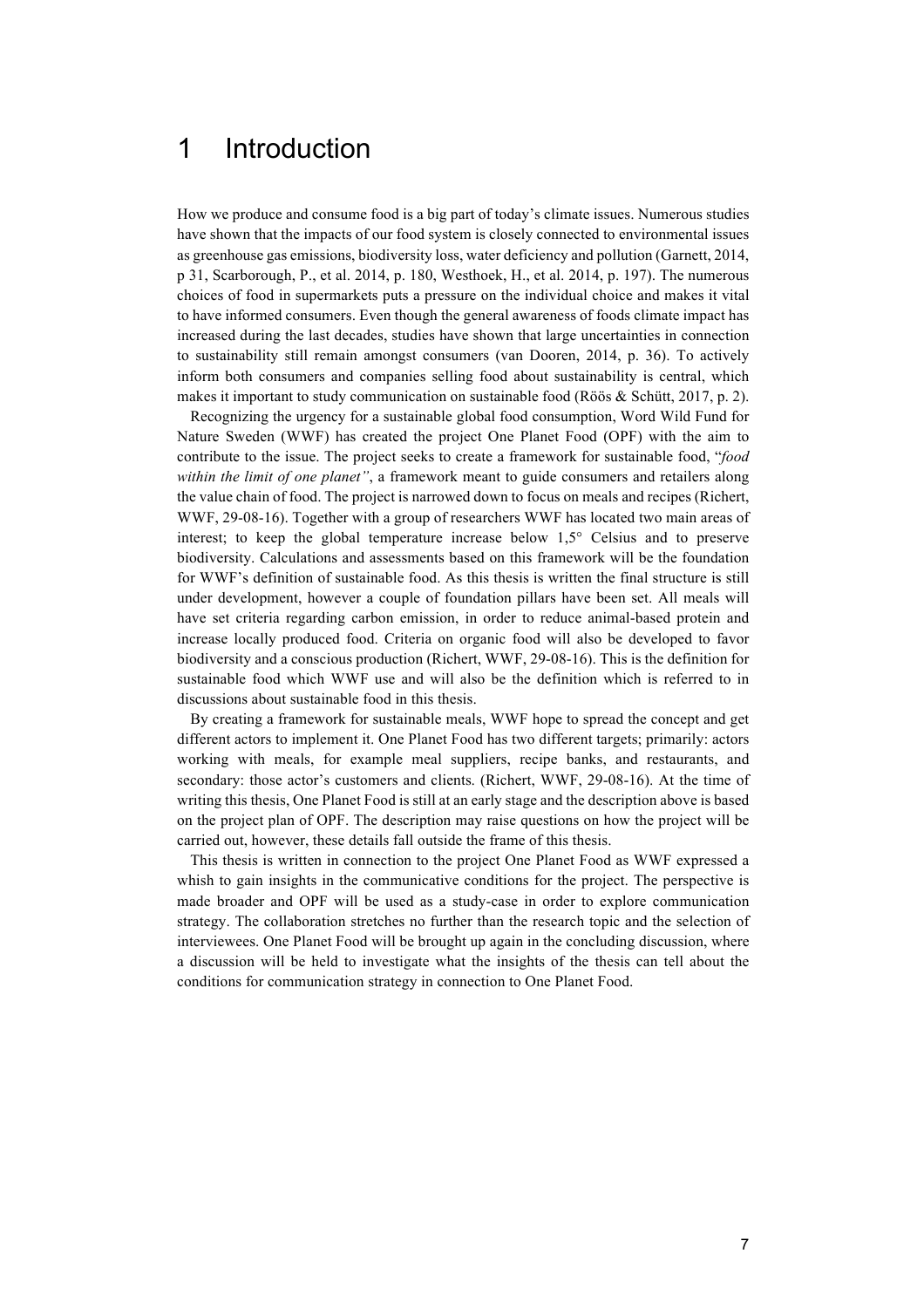### 1.1 Research problem

Sustainable development is today used in many different scholars and due to the broad definition the concept can mean different things in different situations (Oates, 2006, p. 247- 248). The interpretation of sustainability is shown to be closely connected to personal norms and values as well as subjective understanding of cultural context and societal development. (Godemann & Michelsen, 2011 p. 5,6). One of the most frequently used definitions for sustainable development is the Bruntland report; *Development that meets the needs of the present without compromising the ability of future generations to meet their own needs* (WCED, 1987), which also will be the basis for sustainability in this thesis. However, usage of the concept always needs to be critically reviewed since the definition allows for subjective interpretation and as is not often possible to specify the exact meaning of sustainability (Aiking  $\&$  de Boer, 2004, p. 360). Sustainability is on the verge of impossible to define, which make communication about sustainability highly complex. The area has developed into its own scientific field named environmental communication, emerging out of a diverse group of older scientific fields. (Cox, 2010, p. 12). Environmental communication aims at creating an understanding of the relationship between the environment and nature through communication and to shed light on the issues of this relation from the perspective of a social discourse. One of the most central notions of the field is that communication about sustainability demands more of the communication due to the pluralism which sustainability entail (Godemann & Michelsen, 2011, p. 6). This will be further explained below.

Food, which is in the scope for this thesis, have shown to share great similarities to the topic of sustainability. Previous research show that perceptions of sustainable food, as well as sustainability, in as an area of high complexity and subjective interpretations (Aiking  $\&$ de Boer, 2004, p. 360). Attitudes, opinions and values play a great importance of how food choices are made. Individual needs and wants have been shown to contest scientific arguments in the shaping of food habits (Vermeir & Verbeke, 2006, p. 170). Sustainable food also implies different meanings for different nations, food security may be the most prioritized issue in one country whereas a shift from animal-based protein to plant-based protein is the located as the most urgent subject in another country (Aiking & de Boer, 2004, p. 360). Even though it is possible to detect an interest for food in the research field of communication (Brummet, 2014, p. 2) few studies on the combination of sustainability and food are to be found within communication research. Bhaskaran et. Al (2006) argue for a lack of existing marketing programs for sustainably produced food. This will be developed under previous research.

To communicate within the complex areas of sustainable food demands well-functioning communicative strategy in order to create a sustainable food consumption (Röös & Shütt, 2017, p. 1, 16). Communication about sustainability and food are both complex areas, and this thesis depart from the notion that the combination of the two carry great challenges. There is also a lack of research on the are of communication strategy of sustainable food. Based on this, I argue for the great importance of studying the relation between communication strategy, sustainability and food.

In the thesis a variation between *communication about sustainability* and *sustainability communication* will be used to describe communication addressing sustainability.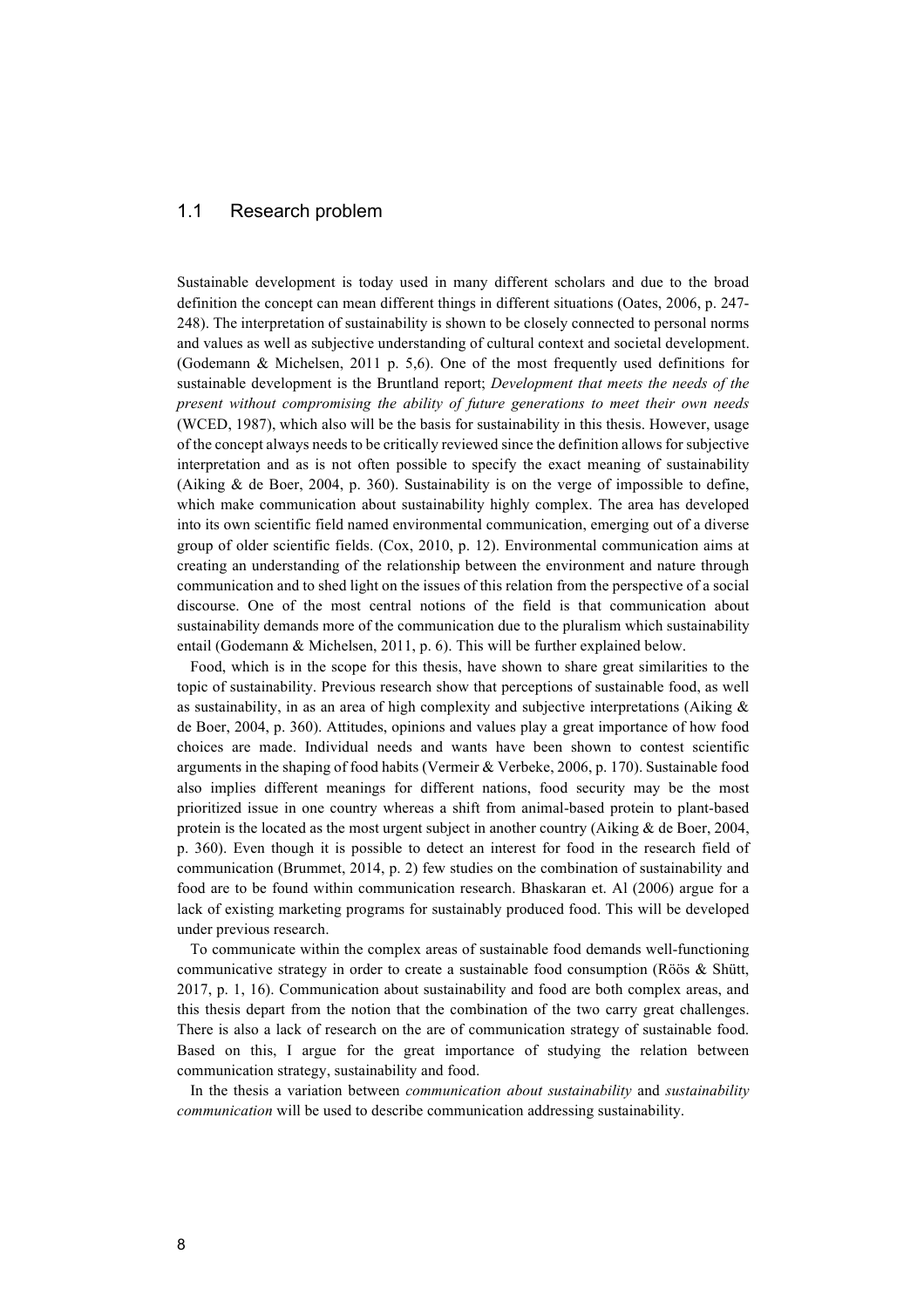## 1.2 Aim and research questions

This study seeks to explore the relation between communication strategy, sustainability and food. By using the communication model of Per Espen Stoknes as departure, the aim is to investigate experienced challenges and opportunities in communication by actors working in the food value chain. The thesis is written in collaboration with WWF's project One Planet Food. To get insights in the communicative conditions for a project which intend to spread a framework for sustainable food to companies and consumers, is therefore part of the aim of the study. The study will focus on the following questions:

- How do actors in the food sector choose to exemplify communicative challenges and opportunities in connection to sustainability?
- What similarities and differences exist between the actor's view of communication and Stoknes' model of communication strategy?
- What would be conceivable options for WWF when conducting a strategy for communication about sustainability?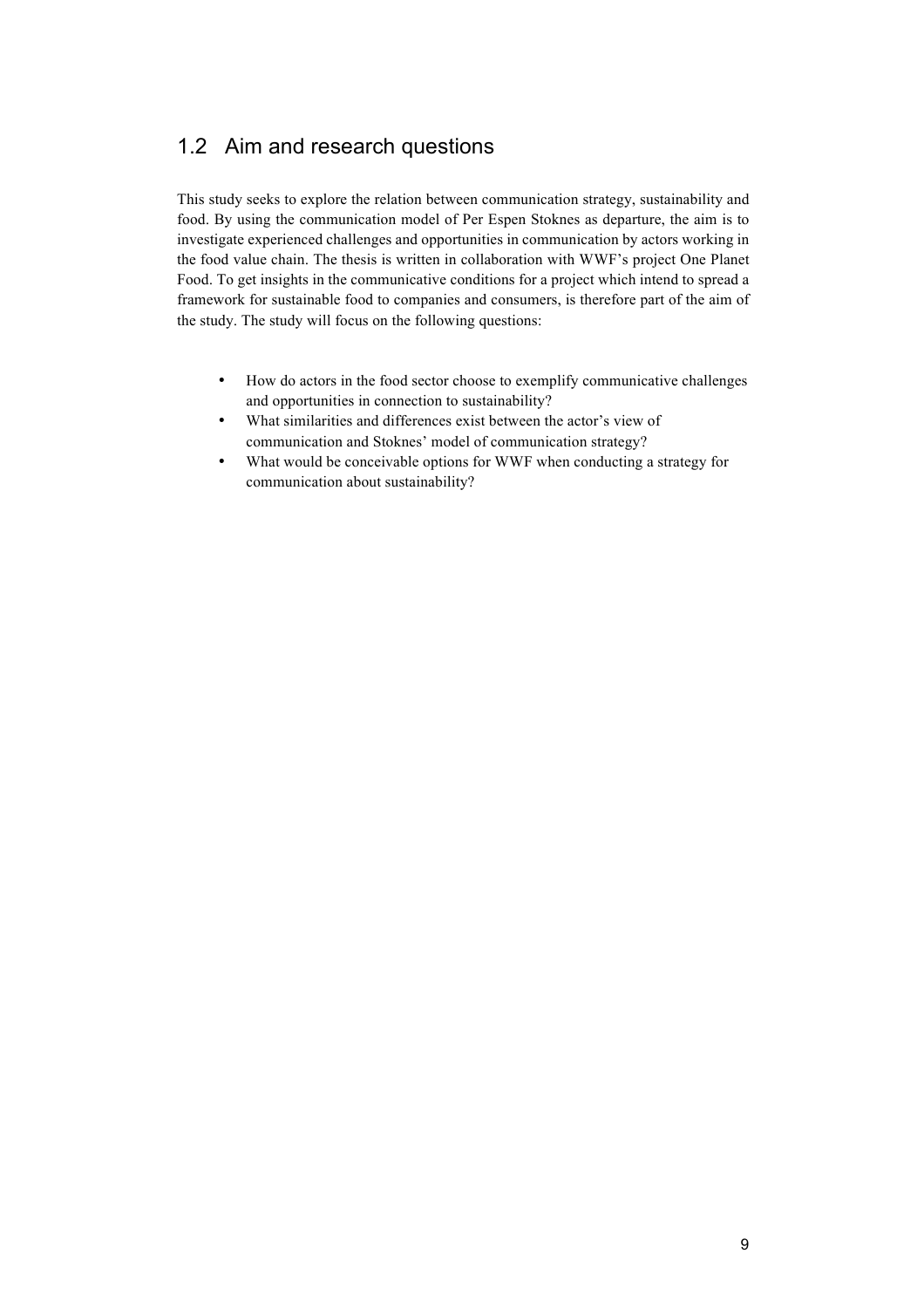## 2 Previous research

### 2.1 Communication as transmission

Looking back at the field of communication, I want to start of with one of the most classical and influential images of communication, Shannon & Weaver model of *communication as transmission.* The model is originally described as information being transmitted as a signal via a phone line, from a transmitter to a receiver. In the middle of the image "noise" is interfering the transmission. This theorizing seeks to locate and avoid noise, weakening the preconditions of the message being understood by the receiver (Craig & Muller, 2007, p. 261). The model is today critiqued due to the simplified view of one-way communication. The critique states that due to the lack of feedback mechanisms the model fails to include how the receiver response to the message, which means failing to embrace the agency of the receiver. However, the concepts of communication from a sender to a receiver is still present in todays work of communication (Craig & Muller, 2007, p. 162).

From the theory of communication as transmission, the scientific field of communication has developed and grown. A number of different disciplines have contributed to the discussion with new aspects of importance when communicating. These include audience, framing, message and messenger, how the message relates to the societal discourse, channels, and planned effect (Moser, 2010, p. 37). Even though the concepts generalize communication on a broad level, I have chosen to include them since they make out a comprehensive theoretical frame of communication today. Moser further argues, a more sufficient understanding of each component is needed, as well as emphasis on the *dialogue* between audience and messenger (2010, p. 37).

#### 2.2 The classical communication model

The *classical communication model* is another model of communication, with roots in Shannon and Weaver's sender-receiver perspective. This model is widely spread in eg. marketing, where communication is used to target individuals in order to sell a product. The receiver is perceived as a member of a specific *target group*, based on their perceived behavior. Communication is used to instigate a demand, trough a message adjusted based on the target group (Nitsch, 2000, p. 200). In communication about sustainability, the message is more complex and there are more diverse opinions to be met. In contrast to the idea of something meeting a demand, a sustainability messages might be perceived as inconvenient, costly or to much of an effort. Because of this, communication about sustainability carries with it certain limitations when it comes to the practical usability of using concepts like selling ideas to specific target groups. Instead, the receivers must be viewed as an active part of the communicated message (Nitsch, 2000 p. 201-204).

### 2.3 Purpose of communication

Moser (2010) explains how the *purpose* of communication plays a significant role when communicating about sustainability. In contrast to classical communication, the purpose when communicating about sustainability is often something more than selling a product. Moser has distinguished anticipated goals and structured them in to three categories of purpose. First; *to inform and educate individuals about climate change*, second; *to achieve some type and level of social engagement and action*, and third; *to bring about changes in*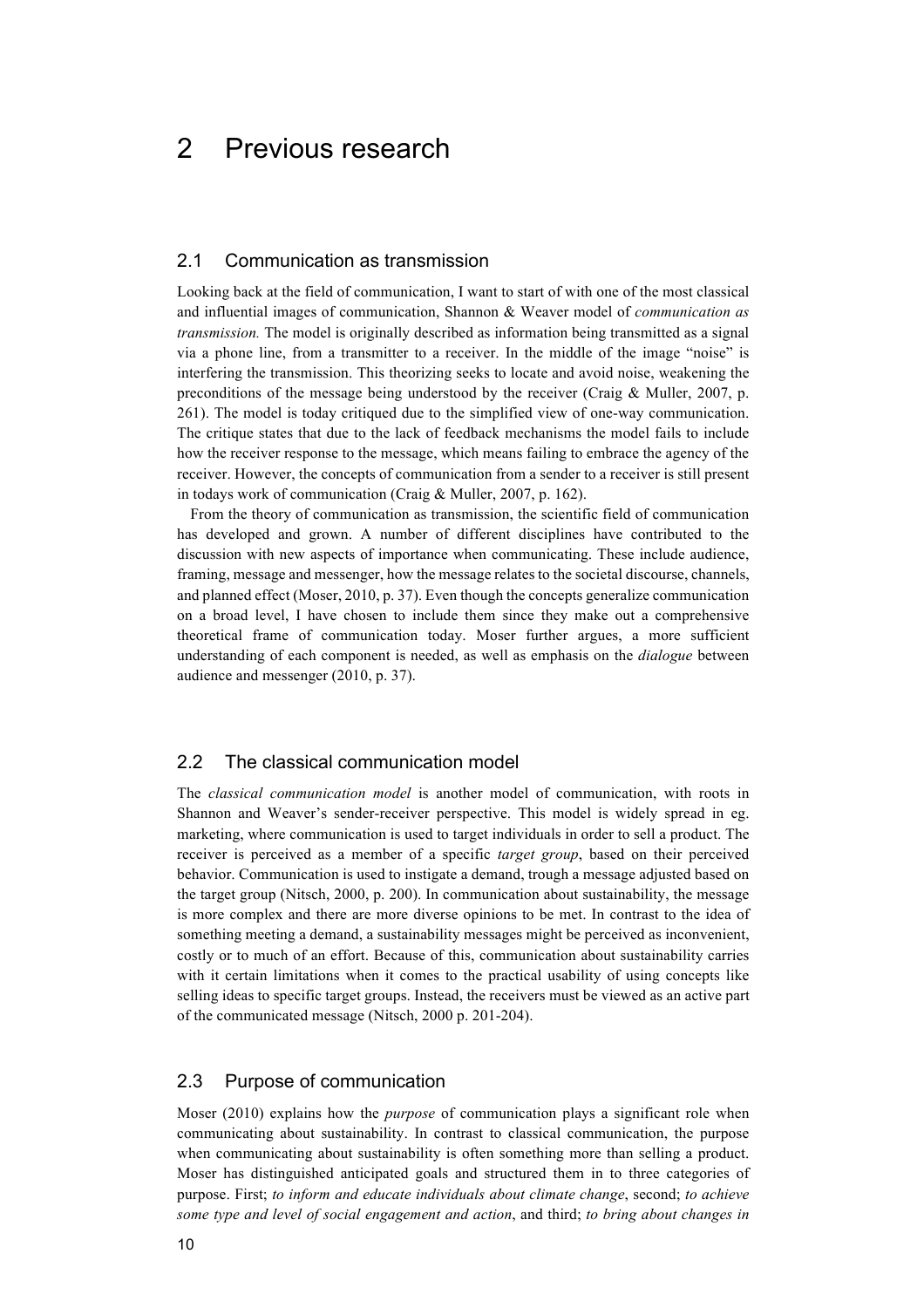*social norms and cultural values.* (2010, p. 38) She draws attention to how the desired outcome affects the design of communication, whether the communication has a long time goal to change behavior, or a shorter goal to spread information.

Another important aspect of communicating common topics within sustainability communication, like climate change, is the relationship between scientists and the "lay public", as Moser (2010) describes it. According to Moser scientist have for too long appointed themselves as solitary experts at interpreting climate change and spreading knowledge, and she argues for a move towards a more trans-disciplinary approach with emphasis on communication scholars. The issue as she describes it lies in that the scientific community needs to communicate complex and knowledge heavy issues to an audience with less knowledge. The communication needs to be done in a way which creating understanding and lead to engagement, otherwise our communication about sustainability fails (Moser, 2010, p. 37).

#### 2.4 Psychological barriers

Contributing to the field of sustainability communication, Stoknes (2015) has explored how communication about sustainability previously has been conducted and analyzed *how to not to* communicate. He has located five psychological barriers to explain how sustainability messages gets blocked out: distance, doom, dissonance, denial and identity. The first barrier *Distance*, explain how climate change compared to other issues, are abstract making it hard for individuals to relate to the issue which creates a distance. Climate change being communicated as a disaster, without practical solutions trigger the second barrier *Doom. Dissonance* occurs when we cannot make sense of our habitual behavior, we know that driving is bad for the environment but at the same time, society keeps encouraging us to use cars. When we get criticized for our behavior, we protect our selves by *Denial*, which make out the fourth barrier. The last barrier is *Identity*, is triggered when challenging ideas threaten our cultural identity. Together they make up walls which hinder the environmental message from reaching the audience (Stoknes, 2015, p.81-87).

#### 2.5 Selling sustainability

Alongside the scientific community, companies and businesses are today eager to contribute to the debate. An example of this is a guide for communication about sustainability published by the communication agency Futerra. They address the challenge of communicating sustainability arguing *"climate change is no longer a scientist's problem - it's now a salesman's problem"* (2015, p. 2). Trying to turn up the emergency level does not work, instead there is a need for a new type of climate message. They argue that actors conducting communication about sustainability needs to know how to *sell* climate change. Futerra also argue that successful sustainability communication can be profitable, and for the importance of framing sustainability as an opportunity instead of a problem in order to potentially attract more companies in to working with it  $(2015, p. 4, 6, 14)$ .

In this thesis I will focus on communication about sustainability taking place between an environmental non-governmental organization, businesses, and consumers. This aspect will define the prerequisite of the communicative frame in which I operate. One of the main aspects that this bring is that communication and sustainability studied in this thesis relates to goals like *profit* and *business competition*.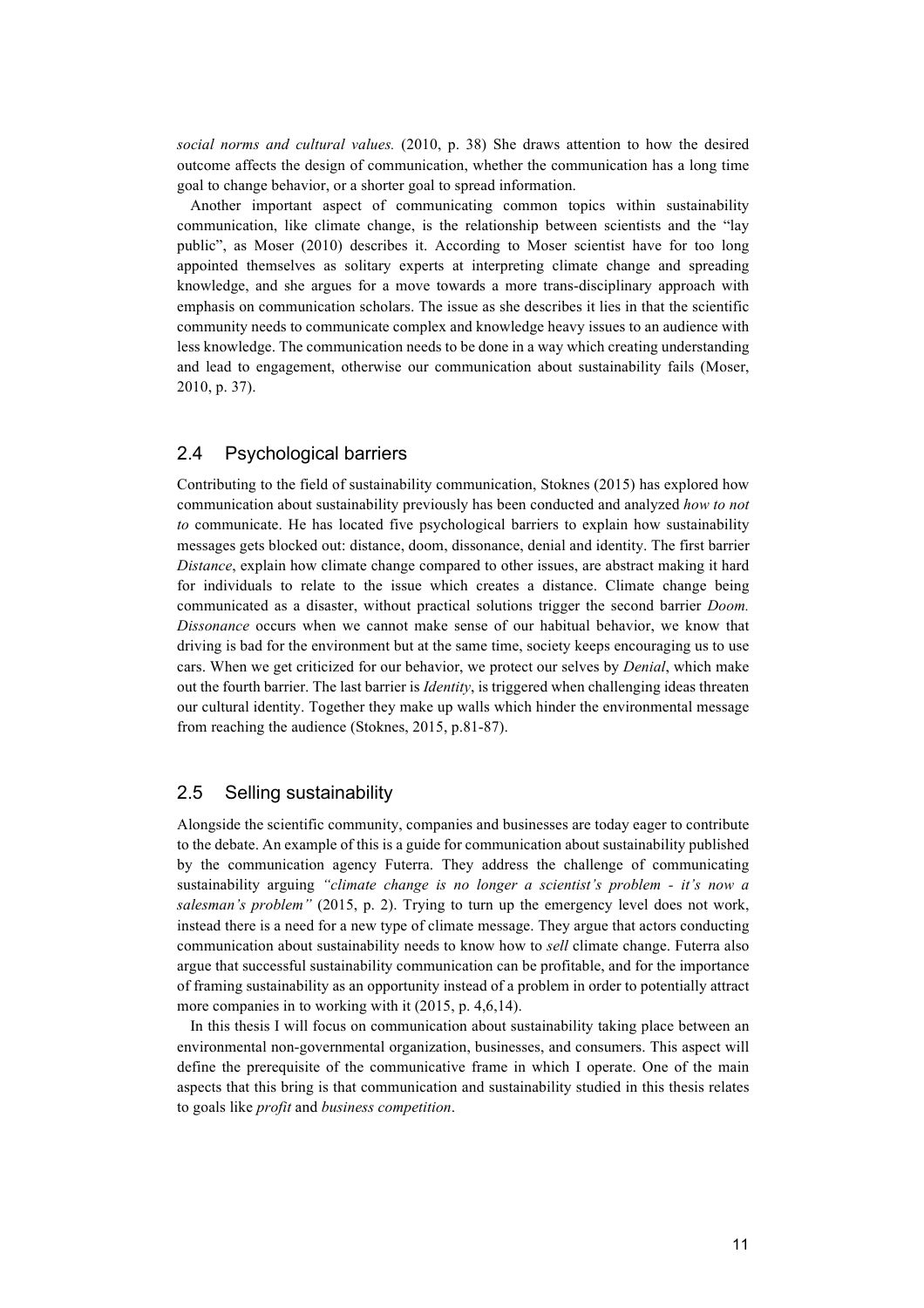#### 2.6 Food and communication

In the same spirit as companies locate sustainability as both a hinder and an opportunity, Bhaskaran et. Al's (2006) study of sustainable food argue for a similar conclusion. By looking at marketing and consumer's choices of sustainable food, they argue that the number of caring consumers are increasing slowly, however a majority still associate sustainable choices to an increased cost and fail to see any advantages. The consumers also expressed that the many different sustainability labels were confusing. The study also concluded that a number of companies found it expensive to adapt sustainability standards and to market them in a fruitful manner (Bhaskaran et. Al, 2006, p. 687).

One way to define and measure sustainable food is through sustainability labels. Even though research reports speak of an increased interest for organic food, the total percentage of food with the organic label KRAV in Sweden during 2016 was 6% of all sold food (KRAV, 2016, p. 3). The numbers are in line with Van Loo et. Al's (2014) report of sustainability labels on meat in Belgium, arguing for an increased interest amongst the consumers followed by an increased number of different labels. Although consumers are positive towards information about sustainability, the many different labels can lead to confusion and decreased credibility, which is a communicative issue for companies, governmental agencies and policy makers. The study also shows a variation in which sustainability issue consumers value most, for example animal welfare, health, carbon footprint. The authors argue that more research in this field is needed (Van Loo et. Al, 2014, p. 147,148).

Vermeir & Verbeke (2005) has done an in depth study of how the behavior of consumer in relation to sustainable food, which is of importance in connection to communication strategy.

They argue that the decision making process in sustainable consumptions are not only driven my personal needs and want, but also a level of social responsibility. They have also located a gap between attitude towards sustainable food and the actual purchase. A change in consumption behavior is competing with habits, price, norms and convenience. At the same time transparency and knowledge about the food value chain is often limited for the consumer, which also have shown to impact in the choices of the sustainable option.

The study concludes that the consumers chose sustainable to a larger extent when they feel involved and informed about the effect of their choice. The authors argue that communication play a significant role in this and to research the topic further (Vermeir & Verbeke, 2005, p. 169, 175, 188).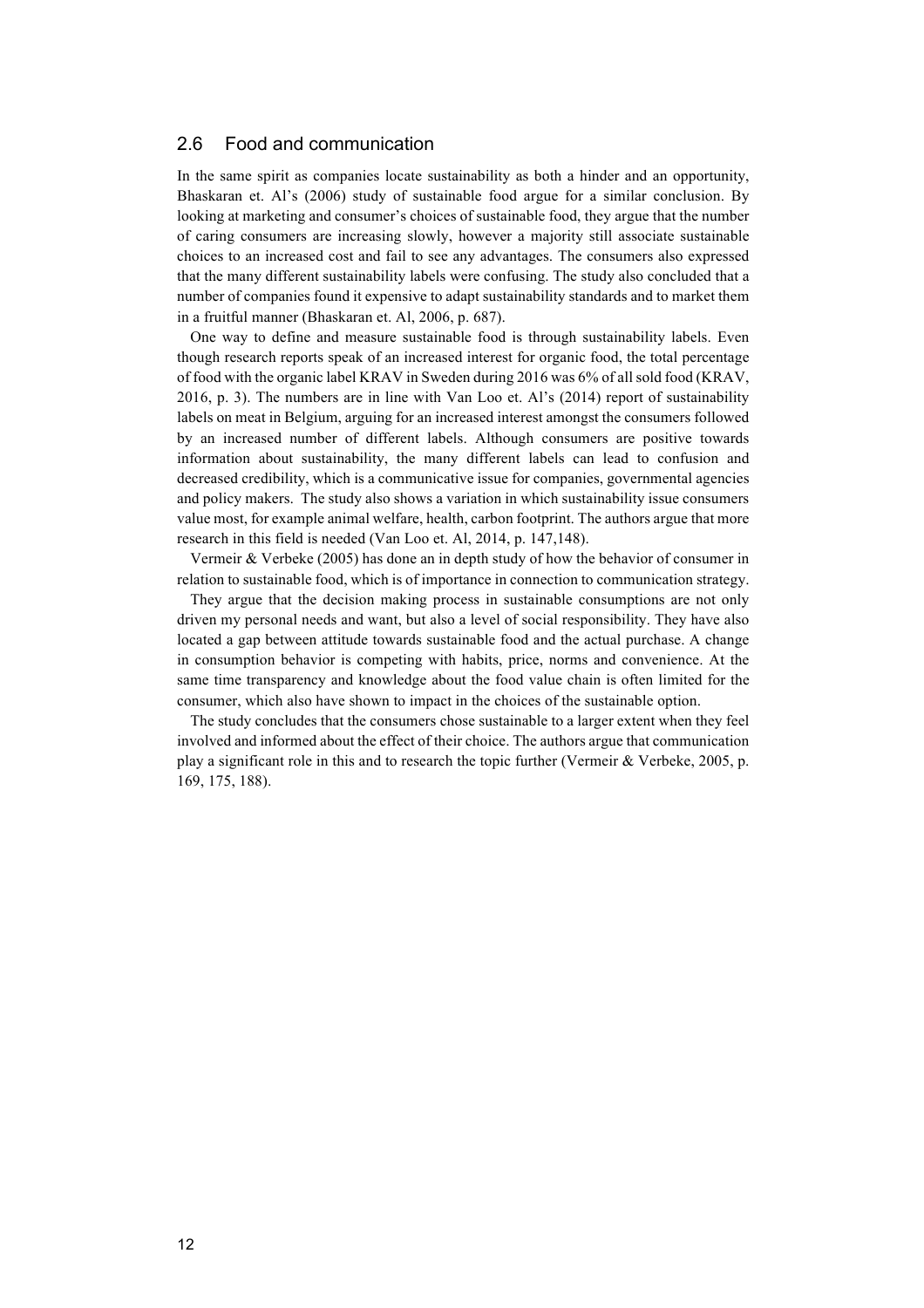## 3 Theoretical framework

A large amount of the previous research on communication strategy end up criticizing the strategy to the point where it no longer feels logical to implement it. I found myself longing for research that, instead of focusing on the limitations, argued for the *possibilities* of communication. This lead me to the social psychologist Per Espen Stoknes book *What we think about when we try not to think about global warming* (2015). In his book Stoknes explore the psychological effects of climate communication, and argues that solving climate crisis is simple. He presents a model of five different strategies for how to successfully conduct communication about sustainability, which build on the five different psychological barriers (presented in previous research) that comes from the same book. The strategies are argued to be suitable for policy makers to businesses, scientist to the average citizen. I found it intriguing how Stoknes argues that solving climate crisis is simple, and theoretical framework will therefore be build around these strategies. Due to the collaboration with One Planet Food, the thesis is angled towards communication in foodservice. The theoretical framework will be used comparatively to actor's experiences of communicative challenges and opportunities. This will be further explained in the method.

Following is a presentation of the five different strategies. Each strategy stands by itself, however are meant to be used together and may therefore seem similar.

## 3.1 Social

The first strategy focuses on making the communication social. Stoknes (2015) contradicts the ideas of global warming being solved through individual behavior-change and neat howto-live-a-sustainable-life-guides. The movement needs to be social and inclusive, instead of arguments based on the individual's responsibility in the climate crisis. Humans are social beings, and when people do not know how to act, they tend to look at how their surrounding are acting. In these situations, Stoknes argues, people respond to consensus. If climate science is communicated to be perceived as consensus, the social affect results in that the message is experienced as normative. The climate message can therefore become a norm. In science of behavioral change, it has been shown that to targeting social networks is more effective than targeting individuals. The social part of the message is therefore crucial, Stoknes argues. He brings up Earth Hour as an example where (apart from the critique of the insignificant effect on energy reduction) a great importance lies in the global, social narrative which it creates. A message should therefore be clear, consensus-oriented and socially situates in order to not trigger dissonance or denial. (Stoknes, 2015, p. 96-104)

#### 3.2 Supportive

The most common reporting of climate change in media is done by using a vocabulary as doom, destruction, disaster, cost, sacrifice and loss. Solutions to climate change are often presented as losses to the individual; eating less meat, travel less et cetera. Stoknes (2015) illustrate that psychological reaction to this is distanciation or resentfulness. The strategy fails at engaging people, which is why Stoknes argues for supportive frames rather than catastrophic frames. Through supportive frames climate solutions can instead be communicated as an opportunity for innovation or connected to health-benefits and resilience. To frame climate change as connected to personal health has shown to be more effective than the abstract message of a two-degree rise in temperature. Stoknes argues that to be forced in to making sacrifices does not make up an effective message, instead innovation and opportunity should be used to shape a supportive message. Climate disruption means a shift in behavior, which Stoknes argues, will generate opportunities for jobs and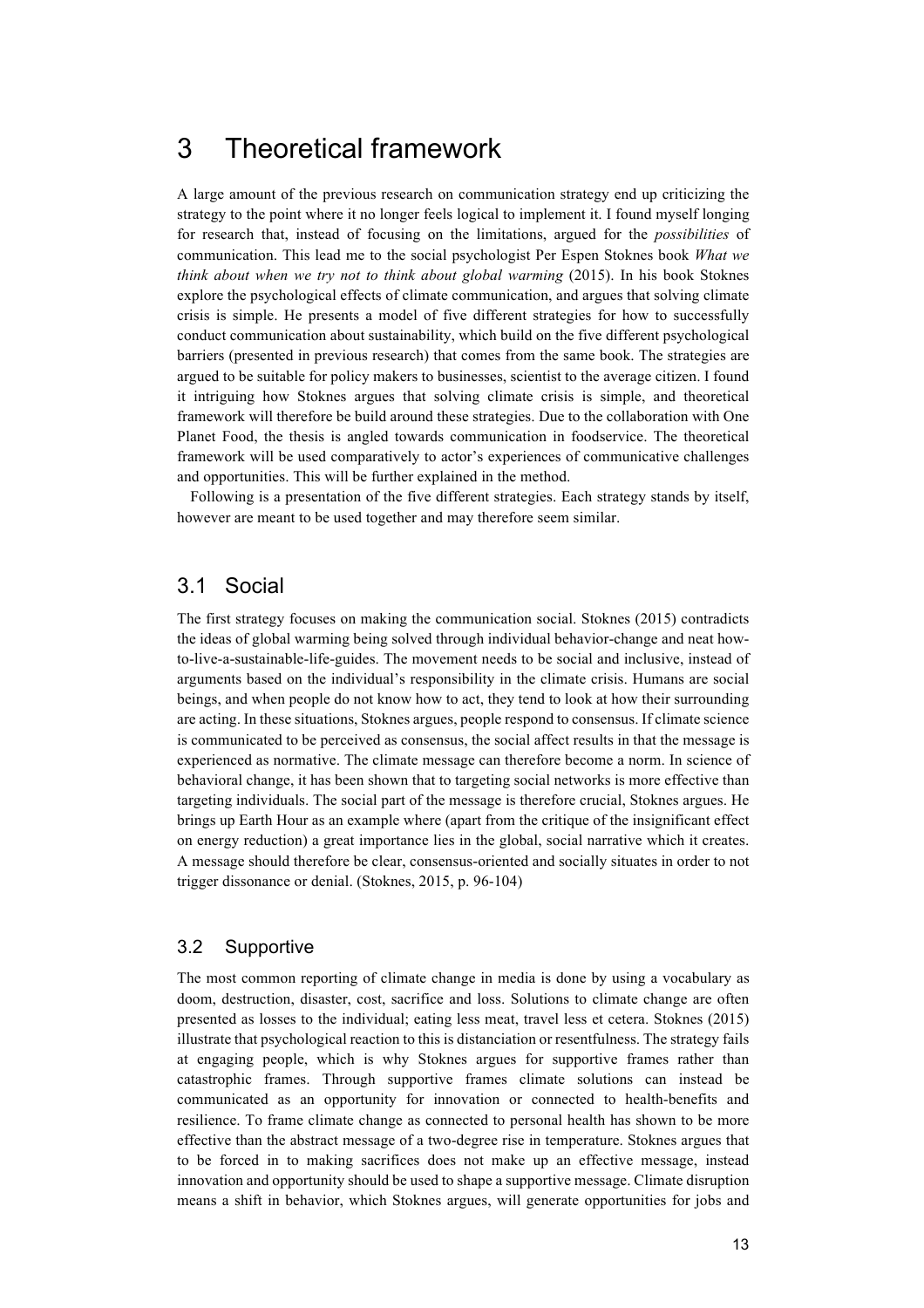technological innovations. Instead of using a framing of increased expense or loss, attention should be directed towards the benefits of climate action (Stoknes, 2015, p. 111-123)

## 3.3 Simple

The third part of the strategies focus on keeping the message simple. It has been shown that sustainability rarely is the ruling factor determining how humans make choices in their everyday lives. Instead, choices are influenced by price, convenience or presentation of options. It is therefor, Stoknes (2015) argues, that green choices needs to be simpler. If the sustainable option is set as default, few individuals go though the process of actively changing the default option to a less sustainable choice. He raises an example where 99% of Austrian citizens are organ donors, simply due to a structure where you actively have to register to not be a donor. Nudging, as this technique also is called, can also be used by changing structures which nudge people into a more sustainable behavior. By being aware of the possibilities, nudging can be used as a tool in the toolbox of communication about sustainability, alongside with regulations and government initiations, Stoknes adds. (Stoknes, 2015, p. 124-130)

## 3.4 Story-based

With a similar stance as in the supportive strategy, Stoknes (2015) argues for the importance of storytelling when communicating about sustainability. The current majority of stories about our future climate describes an apocalypse, including everything from sea level rises, extinction of species to droughts and wildfire. This is not the only true story about climate change, and certainly not the most effective one. Instead, Stoknes argues for stories focusing on the opportunities our future holds, a plurality of stories which can engage and create meaning for a variety of contexts. What is enabled through stories, which alone standing scientific facts often fail to do, is to make climate change something relatable and personal. Stories about how we want to live are easier to embrace than stories of how to not live. These stories should spread through all different parts of society. Stoknes also argues for the importance of replacing the story of a society of fossil fuels, and instead introduce green growth. Green growth, based on the idea to create more value and less wasted resources, can reach out to business minded entrepreneurs, politicians and groups of people that otherwise might not relate or see any importance of engaging in sustainable solutions. (Stoknes, 2015, p.132-138)

## 3.5 Signals

Signals, and more specific signals of progress makes out the last part of Stoknes'(2015) strategies. Climate change is a so-called wicked problem, it is characterized by high complexity, without a clear solution, and without the possibility to know when it is "solved". Because of this, Stoknes argues, feedback is of great importance. Without signals that make our actions meaningful and tell us that we are moving in the right direction, people will lose their engagement. Hence progress should be measured and communicated. Stoknes argues for signals in order to create an sustainability communication which focus on the measure of progress, instead of presenting issues. (Stoknes, 2015, p.150-153)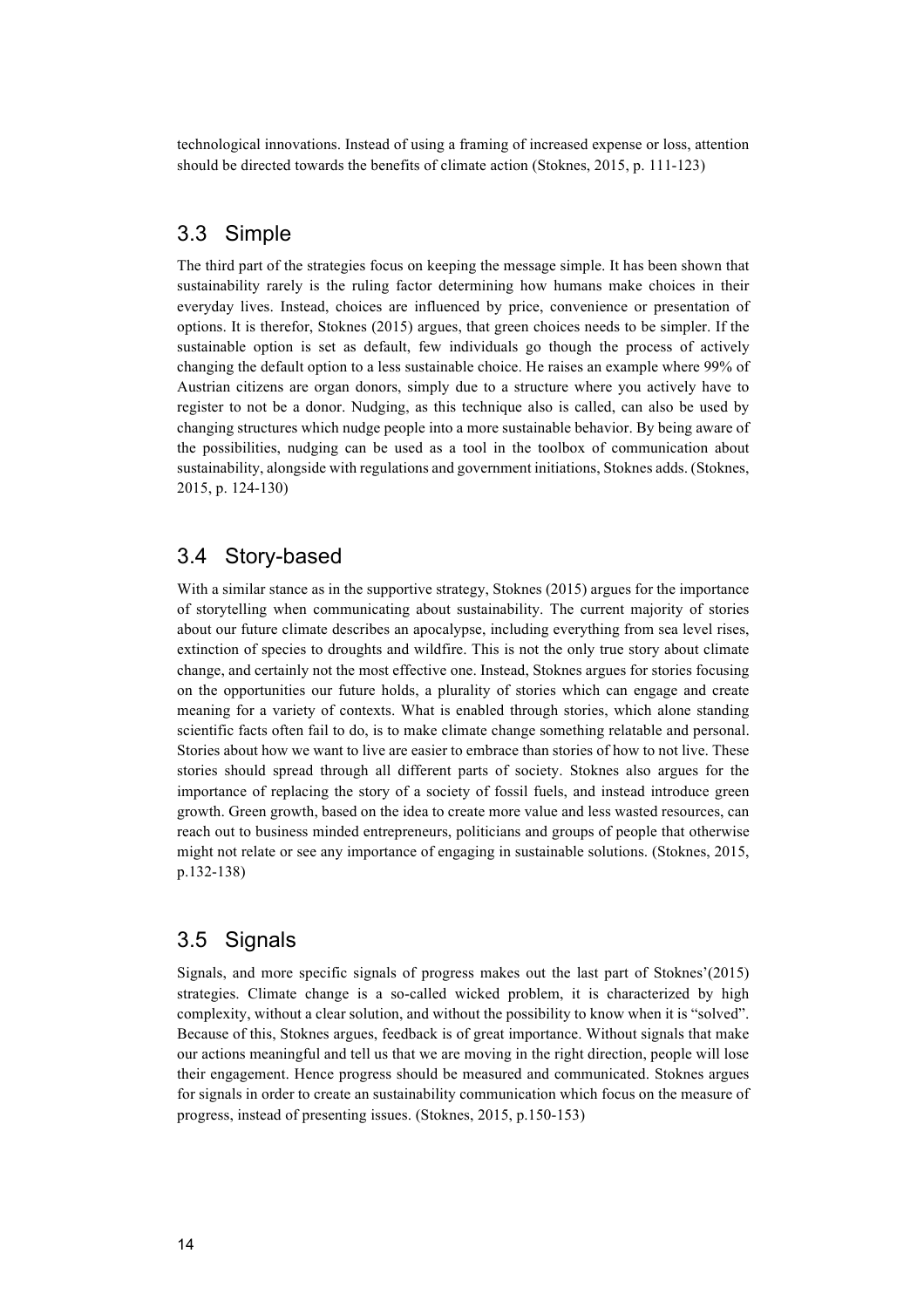In scientific reviews of Per Espen Stoknes' book, there is surprisingly little to no critique to be found, instead he is praised for his research on this paradoxical topic of climate change. Reviews are filled with tribute to his presented strategies for how to overcome the psychological barriers of climate inaction (www.publisherweekly.com, 30-05-2017) Might it be so, that Stoknes gives an answer to an issue that so many researchers have addressed but failed to solve and that the reviews of the book are an expression of relief, I ask. I would argue that some areas go un-critiqued. This will be reviewed more under the section *discussion*. Stoknes' strategies are also possible to bridge with the previous research on communication. The main difference, as I view it, is that Stoknes' strategies origins from the issue of communication, with the goal to overcome psychological rejection of climate messages. The models for communication brought up under previous research, all seek to explain communication and from that perspective locate weaknesses. The argumentation about sustainability as a complex area to communicate, is however possible to find in both previous research and Stoknes' theories.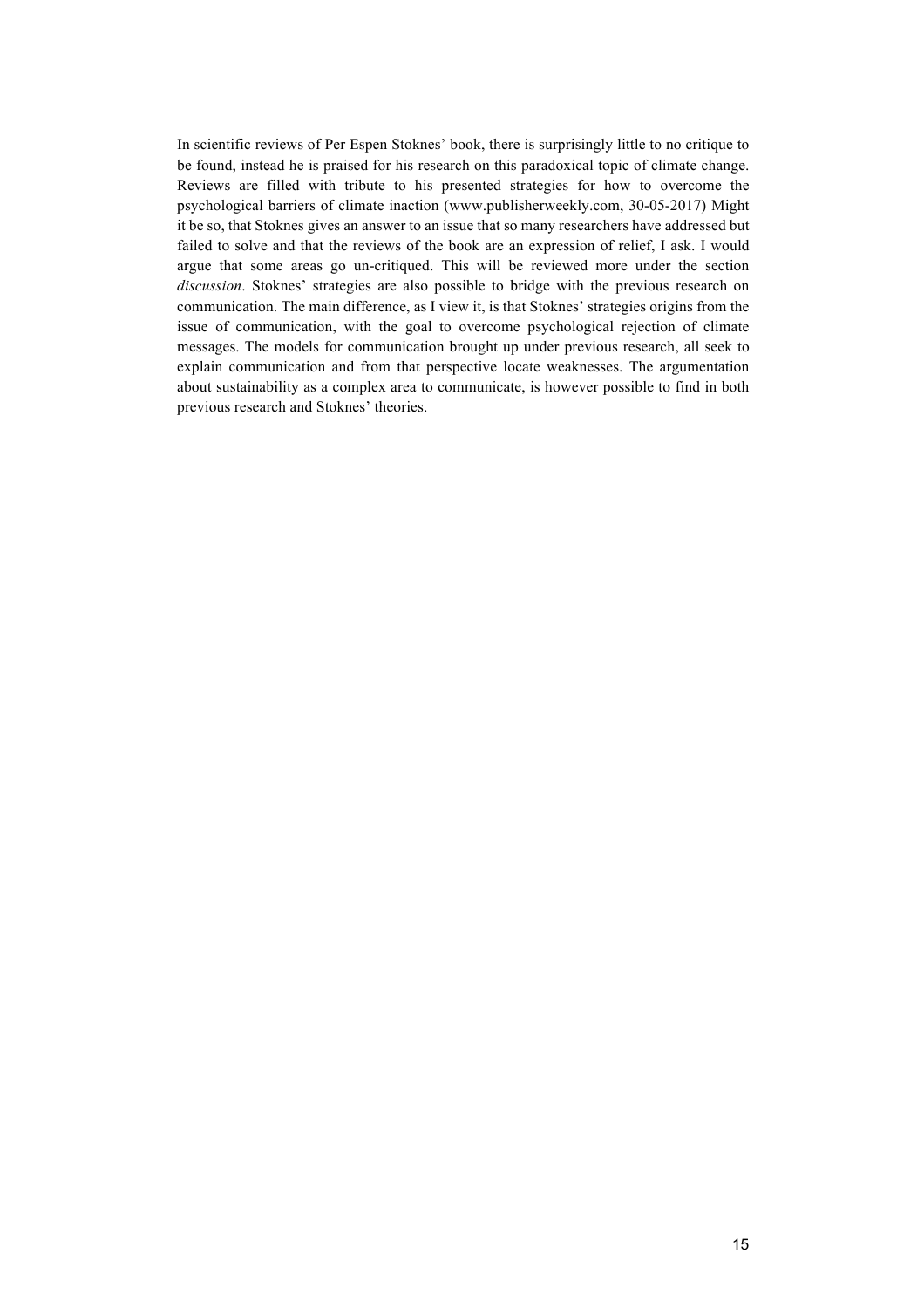## 4 Method

#### 4.1 Choice of method

For this study qualitative approach was chosen, since communication is being studied from the actors' individual experiences through interviews. This type of qualitative research calls for a bottom up inductive analysis process, creating themes based on data interpretation allowing for an adaptable report (Creswell, 2013, p. 32, 234). Interviews were conducted with actors working within the food sector. It was necessary to collect primary data, since no research had been done on this specific setting.

### 4.2 Mapping and choice of interviewees

Since the thesis is written in connection to One Planet Food it affected the method and the selection of interviewees. As mentioned in the introduction, OPF has a primary and secondary audience, primarily; companies which WWF whish to spread OPF to and second; these company's customers. What this means from a communicative perspective, is that the primary audience will adapt OPF as a concept and communicate it to their customers. The content and narrative will be decided by WWF, which will be spread by and in the companies own channels. With the hope to explore how the companies today conduct communication about sustainability, this thesis is limited to focus on the communication happening between the the companies and their costumers.

OPF want to spread their concept of sustainable food to companies working with providing different meal solutions, this was therefore used as a frame when choosing the interviewees. Foodservice, is the general term for the service of selling composed meal solutions to privateor public sector. The concept of food value chain will also be used in the thesis as a way to include customers and suppliers. In order to understand the market of foodservice a mapping exercise was done. The mapping served the purpose of locating relevant companies, to understand what type of companies exist and how they relate to each other. Starting as a google search, the mapping lead to the discovery of the Delfi foodservice guide, a yearly report of statistics and business intelligence of the foodservice sector (Delfi, 2014). The Delfi guide, complemented with google searches, made it possible to get an overview and to structure the different actors in an excel chart. The companies were divided in five different categories, depending on the design of the company. The different divisions were; meal solutions in the public sector, grocery stores, recipe websites, grocery delivery services and restaurants. To explain these areas a graph and an info box has ben done (see below). A more detailed explanation of the categories is found in *appendix 1.*

#### *Figure 1. Info box over food service in Sweden, own figure*

|  | Figure 2. Graph over division of food service, own figure |  |  |  |  |
|--|-----------------------------------------------------------|--|--|--|--|
|--|-----------------------------------------------------------|--|--|--|--|

| <b>Division</b>                                                 | Serve meals | Provide recipes | Sell groceries | Reviewed<br>companies |
|-----------------------------------------------------------------|-------------|-----------------|----------------|-----------------------|
| Meal solutions in the public sector<br>(Swe: Måltidsleverantör) | X           |                 |                | 6                     |
| Grocery stores                                                  |             | x               | х              | 4                     |
| Recipe websites                                                 |             | X               |                | 9                     |
| Grocery delivery services<br>(Swe: Matkasse)                    |             | x               | χ              | 6                     |
| Restaurants                                                     | Χ           |                 |                | 10                    |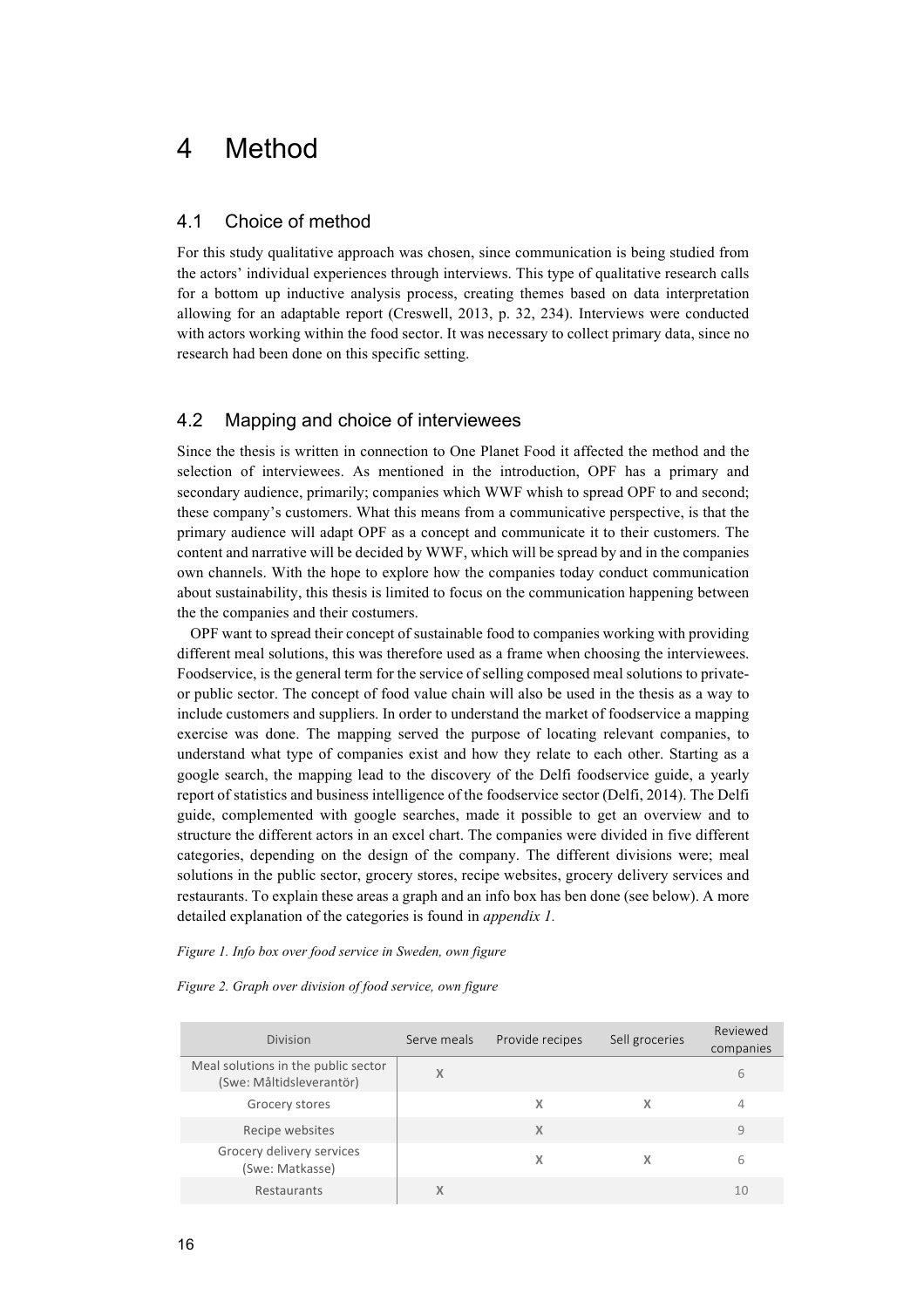In Sweden, the market is divided with 59% private actors and 41% public actors. (Delfi, 2014) The private sector consists of many small independent restaurants, while the public sector is dominated by a few larger companies. (Delfi, 2014) Meal solution companies and restaurants provide ready meals, which are served in private restaurants or public facilities as schools, hospitals and elderly care. Recipe websites provide recipes as a service. In a grocery delivery services, recipes plus groceries for x number of days are composed and delivered home to the customer. Grocery stores now provide the same service, and at the same time try to compete with the recipe websites.

After mapping the different companies, it was possible to choose relevant actors to interview. The mapping was done through purposive sampling, aiming at finding stakeholders providing specific knowledge due to their position (Flick, 2009, p. 122). The final selection of the companies was made in deliberation with WWF. Purposive sampling to find *relevant companies* therefore meant companies relevant from WWF's perspective, defined as companies which make out possible target groups for the project. This aspect affected the selection of interviewees.

In order to get a wide cover of the actors, ten companies divided over the five groups where chosen. The employee responsible for communication at each company was then contacted via phone or email. Some communicators however, also brought a person responsible for sustainability to the interview, referring to that the interview was about communication with a focus on sustainability. Both communication and sustainability experts were therefore interviewed and will henceforth be described as *actors*, instead of communicators. The actors and the companies are treated anonymously, which was a methodological choice in order to create a safe space during the interviews since some actors represent large companies. The anonymity showed to be highly important to some actors, since they felt that some questions partly touched their internal business strategy.

## 4.3 Data collection

The data collection resulted in seven interviews, with eleven people in total since some of the interviews were with two persons at the same time. Trying to book interviews with head of communication at large companies was met by few replies or busy schedules. Due to the limited amount of time, the data collection resulted in seven interviews. The idea was to conduct interviews face-to-face, however since I broke my leg in a skiing-accident in the middle of this process, one interview was conducted face-to-face and the other six were rescheduled and conducted via phone or skype, due to my limited mobility. The fact that some interviews were conducted via phone or skype can potentially affect the outcome of the data collection. All interviews were recorded and later fully transcribed, although leaving out verbal expressions and speech disfluencies. The interviews had a duration between 30 minutes and an hour.

## 4.4 Semi-standardized interviews

The interviews were conducted based on the method of semi-standardized interviews. The method departs from the field of psychology and is a type of semi structured interview. Being a combination of a theoretical viewpoint and method, the basic idea builds on a notion that interviewees have a subjective understanding of the field they operate in, which construct valuable knowledge (Flick, 2009, p. 156). In this study the field of interest was the interviewees knowledge of communication in foodservice. Elements of semi standardized interviews are hypothesis directed and theory driven questions in order to reconstruct the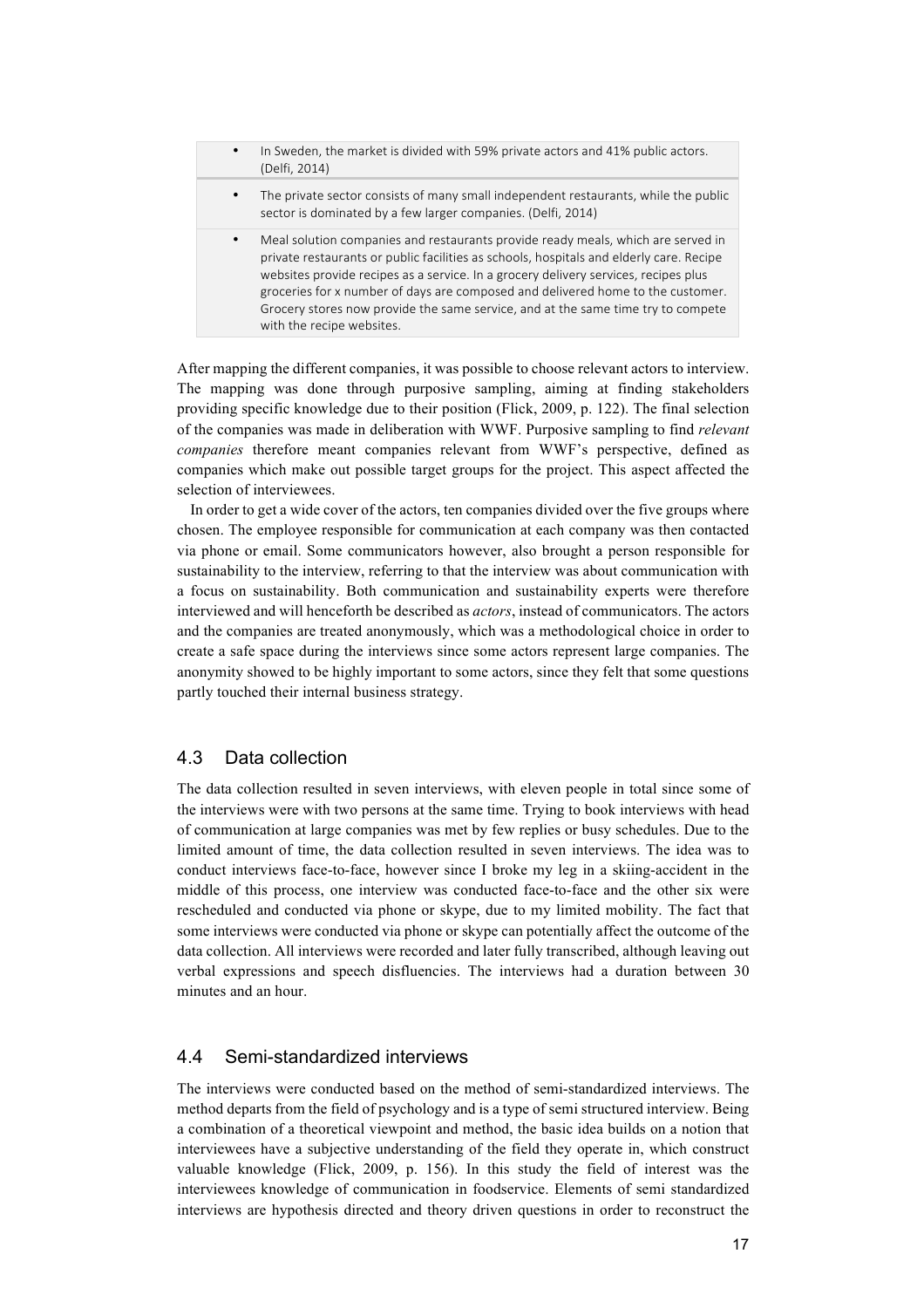participants subjective view of their field. The goal with these questions is to get the participants to express their implied understanding (Flick, 2009, p. 156, 157). How the questions were formulated in relation to the theory will be described further below. Hypothesis directed questions has been critiqued for its scientific validity in various method literature. Häger (2001) answer to this critique, arguing that hypothetical questions open up for possibilities and visions about what has not yet happened (2001, 74-75). Hypothesis directed question also make an important part of the semi standardized method as it makes *the interviewees implicit knowledge more implicit* (Flick, 2009, p. 167) when reacting to these kind of questions.

#### 4.5 Expert interviews

The interview method will also be inspired by the notions of expert interviews, which bridge with semi standardized interviews (Flick, 2009, p. 168). An expert interview is described as when the interviewer and the interviewee share scientific background, which enable a dialogue on a higher scientific level. A mutual understanding of the fields relevance will encourage the experts to give elaborated answers (Bogner et. Al, 2009, p. 2-5). I will use this methodology as an inspiration and uppermost as a tool to enable a critical reflection of the validity of the interviews. As mentioned, the interviewees are people responsible for communication and or sustainability at the different companies. The selection of interviewees can therefore be argued to represent a part of the expertise of communication in foodservice in Sweden. When conducting expert interviews, there are some aspects that should be considered as how is "expert" defined, and how to handle if the expert change between an expert and a private role during the interview (Flick, 2009, p. 167). Since I am combining the methodology with semi standardizer interviews and in connection to the aim of my research, I do not see this as a hinder in this specific case, but instead as a way to closer investigate a subjective understanding of communication about sustainability.

### 4.6 Interview guide

An interview guide was created in order to get the interviewee to focus on certain parts of their communication in a specific order, and to create a cone structure from broad to more narrow questions. The interview guide was divided into two parts. The first part contained questions on the interviewees' general view of communication and how they worked with it in practice. Same questions were then asked about sustainability. The second part of the guide focused on questions about communicative opportunities and hinders in connection to sustainability, and questions on communication strategy. These questions were based on the theoretical framework in order to investigate any possible similarities in the actor's view of communication strategy and Stoknes' five strategies. In Stocknes' theory he defined both hinders and opportunities, and questions regarding these were created in order to explore the actors view. Example of questions were; *How do you experience communication where sustainability is framed as an issue?* or *What is your view of communication with a positive sustainability-framing?* in order to lead the interview in to the idea of Stocknes' supportivestrategy. Although allowing for the possibility to rephrase the questions depending on the answers to the question in the first part of the interview guide.

Before the first interview was conducted, it was not possible to know how well Stoknes' strategies would correspond with the strategies of the actors. However, after the first interview, which worked as a test interview, it became clear that Stoknes' strategies corresponded well. The actors touched a lot of the Stoknes' strategies in answers connected to other questions. A change in the approach was therefore made during the following interviews. The second part of the interview guide was instead used as a checklist, and as follow-up questions if a certain strategy not yet had been mentioned by the actor. During the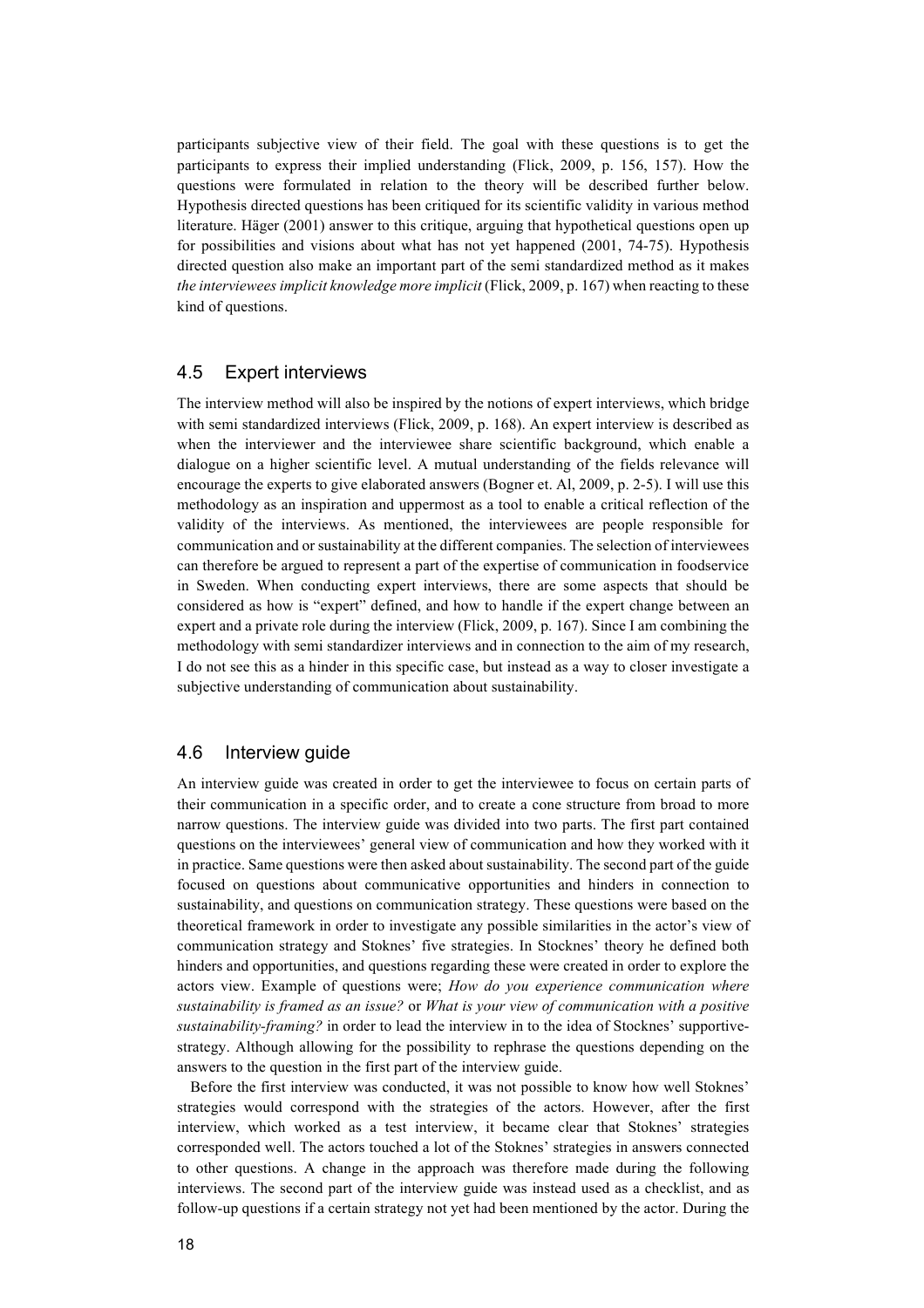interviews the semi-structure aspect of the method was embraced. It allows the researcher to go back and forth between topics to create a seamless interview responding to the different topics an interviewee may bring up. The approach enables a flexibility towards new emerging paths of information during the interviews (Bryman, 2012, p. 415-416). The semi structured approach showed to be particularly useful in connection to the second part of the interview guide.

## 4.7 Data analysis and coding

The collected data was analyzed based on the principle of open coding. Flick (2009, p. 161) argues that coding it the most suitable way to interpret semi standardized interviews, sine the method aims at investigate the complexity of subjective views and not create objective conclusions. Open coding was also chosen because it suited my angle of research and use of theoretical framework. Flick describes the process as "representing the operations by which data are broken down, conceptualized, and put back together in new ways" (2009, p. 307). The coding aims at locating generic concepts and networks, to structure how the different concepts relate to each other (2009, p. 307, 308). I will in my coding use the word pattern instead of networks. I began the coding process by reading through the transcribed interviews several times to get an overview of the material. The material was then organized by color marking passages of text and dividing them in to themes of communicative opportunities and communicative hinders. The themes were based on to the research question with the same formulation. This resulted in a color coding on challenges, opportunities, and third color for other interesting findings. The color coded text was then scanned again to locate generic concepts under each theme, which was collected and copied to a new document. Notes were also made in connection to each generic concept, to keep track of in how many interviews the concepts appeared. This resulted in data sorted under themes and the most frequently appearing concept under each theme. This material was then compared to Stocknes' ideas of challenges and opportunities and analyzed based on similarities and differences in the actor's answers. The most emergent concepts became the patterns used in the analysis.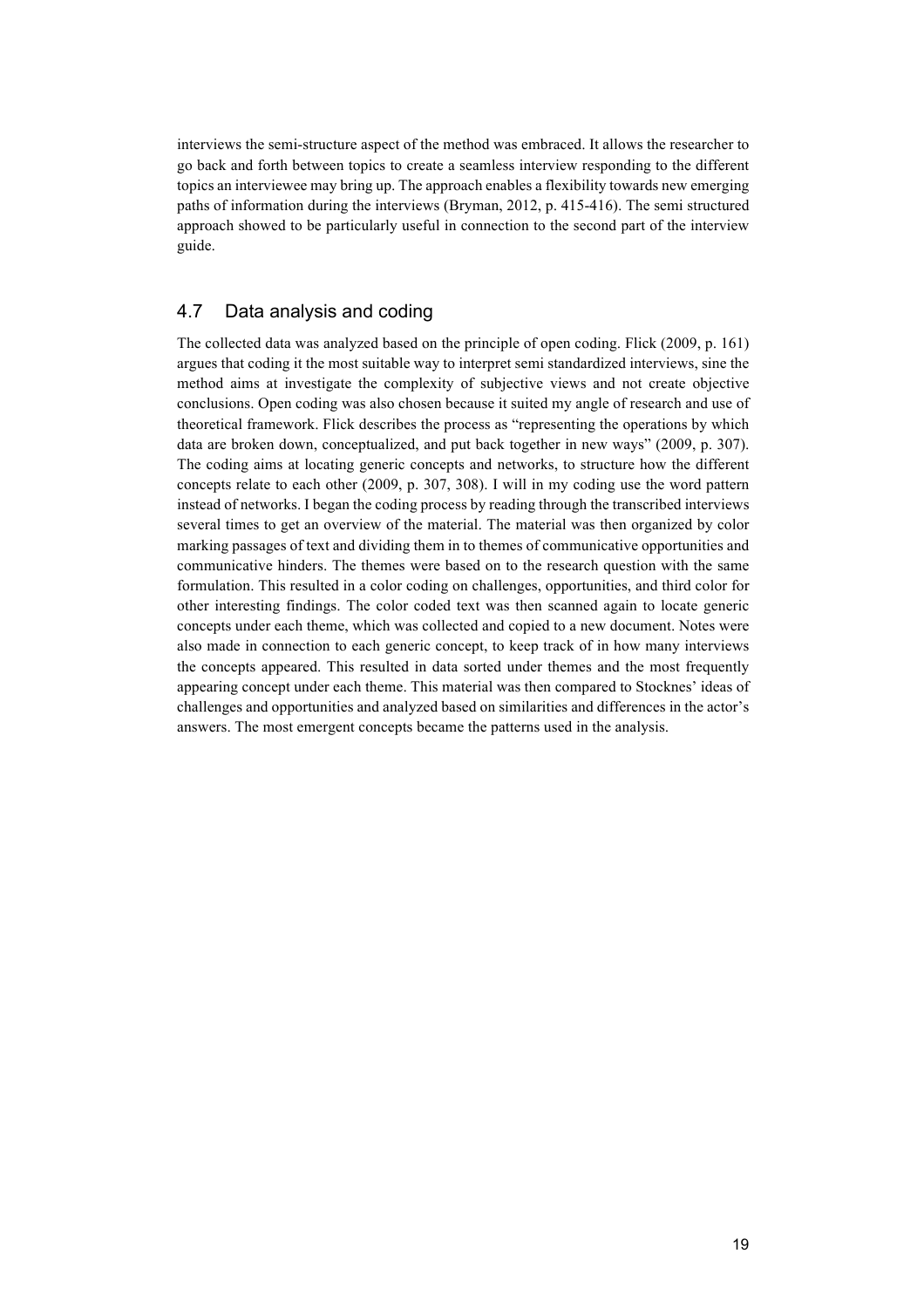## 5 Result and analysis

The interviews resulted in twelve different patterns, which will be presented below. It was possible to detect both communicative challenges and opportunities in the interviewees answers. Even though the companies which the actors represent varied in size, purpose and activity, a number of different patterns emerged. Due to the varying amount of relevant answers, the representation and use of material from each interview vary. Since the companies/interviewees are treated anonymous, the interviews will not be named in the analysis. Instead the findings will be focused around patterns and insights to avoid the risk of connecting answers to specific companies. All information presented in the analysis are taken from the interviews, if nothing else is stated. The interviews provided a large amount of transcribed material. To give an overview of the result each segment includes a number of quotes with the purpose to represent findings of each pattern. Since all interviews were done in Swedish the quotes are a translation of the original transcription. In wanting to avoid a subjective interpretation while translating the quotes, the colloquial language was preserved. All quotes are presented in its original language in appendix 2. The patterns were organized under three different themes; challenges, opportunities and other findings. At the end of the analysis, the findings of each theme are connected to Stoknes' strategies.

## 5.1 Challenges

The patterns concerning challenges will be explained below after a short introduction to the actors' relation to sustainability communication.

#### *5.1.1 Is communication about sustainability different from general communication?*

The interviews confirmed that all actors work with sustainability in connection to communication. Some in a larger extent than others. As previously stated, all types of communication which include sustainability will be named as *sustainability communication* or *communication about sustainability*. However, research on sustainability messages argue for the notion that the concept of sustainability contains a high complexity and therefore needs to be communicated more reflectively than regular marketing or communication strategies in order to be effective. It was central to understand how the actors experienced it and if the notion could be confirmed. Do the actors work differently when communicating about sustainability compared to how they communicate in general? This question was posed in the interviews. No actor answered in a way that would confirm, or indicated an awareness of the notion. A number of actors chose to focus their answer on how sustainability is integrated with their general communication, an actor working with communication for grocery stores explained: *"Actually, there's no big difference, [---] I think that there might have been a big difference before, but that people are now trying to avoid the boring stuff, and instead increase the feelings of lust, simplicity and joy of food."* (appendix 2, 1.1). From my view, the actor answers the question from the premises that communication about sustainability previously was set aside and viewed as a dull communication, this is something the actors want to avoid today and therefore express how they integrate sustainability with other communication. In the quote it is also possible to detect a prejudice towards how sustainability is communicated, when the actor explain how they now *instead* focus on lust and inspiration. As said, many actors interpreted the question differently, and no actor expressed that communication on sustainability would be more complicated in any way, compared to their communication on other topics. However, later findings showed that all interviewees confirm a variation of different challenges specifically connected to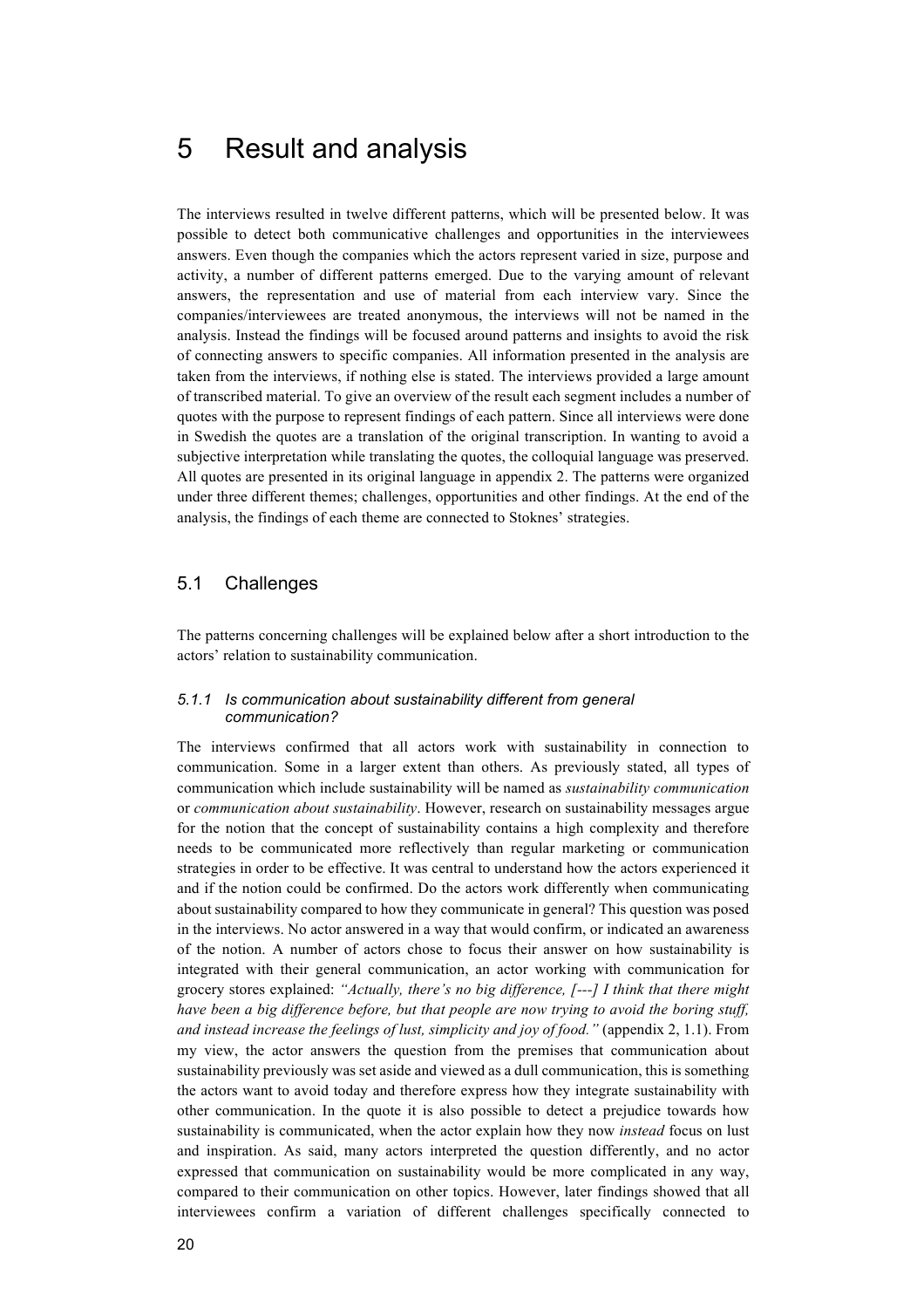sustainability. Due to the semi structured design, and based on what the interviewee chose to bring up, these answers appeared in connection to various questions.

A possible limiting factor, which needs to be taken in consideration, is the presence of prestige in the actor's answers. They all work with communication and/or sustainability, and to confirm communicative challenges might be seen as threat to their professional identity. A discrepancy is therefore probable between what the actors do and what they say they do. For the legitimacy of the discussion the findings are not to be viewed as an objective truth, instead the analysis focus on the actors' subjective understanding.

#### *5.1.2 Complexity*

How to shape the message of sustainability was discussed a lot in the interviews. Many actors express how they approached sustainability in different ways, however ended up with a complicated message, trying to include too many aspects. A communicator for a grocery delivery servicer said: "*"Maybe you can't be too technical in the way you communicate" (appendix 2, 1.2.)* As stated in the quote, the actor emphasize how he/she want to avoid a complicated communication. It is described how they want to communicate certain topics but are limited by information and knowledge, which from my interpretation, confirm that the actors' view sustainability as a complex topic. One actor says in connection to their grocery store customers that *"Well, there's a lot of areas that require a lot of knowledge to be able to communicate about or to give guidance [---] So, it's rather those specific questions that we have identified as unable to communicate because it's to complicated. Then everyone turns a blind eye and says we don't give a shit."* while another actors sais "*It's not because we don't want to, but rather because [the market, my note] is not ready yet, it's sort of too complicated."* (appendix 2, 1.3 & 1.4) What this means is that the challenge of reaching your audience with complicated messages is so substantial that it affects the choice of topics to be communicated. This becomes a limitation to the extent that actors avoid to communicate certain messages even when it is expressed that they wish to communicate about it. I would also argue that, how the actors' experience the challenge of complexity confirms the notion about differences between sustainability communication and other communication.

#### *5.1.3 Noise*

There are different reasons to why the actors perceive complexity in connection to communication. Noise in different communication channels are one main reason described. Two examples of this is when actor explain in connection to communication online that: *"Somehow there is so many messages. And we end up competing between all these good things."* and *"We also talk about sustainable fish, certifications, etc. but it becomes somewhat subordinate because of all the white noise out there, it's complicated to communicate everything to the same extent."* (appendix 2, 1.5, 1,6). Another actor working with grocery delivery services express that the many different sustainability labels are part of the issue, making it to complex for the customer to tell them apart. While another actor on the same note express that *"then again, organic bananas might not be the most important issue"* (appendix 2, 1.7) seeing a challenge in communicating the different scales in different sustainability issues. Based on the actor's answers it is possible to see how communicative noise take different shapes and occur at different levels, from too many actors communicating the same issue to too many different labels of sustainability. The noise adds complexity to the message and makes it hard for the actors to communicate a clear message. The noise also makes it harder for the consumer to receive the communication and to navigate through all the different messages and tell them apart.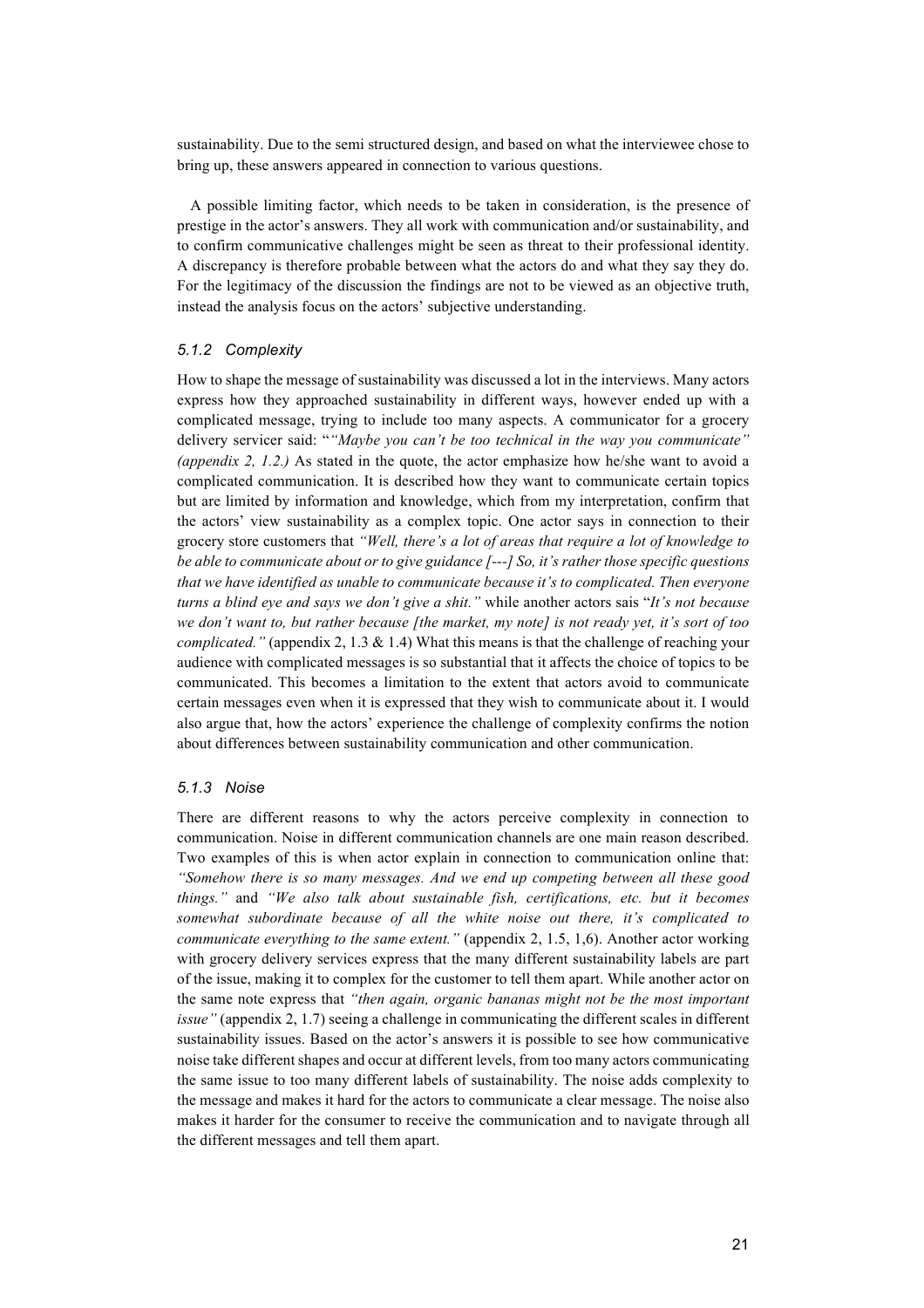#### *5.1.4 Ominous message*

A hinder expressed by the actors was to communicate ominous messages, referring to communication about dystopian consequences of climate change, temperature rising and scarce resources. An example is brought up by one interviewee in connection to their competitor company's communication of vegetables: *"I find it questionable, as [---] have been communicating, that non organic food is toxic. That is a good example of something we would not say, "That's toxic, don't eat it"* (appendix 2, 1.8). Other actors share the same view, and avoid messages of this kind. They experience that is hard to reach their consumers and that an ominous message is unwanted. Another actor explains: *"to try to reach out with information saying that you have to save the world and stop eating meat! there is greater profit in trying to take the positive approach."* (appendix 2, 1.9). Since no one wants to hear that climate change is their fault, the actor se a greater purpose of communicating trough other messages. This notion is closely connected to the next finding, to avoid moral pointers.

#### *5.1.5 Moral pointers*

To avoid moral pointers (swe: pekpinnar) was something brought up in all of the interviews, often more than once. Referring to the phenomenon on telling someone what to do, and not do. For example: *"We work with positive a lot, integrated in all communication [---] never moral pointers, never ever, never ever.*" (appendix 2, 1.10). Since it was so frequently occurring, it is possible to interpret it as a reaction or interpretation of a sustainability message as *being* a moral pointer. Which in turn, can be connection to the idea of sustainability being bull and boring, described in beginning of the analysis. The reasons behind it expressed by the interviewees are similar to the reason the actors avoid onerous messages, they want to avoid the risk of the customer feeling judged of being told what to do. Moral pointers are something, expressed by the actors, that threatens the personal image and be perceived as offending. However, some actors also see that moral pointers can play an important role when communication about sustainability depending on the sender: *"and really, no moral pointers. Or at least very few. I believe that we need to use some No No's, otherwise we loose credibility."* (appendix 2, 1.11) Few however see themselves playing that role and instead argue that researchers or environmental organizations can or should use it as a communication strategy since they obtain the agency and have a different purpose with their organization.

### 5.2 Opportunities

#### *5.2.1 Simplicity*

Opportunities are defined by themes and patterns which the actors find successful. One of the strongest patterns found on this was to communicate simple, *"Make it simple, make it convenient for people to make a difference."* says an actor working at a recipe website (appendix 2, 2.1) The simplicity includes both to make the choice of sustainability appear easy and to make the message of sustainability easy to understand, for example *"we want to make it easy for the customer to chose healthy and sustainable in the restaurant."* (appendix 2, 2.2) The actors describe how they actively use this as a strategy, and describe how they see it being possible to implement of different topics within sustainability. Actors experience that their costumers appreciate simplicity and that it is easy to reach their audience with this type of communication. No actor mentions any negative aspects of the strategy of simple communication.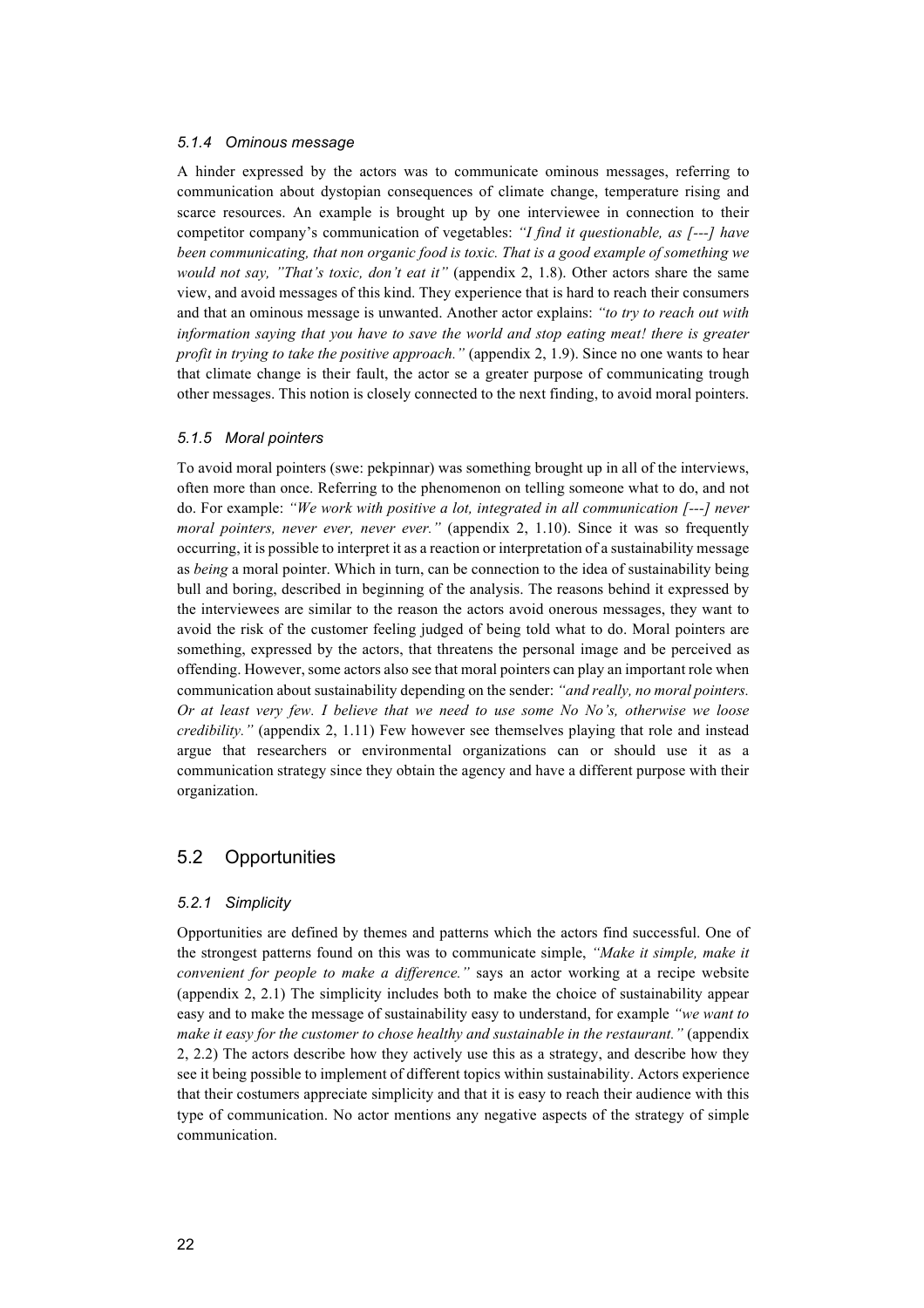#### *5.2.2 Positive communication*

To exclusively use positive communication was another strong pattern amongst the answers. Sustainability should always be communicated positive and push for the advantages of choosing sustainable. An actor argues in connection to introducing more vegetarian recipes: "*So that it becomes a positive experience instead of you removing something."* (appendix 2, 2.3) In the same way as dystrophic communication was seen as a hinder, positive communication was seen as an opportunity. Frequently used language was inspiring, fun, exciting, and both good for the planet and you. To connect positive to the topic of food was also a described as a fruitful way to communicate. One actor explained how they tried to include sustainability in the customers everyday life : *"Our vision, to make everyday life simple and to inspire our customers to simplicity and joy in cooking"* the actor continued: "*And hear you can include that sustainability questions have become more and more frequent in this area the last years."* (appendix 2, 2.4). Positive communication showed to be a pattern not only detected by me, thus some actors described it as a general trend within food and sustainability communication. "*"I guess that's what we have seen in communication on a general level, is that if you start in something positive, while creating a positivism around it and make it into something exciting, fun, tasty, simple and healthy, then it's a lot easier."* (appendix 2, 2.5). No actor mentioned any hinders in connection to positive communication.

#### *5.2.3 Health*

When sustainability and food was connected to health another pattern appeared. Actors describes it as positive and natural to connect the topics from a communicative perspective. It was also expressed how health could be used as an entryway to talk about sustainability. *"Well it's connected, eating more vegetables and less meat is good for your health and for the climate, so this becomes a really potent incentive"* (appendix 2, 2.6). Actors explain how they experience health to be a topic which plays on personal interest in a larger extent than sustainability: "*"It's usually the personal wellbeing that is being most valued, so if you use that as a motivator but also that, ah right! it's also good for the climate and my wallet"* was said by an actor working with grocery delivery services (appendix 2, 2.7). These kinds of messages are described to be easier to reach their audience with, and therefore is seen as communicative opportunity. The idea of how health is used as a carrier of the sustainability message also correlates with the ideas of positive and simple communication. A healthier meal is positive and benefits the individual consumer without larger sacrifices.

### 5.3 Other findings

Except the patterns structured under challenges and opportunities, the interviews contributed to number of other relevant findings. Some of the findings relate to the challenges and opportunities described above, while other patterns relate to not yet discussed parts of the actors' communication.

#### *5.3.1 Meat*

One topics which was not included in any interview question, although were brought up by all actors was the topic of meat. The topic, which has been on the agenda for quite some time, expressed by the actors, divided both actors and the actor's audiences. An actor working with meal service in the public sector explained: *"The vegetarian question divides. There is a strong vegetarian, vegan trend, but I would almost say that it's somewhat polarized because there is also a massive opposition."* (appendix 2, 3.1) The issue is described as central and important due to the resource demanding production, and it is expressed that the actors want to communicate about the topic. At the same time, many actors describe a challenge of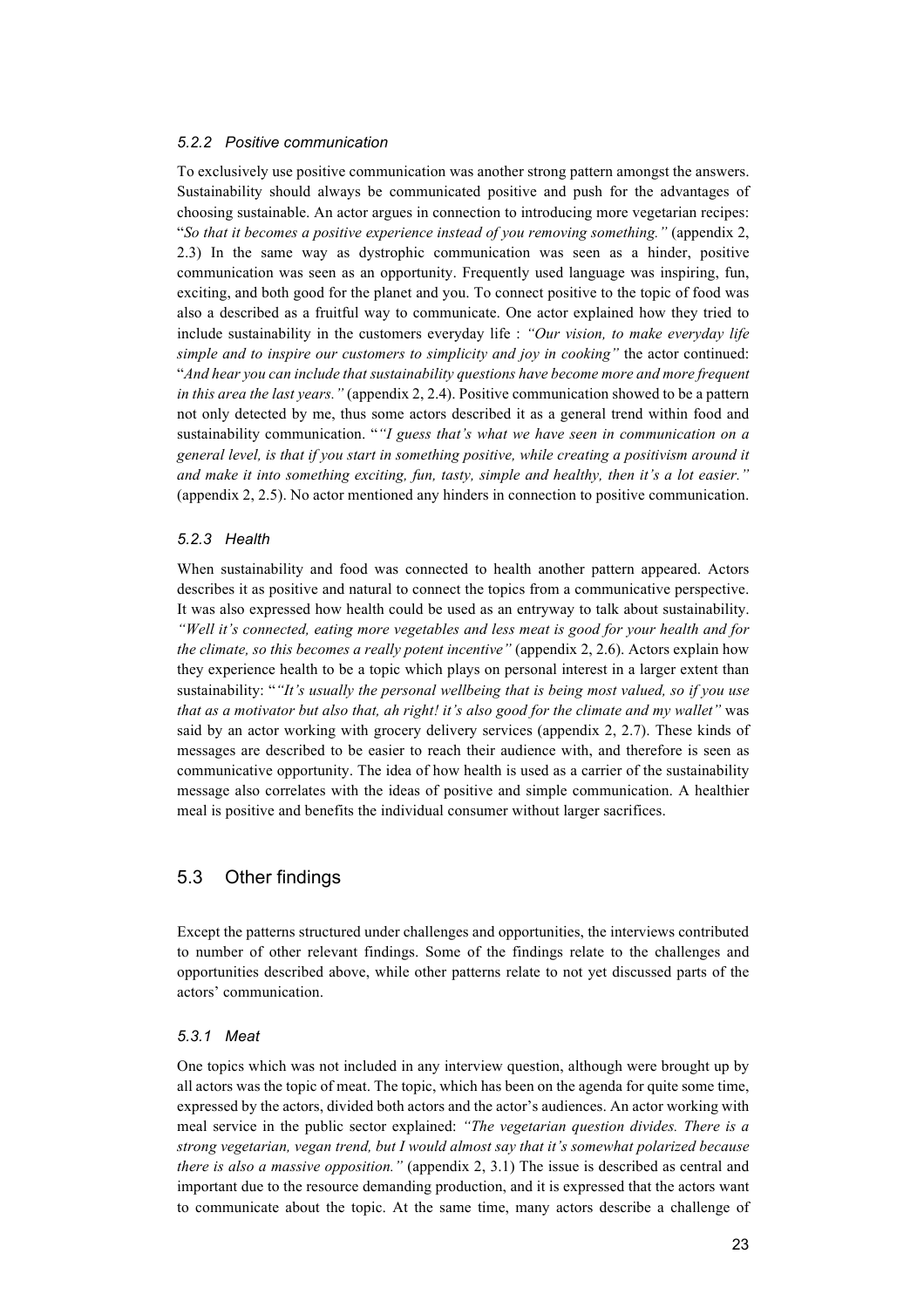communicating about meat and explain how it the communication can be seen as threating to identity and a moral pointer. A strongly rooted tradition of eating meat in Sweden, is believed to be the reason for this. There are a lot of emotions connected to food in general and to meat in particular. Even though the topic is mentioned in all interviews it is possible to detect a division amongst the interviewees. One actor approaches the topic by saying: *"That this is something that actually has a huge impact on our climate [---] that a lot of people love meat and that, you know, this is something we need to reconsider.* (appendix 2, 3.2). While another actor argues that *"it is hard to get rid of the read meat [---] And it is not something that I am going to deny that we are a commercial company and first and foremost we want satisfied costumers."* (appendix 2, 3.3). Both actors acknowledge the issue of meat consumption, however the first actor have a more progressive and forward approach, prioritizing sustainability over the customers love for meat. The second actor instead explain that due to their role as a company, satisfied customers need to be put first. From a communicative perspective, the actors' approach to the subject determines if it is portrayed as a challenge or opportunity. One pattern that appeared is an increased demand for vegetarian options. Answers also show how actors experienced a change in norms and that customers now eat vegetarian options without defining their diet as vegetarian. However, the quotes also describe a perceived resistance towards vegetarian food, and how some groups, for example children, are harder to reach than other. From an actor working with meals in the public sector: *"If we are talking with the school board then they think it's great that we're working with vegetarian food. But if we approach the school kids and say "from now on there will be more vegetarian [---] then they won't eat it. However, if we only say that this is a regular soup, they would be fine with it."* (appendix 2, 3.4). What this means for the actors is that they have an audience with completely opposite wants. The division also make it possible to detect strategies which the actors' view as successful and unsuccessful. For example, communication that mentions recused meat consumption is perceived as a challenge. To connected meat reduction and health it is described as an opportunity. The question of meat divides, and there is no shared opinion of how it best is communicated.

#### *5.3.2 Trends*

Some of the interviewees expressed a presence of trends in sustainability which shaped another pattern, mostly perceived as a challenge. One actor within grocery stores express that: *"well, certain topics feel old, things you've talked about before, like legumes, beans and lentils"* (appendix 2, 3.5) describing that legumes no longer make an attractive message, since it has been done before. Why this was perceived as a challenge could be connected to two main reasons, trends as a *pressure* and trends as *limitation*. The reasons why a company chose to apply sustainability measurements are many, but one main reason should be to reduce once environmental footprint. It was made clear in the interviews that this however might not always be the case in sustainability communication. These trends, expressed by the actors, might not be what does the most impact from an environmental perspective, however still necessary to relate to in order to seem conscious. Said in connection to online recipes: *"what's perceived as healthy and what's trendy can vary a lot"* (appendix 2, 3.6) explaining how health trends also affect sustainability. Another actor also brings up the communicative challenge of untangling trends of healthy food that are mistaken as sustainable food.

The other hinder with trends is that they determine the agenda. One actor explained an example where they made a substantial effort to remove palm oil from their range of food and tried to communicate about the negative affects of palm oil early in the debate. They were hoping for standing ovations, instead it became a communicative challenge. The actor experienced an uninformed and uninterested audience, resulting in their communication getting little to no attention at that point. The actor concluded the example by saying: *"when we put down thousands or hours of work in to something it would be fun to se it having at least some outcome in media, but it is not the most important part"* (appendix 2, 3.7). Being in front of, or to set the agenda can be resource demanding from a communicative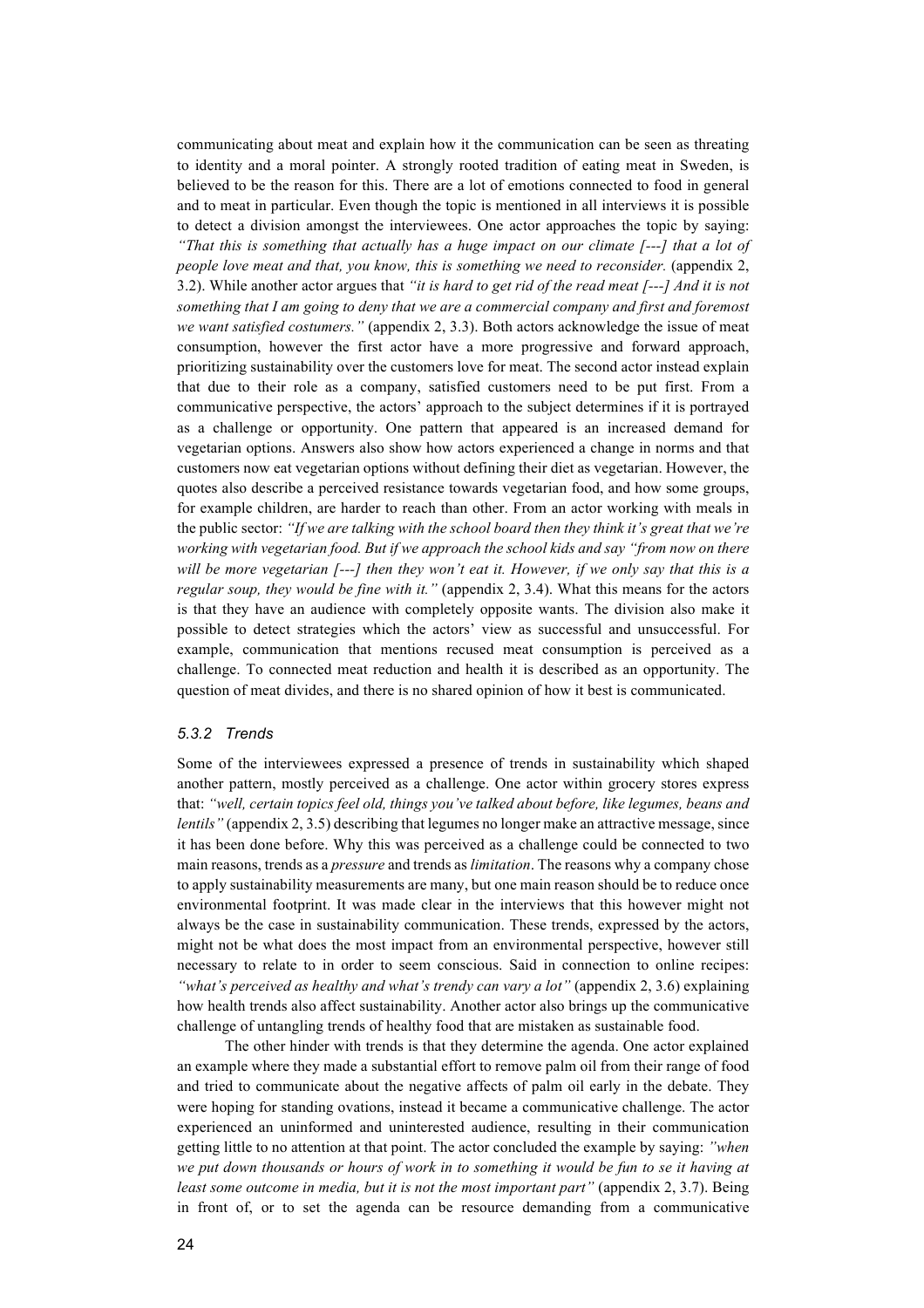perspective, and because of this, the actor argued for the importance of being in line with the general agenda in order to get successful media spread. It was however also possible to detect some positive answers in connection to trends. In the same way as trends could silence a topic, trends could also work as an amplifier for the trending sustainability-topics, making it easier for the customer to communicate about it.

#### *5.3.3 Purpose of communication*

Purpose of communication showed to have a great influence on the actor's communication about sustainability. As mentioned in previous research, the purpose behind ones' communication about sustainability shape the message. A purpose can vary between spreading norms to wanting to change norms (Moser, 2010, p. 38). The same phenomenon was possible to find the different answers. One actor described the company he/she worked for by saying: *"I think that it's connected with our history and our trademark to want to be greener and a force for good."* (appendix 2, 3.8) while another actor describes their goal as: *"What we market most frequently is to make it simpler for the costumers and to inspire [---] We don't market it as sustainability."* (appendix 2, 3.9). The firs actor in this example also argue: *"I think it's a bit annoying because we're so far away from what we should, or what we eventually will have to change."* (appendix 2, 3.10) here referring to his/her own belief of the future in connection to sustainability. The second actor speak of use for sustainability by saying: *"To include it in a weekly menu, or if there's a specific occasion that we're celebrating, world nature yada yada, those kind of days."* (appendix 2, 3.11). I would argue based on these quotes, that it is possible to detect both a difference in purpose and a difference in how the actor personally view the issue of sustainability. The first actor uses words as changing norms, while the second actor speak of some "nature yada yada". Based on the language and on what scale the actors speak of sustainability, I would argue that the actors have different views of the urgency of climate change. What these quotes also show are the difference in purpose of their communication. In this comparison, it is important to add that the example I chose to raise was between one of the more conscious actors and one of the least conscious actors of all the interviewees. The quotes also indicate a shift between the "company's view" of sustainability and their personal opinion. Despite this, I would still argue that the comparison serves the purpose of showing the width of different purposes. It is possible to detect different definitions of sustainability and different views of necessary measurements amongst the actors.

A pattern in opposition to the actors' targets also appeared. The findings show that there is a misalignment between how often the actors want to communicate about sustainability and how they experience the customer's receptiveness. One actor describe how they are framing their meals: *"avoiding the headline "eat more environmentally friendly" because that would intimidate people. Instead you start with a normal approach to later on include the environmental aspect. You have to be a bit sneaky."* (appendix 2, 3.12) implying how the actor are trying to reach the customer with a message they do not want to hear. Instead of communicating about what they might see as important they describe how they hide the message in other topics, which becomes a communicative challenge.

#### *5.3.4 Target groups*

The companies' purposes showed to be closely connected to whom they viewed as their target group. Some actors were more transparent with this than others. One actor for example explained how they through surveys studied their target group's interests to plan their communication. Since sustainability was not in the top three topics, their positioning towards sustainability mirrored their result. A common discussion was also the variation of knowledge and interest within their target groups. A span of customers with a lot of knowledge and interest for sustainability, customers with lower knowledge, to customers with no interest at all. Some actors experienced certain groups to be more apparent then others, for example: *"Our customers are conscious, a bit more educated than the average,*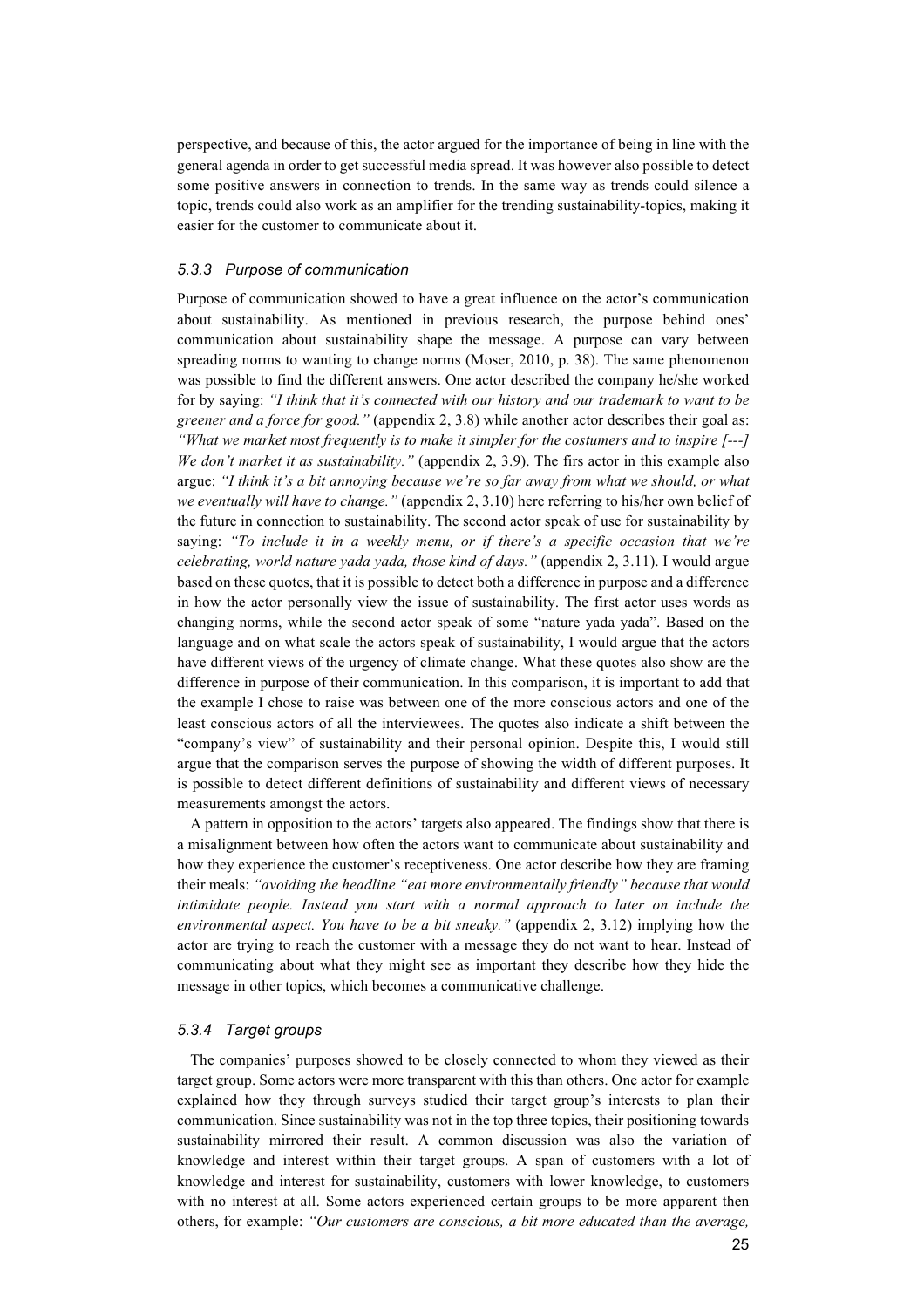*have higher wages [---] So it's pretty easy to reach out to them with this kind of product."* said by an actor in grocery delivery services (appendix 2, 3.13). When actors spoke about how they interpreted their customer's knowledge in relation to their actions, they referred to general *hygiene level* (swe: hygiennivå). Which is possible to interpret as a norm or level of progressiveness of sustainability, specific for companies operating within the food sector. During the interviews actors benchmark their work against this, however without ever defining what the hygiene levels or norms implied.

The different target groups and the presence of a hygiene level, results in a challenge of reaching various groups with the same communication and to chose where on this scale of sustainability they want to place themselves. It became clear in the interviews that how progressive the companies aim to be, reflected back on how dynamic they chose to be towards their target group. For example: *"We can create a proposal with a radically changed menu with a lot of environmental benefits, but the guest might not at all be so positive about such a rapid behaviour change."* said by public sector restaurants (appendix 2, 3.14). Companies with a more progressive and green positioning described how they wanted their communication to be ahead of the general agenda. Same actors also argued for the importance of relating to scientific development of sustainability rather than consumer opinions regarding sustainability. Some actors also described themselves taking on an educating roll. One actor, in quote 3.31 above, express how they did not see a need to communicate about sustainability, but only to offer products which the customers wanted. In this case they experienced a demand for organic food, and therefore had it in their selection. They however did not experience any need to communicate aspects of sustainability which would not be in the customer's interest.

#### *5.3.5 Profit versus sustainability*

The goal of each company is to have an increased profit, it is determined by the system they act within. To study how the aspect of profit affected the sustainability message was therefore a central pattern. Profit was modestly brought up in some of the interviews which made it possible to analyze, however not many actors seemed to willingly associate profit with sustainability. One actor describes a conflict of interest on this topic by explaining: *"it might not always be the most profitable option for us to completely change the behaviour, and that's probably the most challenging part, to change something that it profitable for us but maybe not that good for the climate."* (appendix 2, 3.15). The actor describe how sustainability and profit can be a state of opposition, which leaves the actor at a moral crossroads. An actor from a grocery store argues that: *"if we only worked with the sustainability agenda we would be further ahead"* while another actor explains in connection to their restaurant: *"And at that occasion we said, that ok, if bacon means so incredibly much for the guest [---] then we might have started off at the wrong place."* (appendix 2, 3.16, 3.17). This can also be interpreted to indirect affect the actor's communication, since they have to choose whether to focus on sustainability or profit-driven communication. Another phenomenon which appeared in connection to purpose, was the consciousness to not appear "too green". One actor says that in their sustainability messages they:*"we focus on the positive, we are absolutely not rabid"*  (appendix 2, 3.18). How the actor connects *sustainability* and *rabid*, implies that too focus much on sustainability can become a disadvantage, something they do not want to be associated with, in my interpretation.

However, actors also describe positive experiences were profit and sustainability strengthen each other. One actor for example connect sustainability and profit to image, saying: *"that's why our hope is that we as a brand will be connected to certain values"* (appendix 2, 3.19), referring to values of sustainability. My interpretation is that the actors at times describe sustainability as goodwill and a business opportunity to strengthen their own image. Organic food is another example which is brought up as an area which it easy to combine with profit. Communication on organic was described to be well received by customers, easy to create positive communication around and strengthens the image of the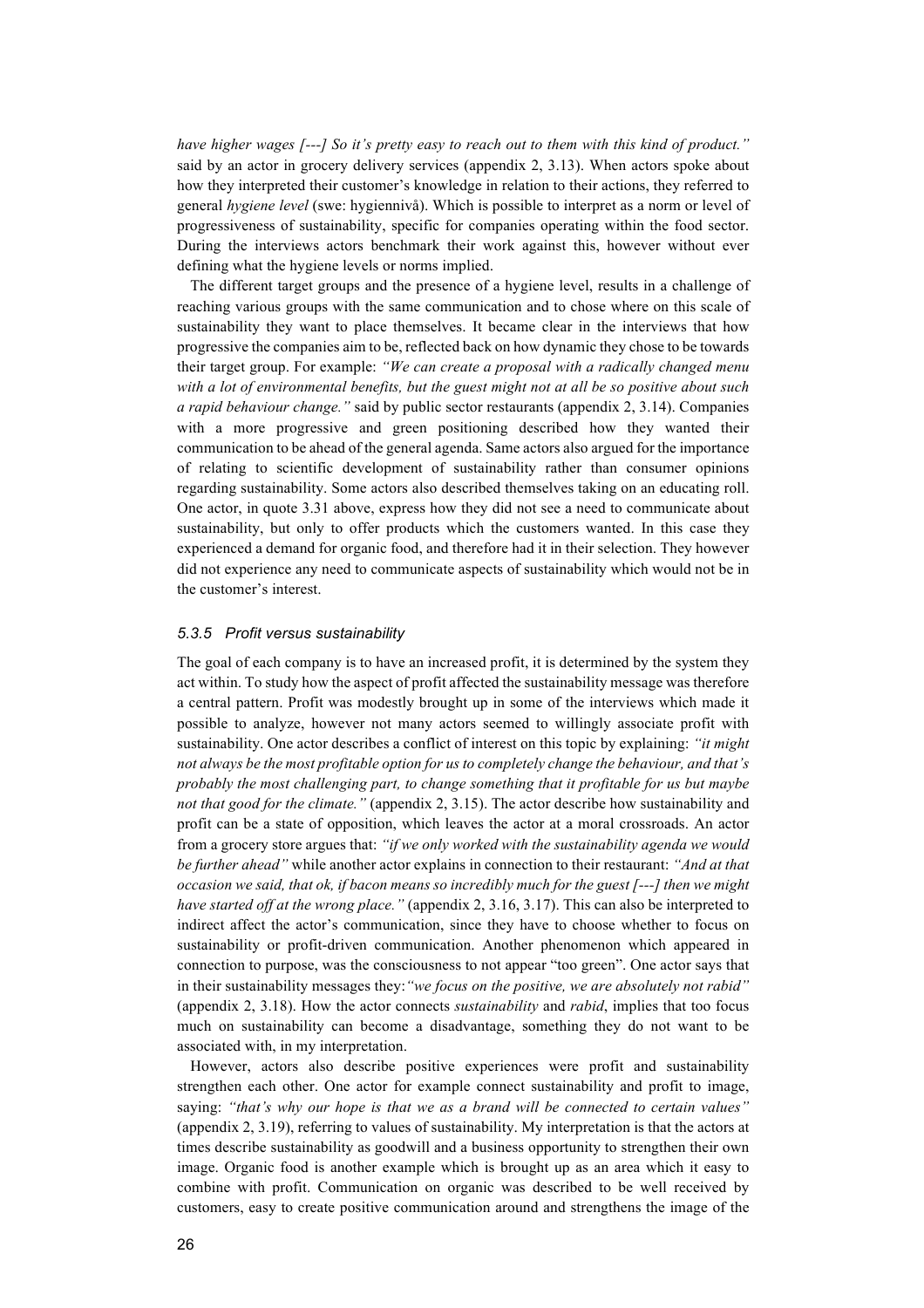company. Organic as a concept is well spread and actors experienced that many customers now know about all the advantages with organic food. In connection to this, actors also referred to an increased demand for organic food in Sweden the last few years, which becomes another obvious opportunity. Because of this, organic food therefore naturally became central in many actor's communication about sustainability.

#### 5.4 Challenges and opportunities connected to Stoknes' theories

During the interviews and after the complete coding it became clear that many of the perceived challenges and opportunities align with the strategies presented by Stoknes. As described in the method, the interview guide was changed after the first interview since all actors to some extent mentioned each strategy. It was also possible to detect that the underlying reasons why they used certain strategies were almost always in order to avoid challenges. When the actors discuss challenges and opportunities the two are often discussed together. If a challenge is described, it is often followed by discussion of successful strategies to avoid that challenge. The same structure can be found in Stoknes' strategies.

In the interviews, the actors describe how they avoid complex messages because they strongly experience them as challenging in terms of reaching their consumers. Complexity is listed as one of the main barriers in Stoknes' theory, arguing that it triggers the psychological effects of dissonance or denial. In the Social strategy (2015, p. 96, 99), he instead argues for the importance of a clear and consensus oriented messages to avoid the perception of complexity in the receiver. In my view, it is possible to connect the experienced challenges of complexity with parts of Stoknes' *Social strategy*. Stoknes' idea of a social movement, found in the same strategy, is however not mentioned by any actor. Instead the actors repeatedly use a language focusing on the individual consumer without mentioning it as a hinder. However, when complexity was experienced as a challenge, simplicity was experienced as an opportunity, which makes it possible to connect the two patterns. The idea of simplicity, both in the message and choice of sustainability, showed to be a widespread strategy amongst the interviewed actors. The idea is fully in line with the *Simple strategy*, where Stoknes argue for the need of making green choices more simple (2015, p. 125). Stoknes as well as the actors' mentions nudging as a tool to successfully steer people into making better, more informed choices. The pattern of simplicity also confirms the idea of a consensus oriented message, as part of the Social strategy. In conclusion, I would argue that the actors' idea of simple communication implies no differences from Stoknes' Simple strategy.

The pattern of avoiding ominous messages share many similarities to Stoknes' reasoning behind the Supportive strategy. He argues that catastrophic framings trigger psychological effects of resentfulness that leads to decreased engagement (2015, p. 111). The interviewed actors explain how their consumer turns *a blind eye*, which Stoknes argue is a reaction to the feeling of loss by these messages. The Supportive strategy also overlap with the pattern of avoiding moral pointers, where the outcome of the communication is perceived in the same negative way as when communicating ominous messages. The pattern of positive communication appeared as a solution to ominous messages, based on the idea to focus on the positive aspects of sustainable choices. Similarities are to be found in the Supportive strategy, were it is argued that we should not communicate sustainability as a loss but instead focus on the benefits. The message should be based on supportive frames about opportunities and insurance of a better future (2015, p. 123), which is also mentioned in the interviews. Even if the actors do not use a language of supportive communication it is possible to connect supportive strategies to their argumentation for positive, inspiring and attractive communication. The pattern is also possible to connect to the Story-based strategy, where Stoknes argues for new stories about our possible future (2015, p. 132-133), since it is a type of storytelling the actors conduct in connection to their positive sustainability messages.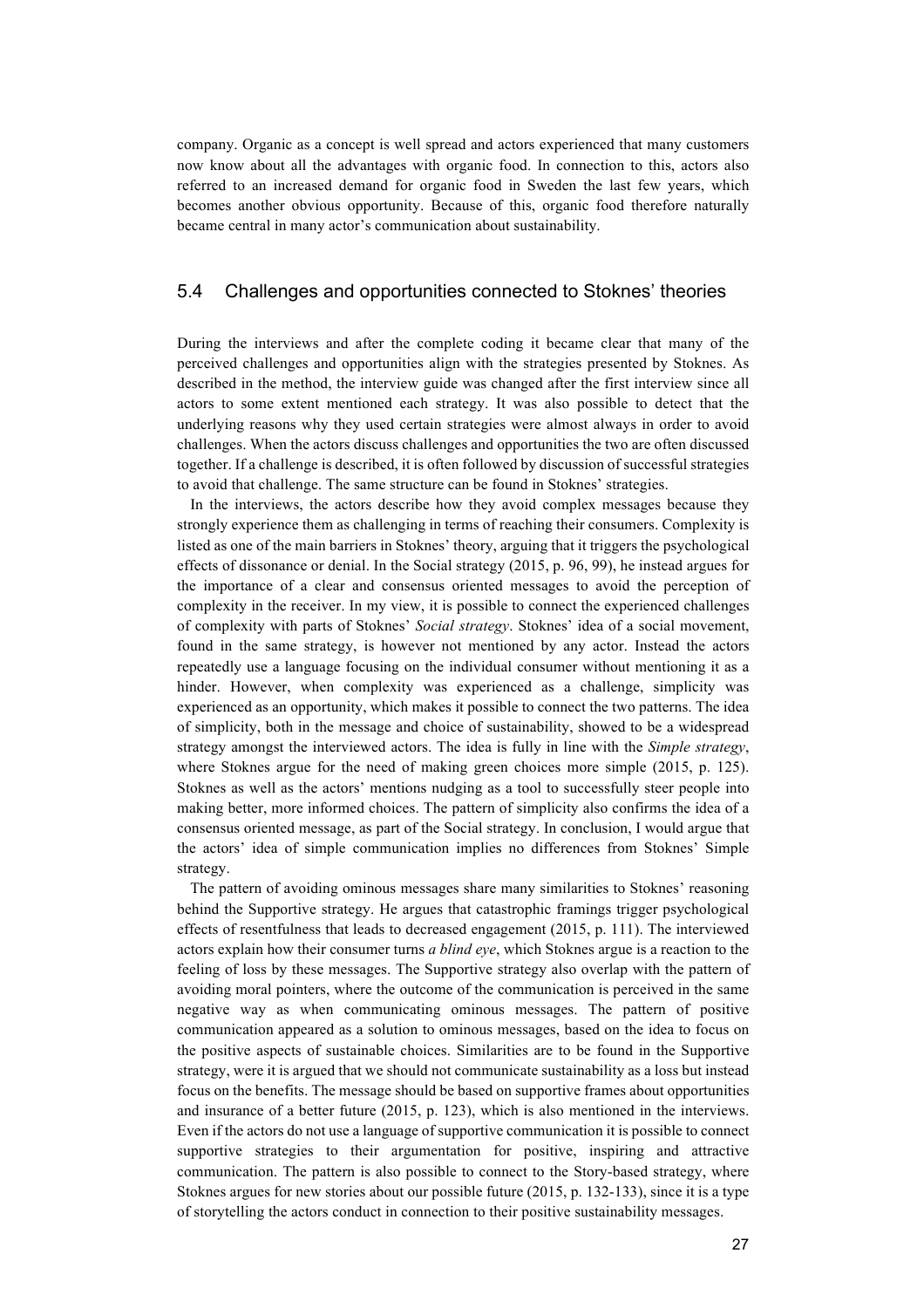Supportive frame also connects to the pattern of health, and Stoknes specifically brings up health as an example for how to create a supportive message. He argues that to communicate the need to drastically reduce to consumption of meat as climate solution will for a lot of people be perceived as a loss, something that does not make for successful communication. To avoid this, he instead argues to communicate the same solution from the *positive health aspects* of eating less meat (2015, p. 111-114). It is possible to find similarities in the arguments presented by the interviewed actors, and their experiences of connecting sustainability to health. How health plays on personal benefits is also an idea included in the Supportive strategy (2015, p. 111). In the same way as positive communication connects to storytelling, health builds a story together with sustainability and food. It is not just food, it is something more, to eat this food means investing in a more prosperous future for both body and nature. Health, from my interpretation, is therefore fully tangent to both the Supportive and Story-based strategy.

The two strategies that were not mentioned by any of the interviewed actors were *Social* and *Signals*. The main idea of the Social strategy is to focus on the collective rather than the individual (2015, p. 96-99). However, no actor mentioned any opportunity in connection to this, but instead used individual targeted communication. The strategies did not manage to create a discussion about social/individual communication during the interviews, instead the actors seemed convinced that communication should target individuals. Actors also mentioned how they experienced an increased interest for sustainability and for example witnessed an increase demand for organic food, however no actor related this to a communicative opportunity. In the same way, actors discussed the action of giving feedback to their consumers, although did not see any direct purpose by it.

### 5.5 Other findings connected to Stoknes' theories

The patterns under *Other findings* were raised based on their relevance and complexity, since the same pattern could be viewed as both a challenge and an opportunity. I would argue that the findings represent a complexity within the actor's sustainability communication and show the range of interpretations and experiences. It is possible to find similarities to Stoknes' strategies, however the findings also show areas which are not included by the strategies.

It is possible to see how the hinders in connection to meat correlates with many of the general challenges described in part one. For example, being perceived as moral pointers, ominous message and context. It is therefore possible to connect to the same part of the strategies, Supportive, Simple and Social to communication about meat. In a similar way, the opportunities of meat show to be comparable to many of the opportunities described, for example health, simplicity and positive communication, docking on to the strategies of Simple and Supportive. Communication on organic food share many of the same patterns as meat. Organic is described as easy to create positive messages around, the doom-framing is easily avoided and the communication focus advantages of organic food rather than a loss of something else, whish all in included in the Supportive strategy. It is also possible for the actors to use story telling around organic food and meat free food as a way to enhance the positive message, in the same way as the strategy of Story-based communication. In conclusion, it is possible to connect all opportunities around organic food and meat to either one or more of Stoknes' strategies.

Trends is another topic which is described as both a challenge and an opportunity. Since it is resource demanding to go against the agenda, the interviewed actors describe how they find themselves obligated to relate their communication to trends. None of Stoknes' strategies mention any phenomenon close to trends or what it involves. I would argue that the same phenomenon that is perceived as challenge in trends, also is partly behind the challenge of having target groups with different opinions and different level of knowledge. The actors describe how they want to communicate certain topics or at a certain level, and need to choose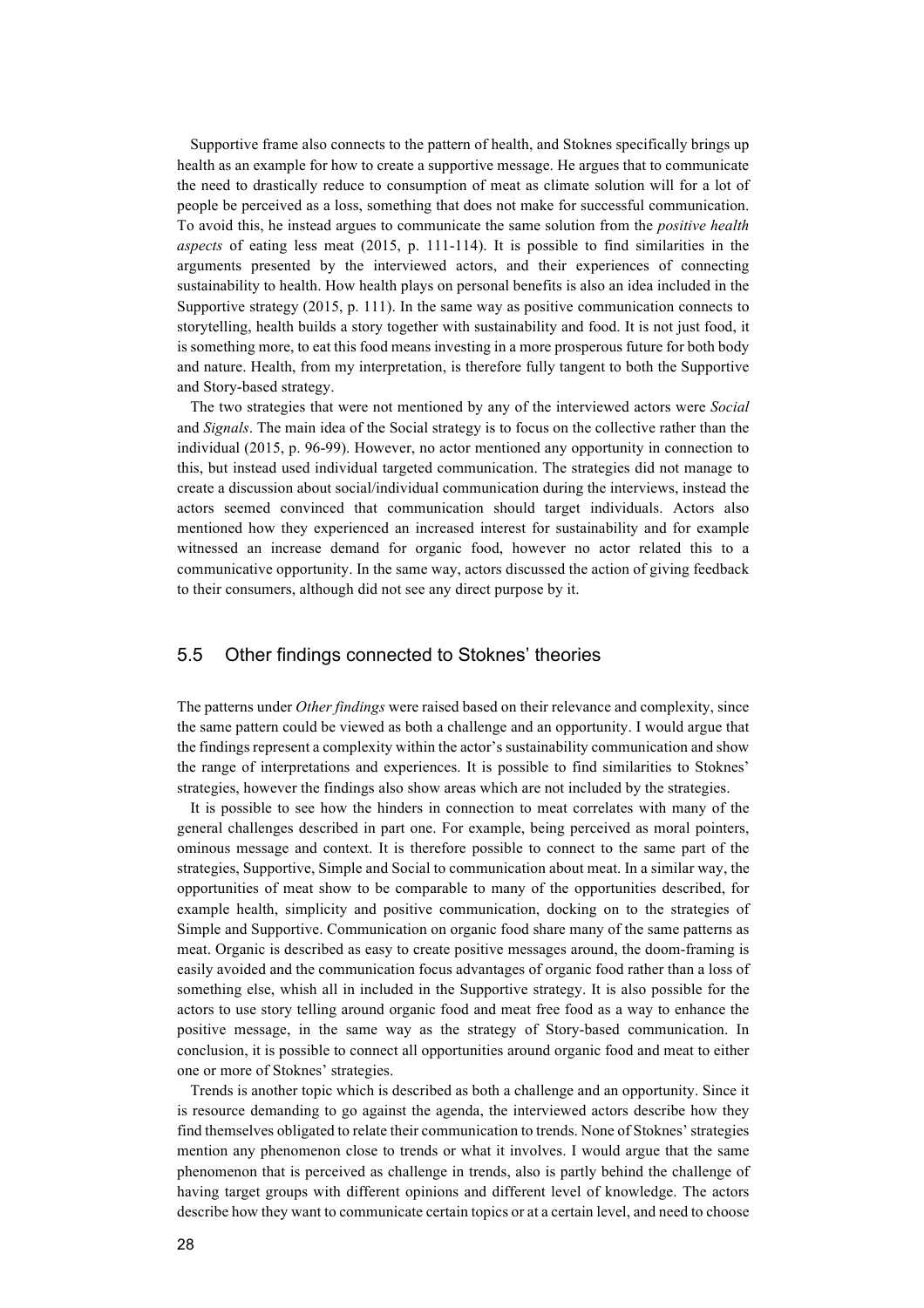how to meet these external factors. This is not something described as hinder, nor any strategies of how to turn this into a communicative opportunity, in Stoknes' strategies. Other findings who fell outside the scope of Stoknes' strategies are purpose of communication. How the companies want to appear is shown to have a big impact on their communication, however is not given any attention in the strategies. The economic aspect of sustainability is partly mentioned under Signals, where Stoknes argues for the necessity of green innovation. Even if the intention is similar, to make sustainability appealing, is do not solve the fact that actors avoid to communicate certain topics because it would compete with their goal to make profit. From my interpretation, Stoknes' argumentation depart from an idea that everything can be made sustainable or replaced by a sustainable option, and at the same time made profitable. This will be studied further in the next section *discussion*.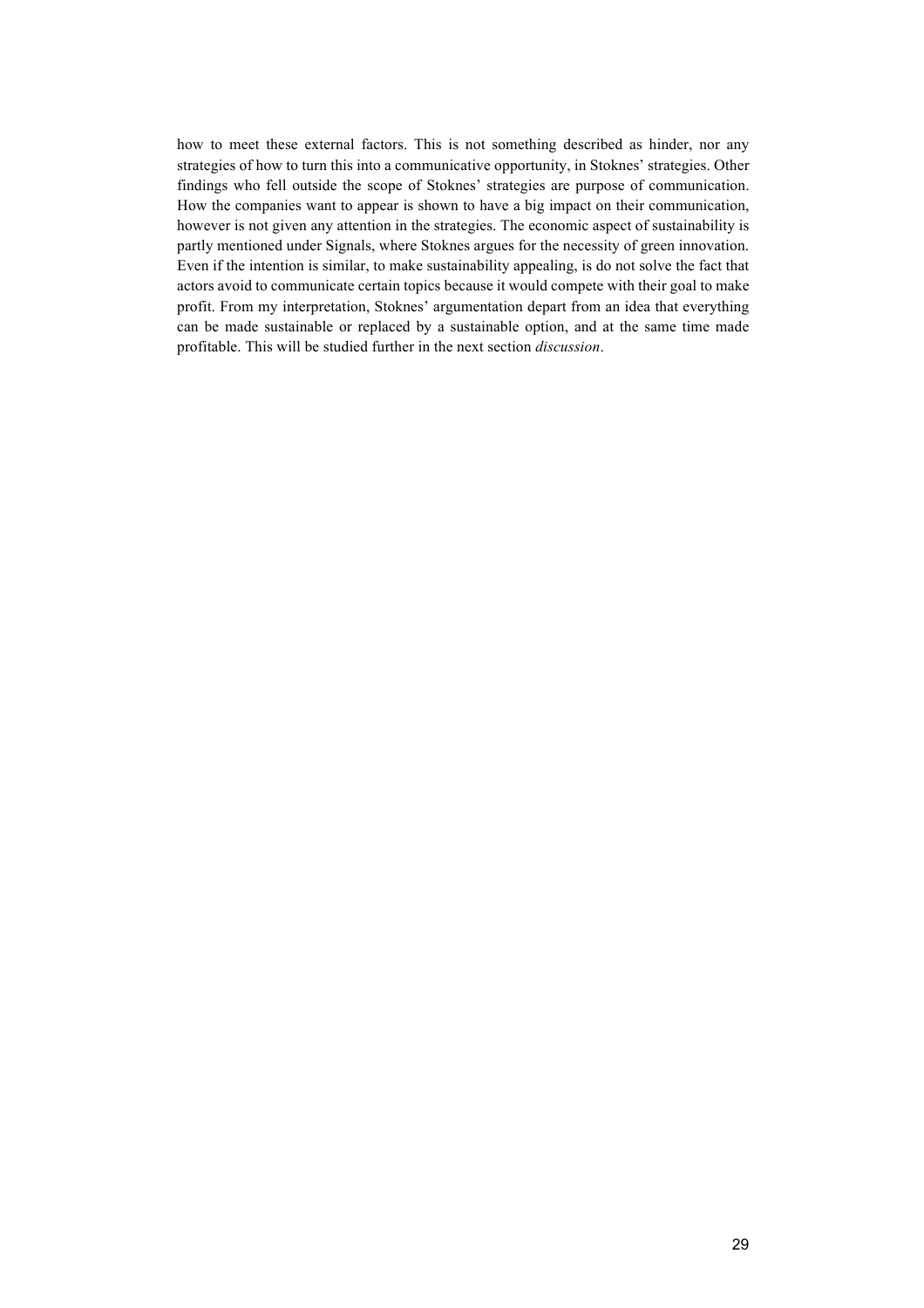## 6 Discussion

#### 6.1 Findings

The findings showed a variation of examples on both challenges and opportunities. It was possible to connect the examples and experiences with Stoknes' model which was used as a theoretical framework. To apply the theoretical framework on food oriented communication showed to be of no hinder, instead I would argue that it enabled a deeper analysis. Before the interviews were conducted I did not know if the ideas behind Stoknes' strategies would be possible to compare to how the actors use and view communication. The answers however, showed that both strategies used by the actors and the view of communication correlated with big parts of Stoknes' theories. The type of communication that actors described as most successful can be concludes by; a supportive message, focusing on the positive and attractive aspect of sustainability which at the same time favor the customer. The analysis also sowed that some topics of sustainability were easier to communicate than others, for example organic food. A correlation between specific topics and the successful strategies were possible to detect. Organic food, as an example, could effortlessly be communicated through a supportive, positive, attractive and beneficial message. It could also be communicated without an ominous framing, and were not perceived as provoking or as a loss by the customers. Meat on the other hand, could not as easily be fit in to the different strategies, which also correlated with how actors experienced it as more difficult to communicate.

As stated in the analysis, the actors did not experience a specific difference between sustainability messages and other messages. However, many of the challenges described in connection to sustainability confirmed the notion of the area as complex. I would argue for a lack of awareness amongst the actors towards the implication of communication about sustainability. It is hard to know the direct affects of this, however if the actors would have more insights on this their sustainability communication might have been conducted in a different, and more fruitful way. The actors were chosen based on their representation of different companies within food service. The analysis showed that patterns occurrences were spread amongst the different actors, and none of the major patterns were specific for a certain type of company.

The analysis also showed patterns which fall outside the scope of Stoknes' theories. The patterns do not contradict Stoknes' theories, although they add a level of complexity which can be argued to affect the validity of the theory. This will be further discussed below.

### 6.2 Receiver and dialogue

The analysis showed how three of the five strategies was used in much larger extent. The two least occurring strategies where Social and Signals. What these two strategies have in common is a focus on the social aspect of the communication. The main idea behind the Social strategy is an emphasis on the collective environmental movement and to show other positive examples. The second strategy, Signals, argue for the importance of positive feedback in dialogue with the receiver. Strategies like this were not mentioned by the actors' as something they we've done, and were overall given very little attention in the interview answers. The actors reasoned that the strategies seemed hard to implement, that they were far from their ordinary way of communicating and that they did not see any clear communicative opportunities by using them.

Not surprisingly, the interviewed actors reasoned very much inline of the models brought up under previous research*.* The view of *communication as transmission* between sender and became apparent due to how the actors talked about the relation between themselves and their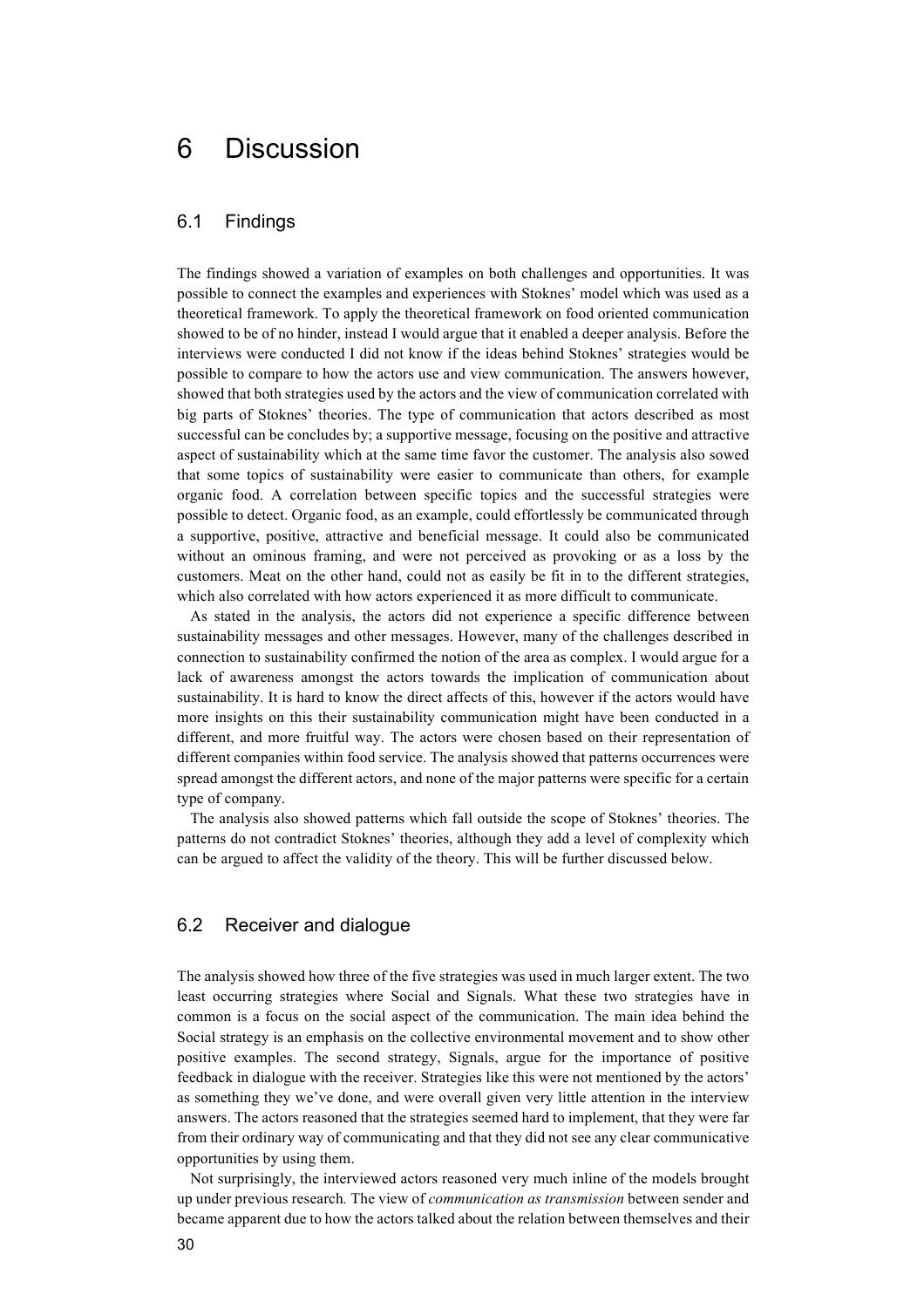customers. *Sending* and *receiving* a message was a common language used to describe communication. Noise, which was one of the analysis pattern, was also detected to be a communicative challenge in a similar way to how it is described in Shannon and Weaver model of communication (Craig & Muller, 2007, p. 161). Target groups was another strong pattern which influenced communication. How the actors viewed target groups showed to be similar to *classical communication* described by Nitsch (2000 p. 201), viewing communication as a tool to sell a product by marketing it to a specific target group. I want to stress that I do not seek to criticize the use of these concepts, they are well spread and used to explain communication. However, as brought up in the critique in both Craig  $\&$  Muller and Nitsch, it is important to be reflective of how they are used, since they lean towards a one-way communication, which in itself is problematic due to the simplified view of the receiver.

One thing that is possible to conclude based on the argumentation in these two passages is that the view of the relation between communication and receiver is similar to the view of both communication models. The communication is viewed as a one-way communication where individuals can to some extent be divided into different target groups. The strategies in which Stoknes argue for a more collaborative communication moving away from the individual perspective, the actors responded to it is far from how they communicate. It was clear that these strategies were not viewed as a possible way to develop their communication, or something the actors showed interest for. The main critique brought up by both Craig and Muller, and Nitch can be concluded as critique towards the view of the receiver. The simplified view of the receiver becomes the main weakness in both of the strategies. I would argue that this notion can be used to gain valuable insights in the actors' communication. One of the main issues behind the challenges of complexity, ominous message and moral pointers can all be connected to the receiver. From a communicative perspective, the receiver becomes an element beyond the senders control, sine the message's reception is affected by the individual's knowledge, opinions and worldviews. A possible interpretation of this it that the current strategies used by the actors becomes limited by the challenge to "find" a message that suits each individuals interest. Since they are not in a dialogue with their audience, the actors chose to avoid messages that can be rejected, instead of trying to communicate them trough other methods. Co-creation of meaning is an area within environmental communication, which so far in this thesis, have not been explored. Co-creation of meaning is a theory to jointly produce meaning between sender and receiver trough dialogue. The dialogue is argued to enable a joint learning process, with active and involved individuals, and with a more equal power balance (Bendapudi, N., & Leone, R. P., 2003, p. 23-25 & Payene et al, 2008, p. 84-85). Since the audience became a common denominator in many of the challenges, a strategy leaning more towards co-creation of meaning would be a possible approach, in my opinion.

## 6.3 One Planet Food

The result of this study is not a general truth, but different actors' subjective experiences. However, since this thesis is a collaboration with the project One Planet Food and the actors where chosen due to their position as a possible target groups for the project, is it possible to say something about the conditions for communicating the project? The interviewees answers' cannot be argued to fully represent the 'companies' view of communication about sustainability, however, they do give an indication of general perceptions since they speak on the company's behalf and due to the different answers showing a great deal of consistency. Based on the result of this study I would therefore argue for some aspects which should be included in WWF communication strategy for the project One Planet Food.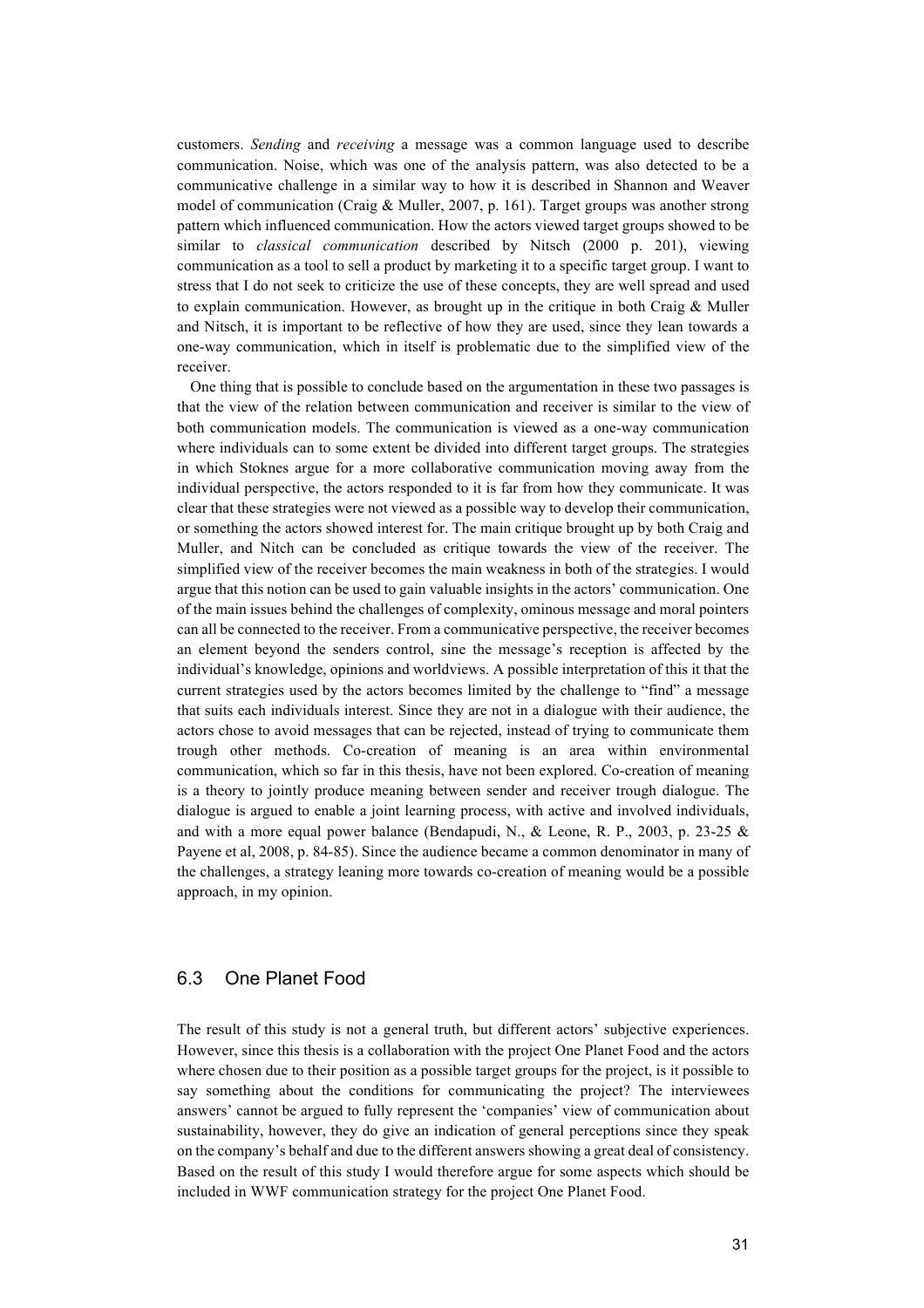To begin with, since the project stretches over a primary and secondary target group the communication needs to take a number of levels into consideration. OPF has its own targets however are still a part of WWF as an organization. This means that the purpose and values of WWF needs to be in line with the standpoints of OPF. At the same time, a big part of the communication of OPF will occur between other companies and their customers, which mean that the main message cannot go against the goal and purpose of the companies. Sustainability is in the core of WWF's organization, however as the study shows the companies have another structure. Their purpose is to sell and make profit, and sustainability becomes a goal amongst many others. This means that even though profit is not written as a target in the project of OPF, the strategy still needs to be coherent with profit being a central part of the companies' structure. The structure which the projects acts within obligate sustainability to be restricted by the terms of profit. In the interviews it was expressed that being "too green" was seen as a potential danger to some actors, although some actors also expressed the necessity in having trustworthy organizations taking on the role as a heavy stakeholder for sustainability. This can be interpreted as positive for WWF, since it gives them room to be more progressive with their sustainability message even though the result of this study show that it can mean being far from the hygiene level of the companies they want to collaborate with. My conclusion of this it that WWF should chose a more progressive cores to maintain their credibility and since it can be argued for to fill a requested position, however it might result in some companies experiencing it as being to farm the the image they wish to uphold.

The analysis also resulted in some potential guidelines for how to conduct communication about sustainability, which I would argue, also should be implemented in a communication strategy for OPF. Based on this, I argue that the message should be positive, simple and consensus oriented. To take health and trends in sustainability could also strengthen the message. A more sustainable diet, as WWF defines it, will however mean a reduction in meat, which showed to be a triggering topic. Sustainability, from the actor's point of view and as argued in previous research on sustainability, contain a number of topics which are harder to communicate, this is inevitable. The analysis showed that a conceivable way to approach this is to focus on the benefits of sustainability and wrap the "unwanted" messages into this communication. Based on the analysis I also argue that the communication of OPF should avoid ominous messages and moral pointers. And even though the project contains a large amount of scientific data and complex information, the project should find a way to translate this into an easy and digestible communication with a clear message.

### 6.4 Further implications for sustainability communication.

In this discussion, I want to stress that I study the possibilities of conducting communication about sustainability from the scientific field's perspective, which implies to place sustainability first. This bias, could be argued to affect the legitimacy of the study, however I want to argue that the specific angle is what provides the strength of the study. The actors state that they would be further ahead if sustainability was their only purpose. Although it is possible to see how their purpose is bound to profit, customers and, to a large extent, the system of neoliberalism. Their work with sustainability is highly limited to an anthropological perspective. Because of this that I argue for the importance of studying communication form the angle of sustainability. As mentioned in previous research, those who conduct sustainability communication are speaking on behalf of nature in a humanenvironment relationship, and to speak on natures behalf implies that the aim should be to improve for nature, to increase *sustainability*.

What became evident in the analysis was that the interviewed actors' communication differed depending on if the focus was on food or on sustainability. Food-communication often targeted the individual, through aspects as personal- health, taste and experience.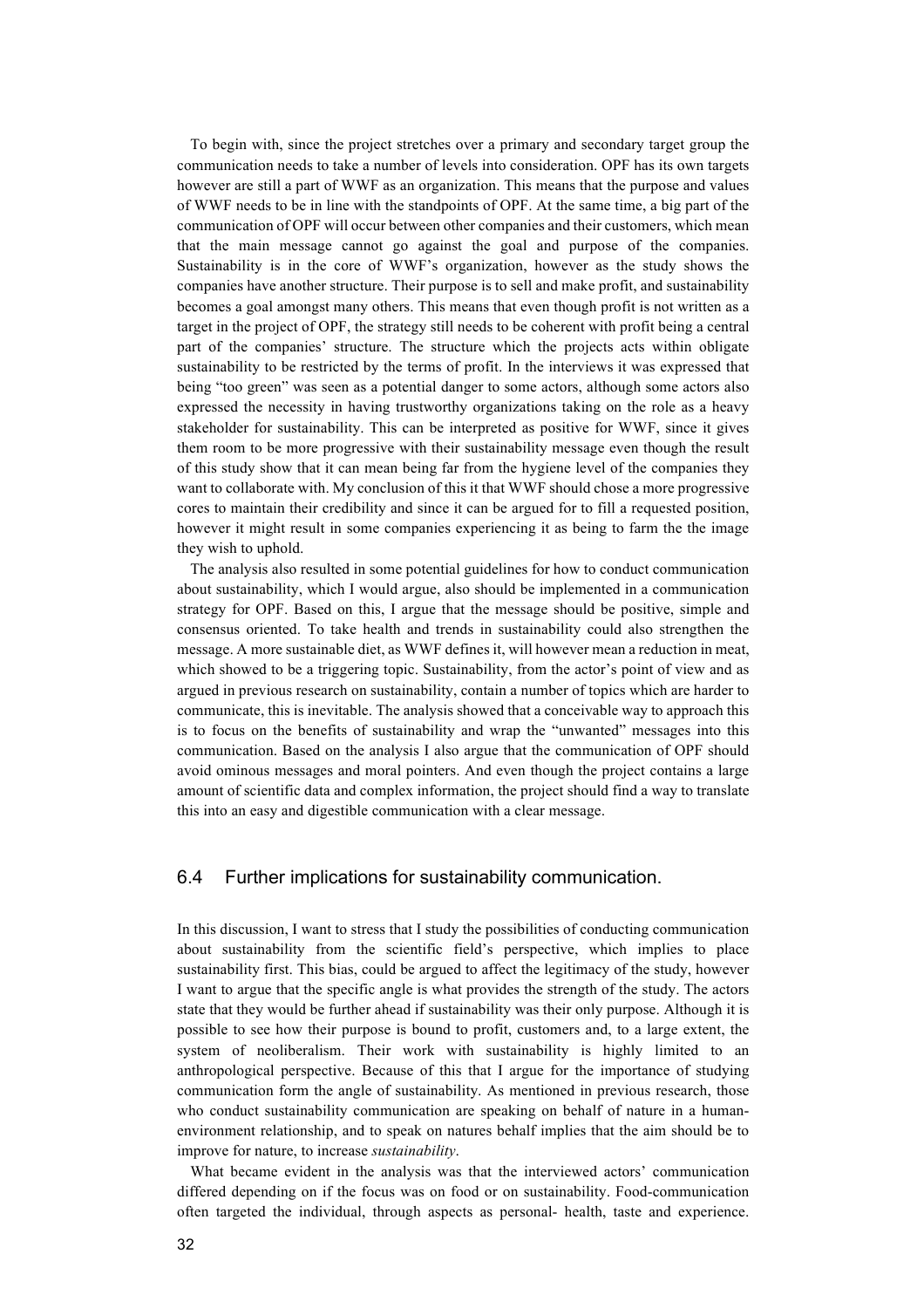Communication about sustainability instead focused on global issues as carbon emissions and use of natural recourses, speaking of a joint responsibility. Another thing possible to detect in the answers, was that food oriented communication targeting individual was experienced as more successful than communication focusing on global questions. A correlation can be made between the topics where food communication demands a change of individual behavior, while sustainability communication demands a change of a system. The answers also indicate that food and individual behavior are perceived as easier areas to communicate about.

A correlation could also be detected between this notion and my theoretical framework. Looking at the analysis of the answers, messages that could fit into Stoknes' strategies was perceived as easier to communicate. But what does that imply for all the topics that fall outside the scope to easily be communicated positivity? What happens to melting glaciers and drowning polar bears when they fail to be fun, attractive, and conducive to healthy bodies? I would argue that this is a weakness and limitation in Stoknes' view of sustainability communication. It does not communicate on nature's behalf, it is adapted to communicate in relation to environmental boundaries on behalf of the economic system. I would argue that a strategy dependent on sustainability as profitable is an issue. The communication strategy fails to take on nature's perspective and is instead limited by the anthropological worldview.

This argumentation ends up in the conclusion that sustainability within food service will continue to compete with profit, the receptivity of the audience, and even trends, since it is conducted by humans, for humans. In my opinion, this is problematic from a sustainability perspective. The current system keeps consuming our carbon budget, I argue for the urgency for a climate disruption. Stoknes has chosen to approach the issue from within the system with a strategy that can be argued to provide a number of important merits. Climate change still needs to be approach from other, more disruptive angles However, this study also reaffirms the merit of Stoknes' theories. They are in a way proven to be useful by people with extensive communicative experience. Maybe it is time to take a step beyond academia's focus on criticisms, that might sometimes hinder us from taking action, and take ideas as Stoknes' more seriously?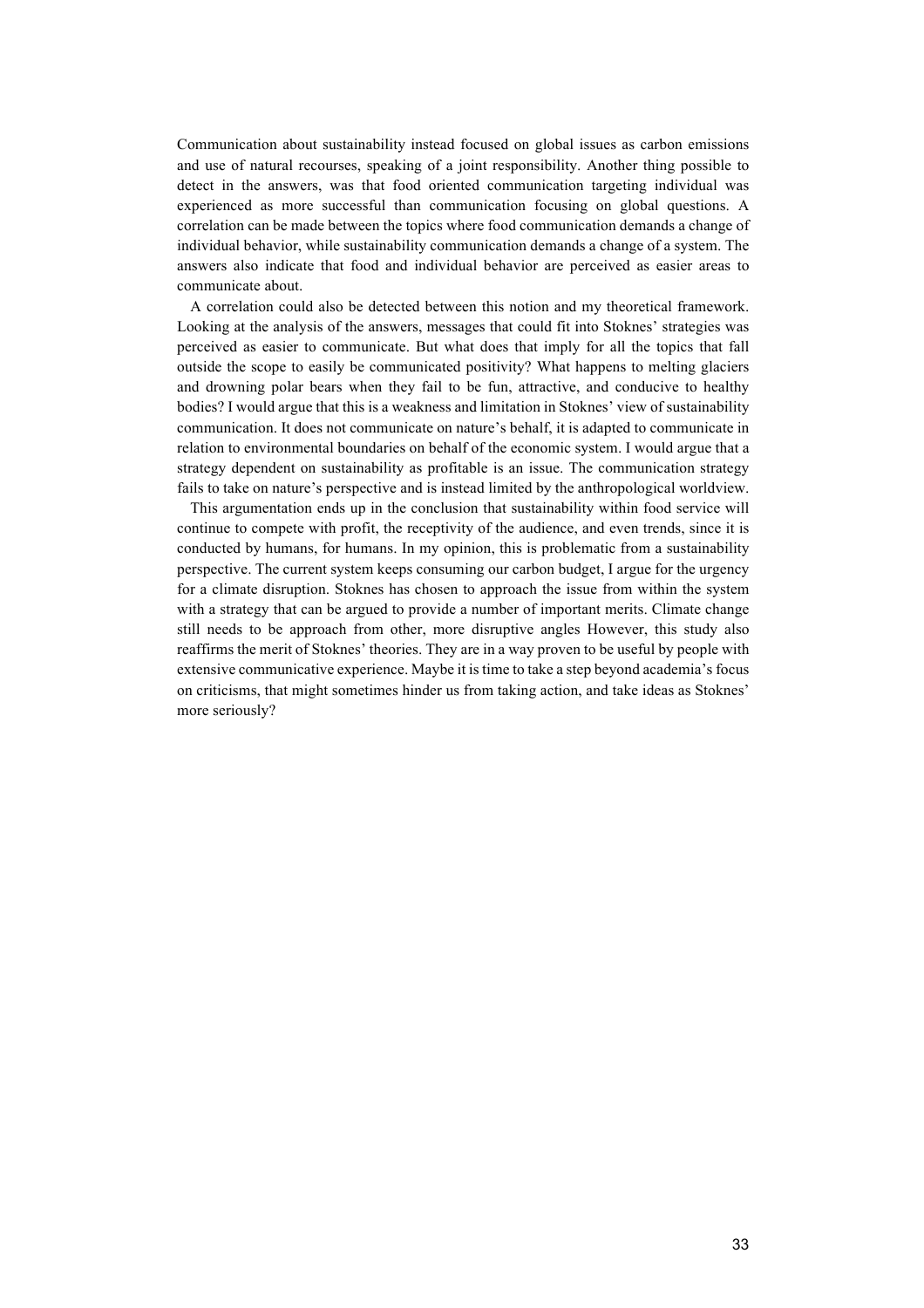## 7 Conclusion

Communication about sustainability and food are complex areas that have been prone to avoid easy answers and fixed solutions – this study confirms this notion. The interviewed actors identified a number of communicative topics that they perceived as opportunities. Amongst these where simplicity, positive messages and health. In their answers also emerged a number of reoccurring communicative challenges, eg complexity, noise, ominous messages and moral pointers. Both the identified opportunities and challenges show great resemblance with the theoretical framework built on Stoknes' strategies. Patterns in the analysis revealed how some sustainability messages were experienced as easier to communicate, for example organic and health. A correlation between the patterns of opportunity and the main argumentation in Stoknes' *Social, Supportive and Story-based* strategies was possible to detect. The patterns of challenges showed to be in line with some of Stoknes' psychological barriers, and could also partly be explained by the critique brought up against the communication models presented in previous research. The critique centered around a simplified view of the receiver and a one-way communication, failing to take the receivers' behavior, values and subjective understanding into account. Purpose of communication, and purpose of the different companies also showed to have a strong effect on the communication strategy. In the discussion it became evident that the interviewed actors' have different views on both communication and sustainability, and viewed communication differently from how it is presented it the scientific field. To educate actors working with communication and sustainability could therefore be argued as a central future project. However, the analysis also showed that the actors within the food sector hold valuable knowledge on how to practically communicate about the do's and the don'ts, and an open minded exploration on possible collaborative efforts between sectors within the industry and academia could hold great potential for development of communication strategy for sustainability.

The argumentation behind the *Social strategy* and the *Signals strategy* was not present among any of the actors. An aspect that made these two strategies stand out from the rest where an emphasis on *dialogue* and *collective movement*. The reason why none of the interviewed actors perceived these strategies as tangible or promising was not transparent in the interview answers and a broadened understanding of this would make out a relevant area for further research. However, the strong focus on individual targeted communication, that became evident during the discussion, gives a hint of possible reasons. Even though the actors did not view the individual focus as an issue, obstacles like a simplified shallow view of the receiver, one-way communication, a lack of dialogue and collective movement could all be related to this. This created a gap in the actors' communication strategies, a gap that I argue could be mended with an implementation of the communication strategy of co-creation of meaning. How the implementation of a co-creation of meaning-approach would affect the outcome of sustainability communication in food service would be another interesting are for further research. The analysis also showed how the actors unknowingly communicate sustainability on a structural and collective level, even when arguing that individually oriented communication is easier. This notion is important to research further, in my opinion, since it is crucial to find ways to communicate the global and collective challenges. Regarding the WWF project One Planet Food, and other projects like it, the scientific knowledge is already there, it is the communicative formats that is lacking. It is therefore crucial that communication about sustainability is continuously and innovatively researched in order to successfully spread pluralism of engagements towards a more sustainable future.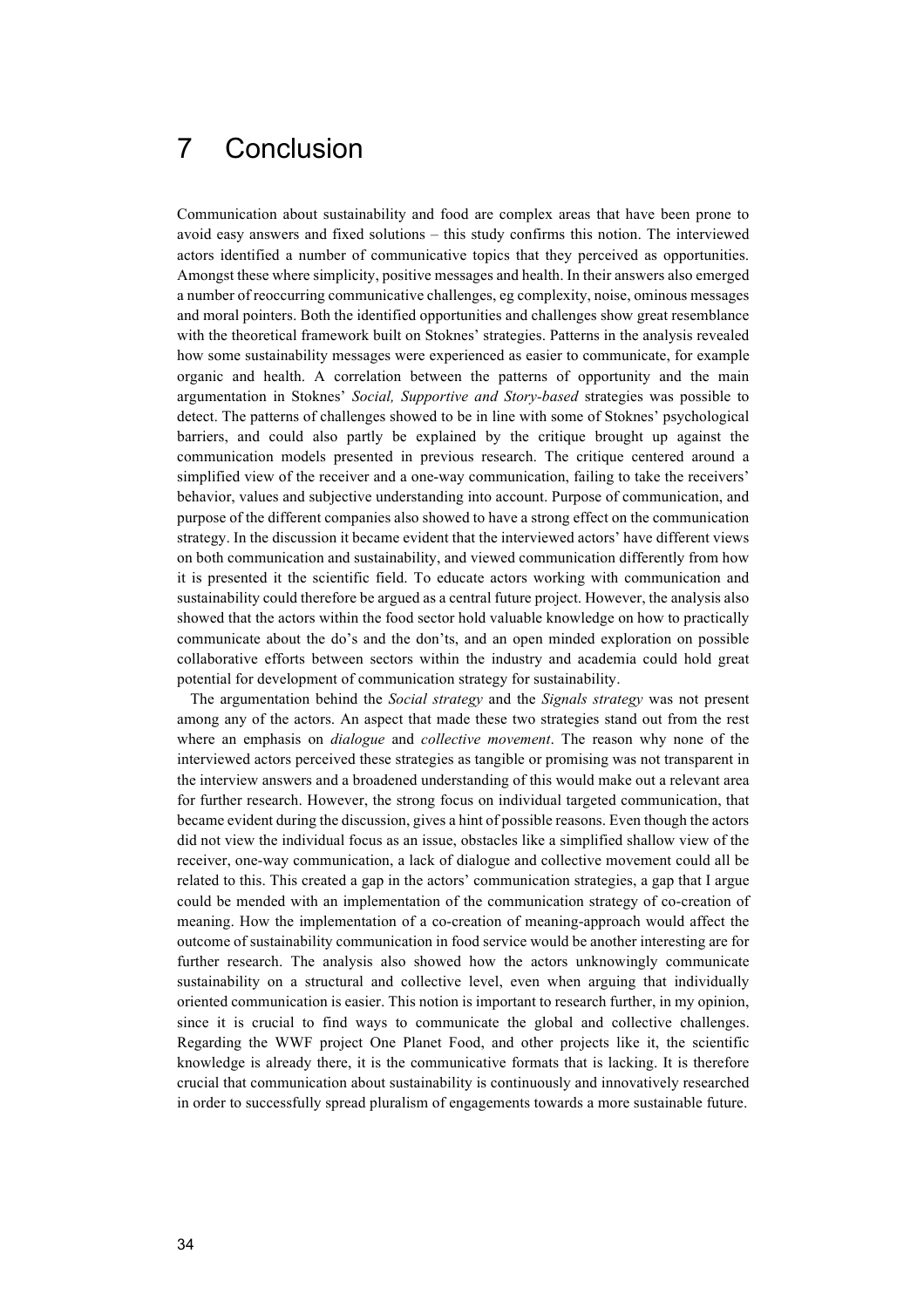## References

## **Printed**

Aiking, H. & de Boer, J. (2004) Food sustainability Diverging interpretations. *British Food Journal,* Vol. 106 No. 5

Bhaskaran, S., Polonsky, M., Cary, J., Fernandez, S. (2006) Environmentally sustainable food production and marketing Opportunity or hype? *British Food Journal*, Vol. 108 No. 8,

Bendapudi, N., & Leone, R. P. (2003). Psychological implications of customer participation in co-production. *Journal of Marketing*, 67, 14–28

Bogner, A. Littig, B. Menz, W. (2009) *Interviewing experts*. Palgrave Macmillan UK

Brummett, B. (2014) Food and Communication: An Overview. *First Amendment Studies*, Vol. 48, No. 1

Bryman, A. (2012) Social research methods. *Oxford University Press*, 4th ed pp. 44- 78.

Cox, R. (2010) The study of Environmental Communication (Ch. 1). In *Environmental Communication and the Public Sphere.* SAGE publications.

Craig, Robert T. and Hedi L. Muller (2007). *Theorizing Communication: Readings Across Traditions*. SAGE Publications.

Creswell, J. W. (2014). *Research Design: Qualitative, Quantitative, and Mixed Methods Approaches* (Fourth (International Student Edition)). London: SAGE Publications.

Delfi (2014) *Delfi foodservice guide.* Delfi MarknadsPartner AB

Flick, U. (2009) *An Introduction to Qualitative Research*. SAGE Publications Ltd; 4 edition

Futerra (2015) *Sizzle, the new climate message*. Report. Futerra sustainability communications

Garnett, T. (2014) What is a sustainable healthy diet? A discussion paper. Oxford, *Food Climate Research Network* (FCRN).

Godemann, J. & Michelsen, G. (2011) *Sustainability Communication – An Introduction.* Springer.

Häger, B. (2001) *Intervjuteknik.* Liber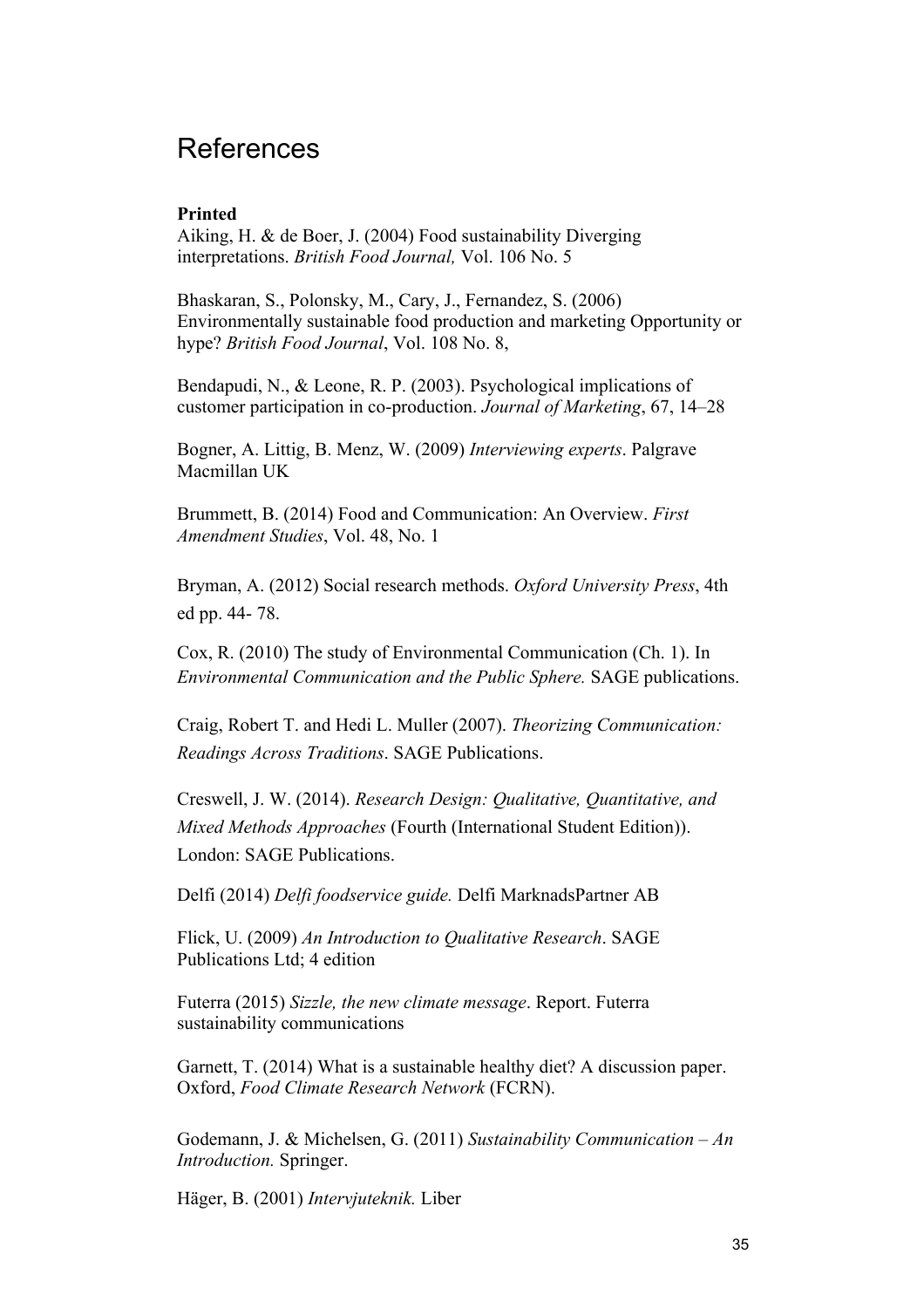Moser, S. (2010) Communicating climate change: history, challenges, process and future directions. *Wires*. Vol 1 31-53

Nitsch, U. (2000) *The Art of Environmental Communication*. In Lars J.Lundgren (ed)

Oates (2006) *The RFF Reader in Environmental and Resource Policy*. Second edition

Payne, Storbacka, Frow (2008) Managing the co-creation of value. *Academy of Marketing Science*. Springer. 36, 83–96

Richert, A. (29-08-16) *Projektplan, One Planet Food*. Project plan. WWF.

Röös E, Schütt E (2017) Evaluating Consumer Understanding of the Swedish Meat Guide - A Multi-layered Environmental Information Tool Communicating Trade-offs When Choosing Food. *Environmental communication journal*. 1-17

Scarborough, P., et al. (2014) Dietary greenhouse gas emissions of meateaters, fish-eaters, vegetarians and vegans in the UK. *Climatic Change* 125, 179-192.

Stoknes, P., E. (2015) *What We Think About When We Try Not To Think About Global Warming: Toward a New Psychology of Climate Action*. Chelsea Green Publishing

van Dooren, C., et al. (2014) Exploring dietary guidelines based on ecological and nutritional values: A comparison of six dietary patterns. *Food Policy* 44, 36-46.

van Loo, E. J, Caputo, V, Nayga, M. F, Verbeke. W. (2014) Consumers' valuation of sustainability labels on meat. *Food Policy* 49, 137–150

Vermeir, I. & Verbeke, W. (2006) Sustainable food consumption: Exploring the consumer "attitude–behavioral intention" gap. *Journal of Agricultural and Environmental ethics*. Springer 19, 169–194

WCED (1987) Our common future. Report of the World Commission on Environment and Development. *G. H. Brundtland,* (Ed.). Oxford: Oxford University Press

Westhoek, H., et al. (2014) Food choices, health and environment: Effects of cutting Europe's meat and dairy intake. Global Environmental Change 26, 196-205.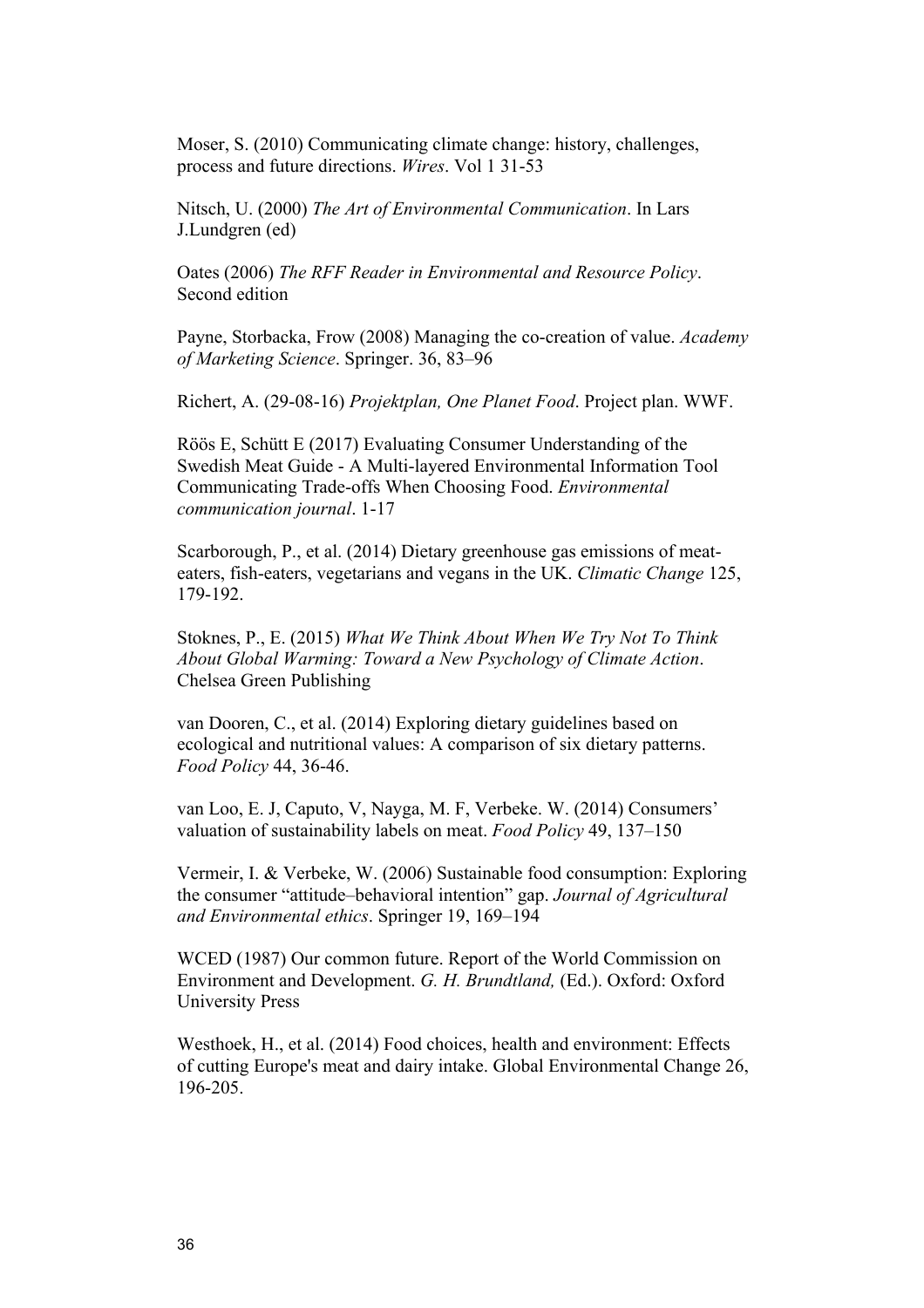## **Internet**

KRAV (2016) *Marknadsrapport 2016*. (Translation: Market report) Link:http://www.krav.se/sites/default/files/krav\_marknadsrapport\_2016\_we bb.pdf

Publisher weekly (30-05-2017) Atricle; *What We Think About When We Try Not to Think About Global Warming: Toward a New Psychology of Climate Action.* 

Link: https://www.publishersweekly.com/978-1-60358-583-5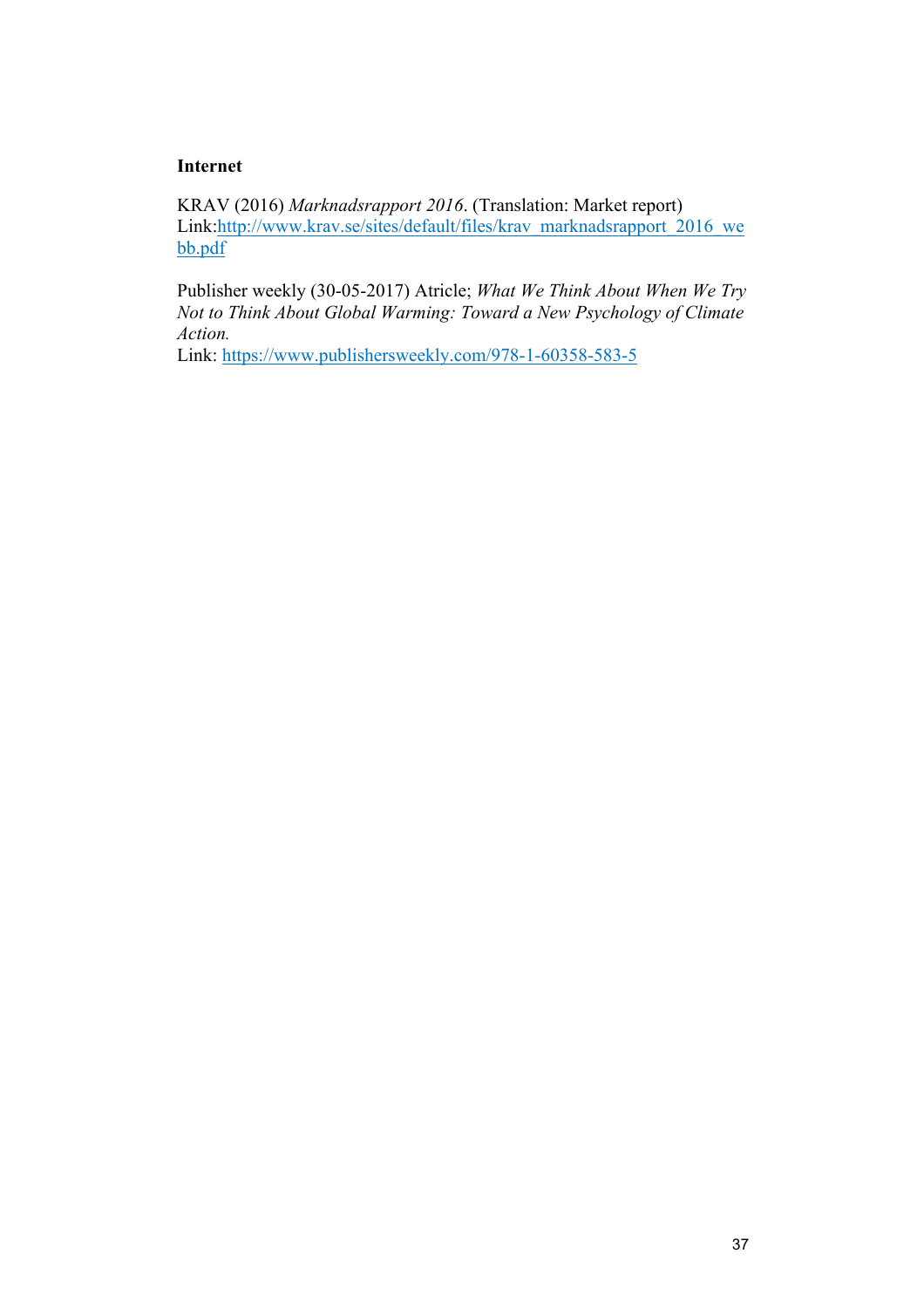## Appendix 1

#### **Meal services in the public sector (Swe: Måltidsleverantörer)**

Companies that provide meal solutions in the public sector makes out the first group of the mapping exercise. In Sweden the group consists of a few big companies, that compete with each other in procurements. The companies provide similar services and provide meals solutions to the Swedish healthcare and welfare including schools and hospitals. They have own restaurant within these facilities, where they put together menus and offer a variety of food. These companies also provide restaurants for businesses and industries.

#### **Food wholesaler**

Much like actors in meal solution a few but big companies make up the food wholesalers. Their role in the foodservice sector consist of delivering commodities to companies which cooks them. They deliver to meal solution companies and directly to restaurant. What was made clear in during the mapping was that these companies do not compose recipes or handle food solutions, but only deliver commodities based on other actor's requests.

#### **Recipe websites**

An important cornerstone of foodservice are the recipes, a blueprint of the ingredients of our meals. Recipes are a reflection of our time and are affected by trends, they can therefore be used to steers what individual consumers chose to cook. (*Recipe websites, open banks with recipes, funded by advertiser banners*.) Some websites focus on recipes, other include online grocery shopping. They are all built in similar ways, where the consumer can filter recipes based on a variation of dietary whishes.

#### **Grocery delivery services (Swe: Matkasse)**

Grocery delivery service was introduced in Sweden 2007, and is a concept were you subscribe to the service of getting groceries delivered to your home, with put together recipes and appurtenant ingredients. This is a service that has grown the last few years and around ten companies now offer this service I Sweden. (www.alltommatkassar.se, 070317) In difference to the recipe websites, the recipes are viewed as a part of the business idea and can only be accessed by buying the service.

#### **Grocery stores**

The concepts of grocery delivery service and recipe banks are something that grocery stores now also are starting to approach. The biggest grocery store chains in Sweden all provide some sort of grocery delivery services and a variety of free recipes on their websites, competing with the sheer actors providing these services.

#### **Restaurants**

A big part of the foodservice sector, are the many restaurants. The mapping however showed that the majority of the actors are on a small scale compared to the companies targeting the public sector. There are a few restaurant chains in Sweden, however most of them are fast food chains rather than restaurants.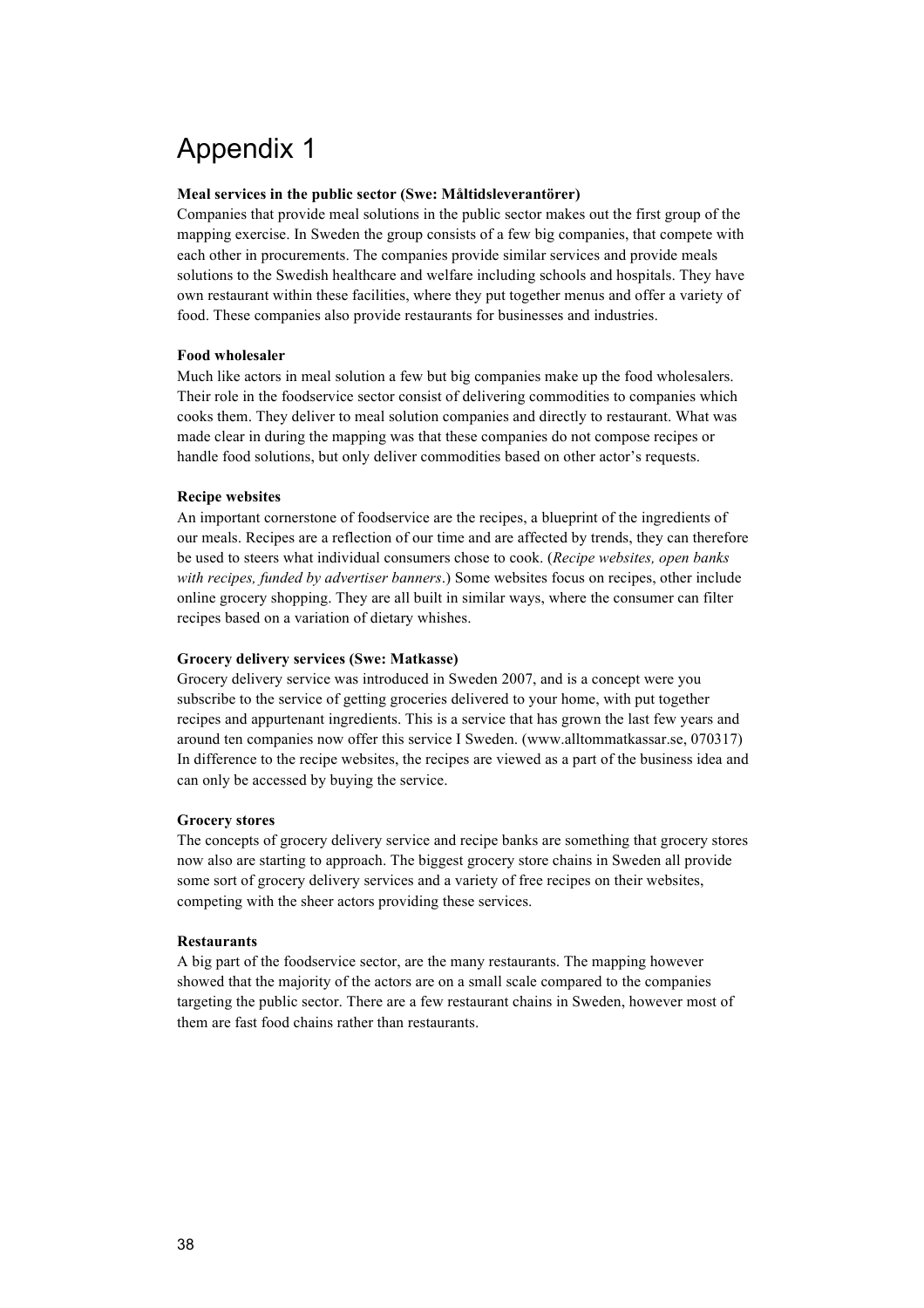## Appendix 2

**Quotes** 

## **1. Challenges**

## **Is sustainability communication different form general communication?**

1.1 "*Actually, there's no big difference, [---] I think that there might have been a big difference before, but that people are now trying to avoid the boring stuff, and instead increase the feelings of lust, simplicity and joy of food"*

Inte så mycket faktiskt, [---] Sen tror jag kanske att man kan säga att det har varit en stor skillnad tidigare, men att man nu försöker få bort det torra så att säga, och istället få det mer lustfyllt, enkelt, matglädje

## **Complexity**

1.2 *"Maybe you can't be too technical in the way you communicate"*

man kanske inte får vara för teknisk i hur man kommunicerar.

1.3 *"Well, there's a lot of areas that require a lot of knowledge to be able to communicate about them or to give guidance [---] So, it's rather those specific questions that we have identified as unable to communicate because it's to complicated. Then everyone turns a blind eye and says we don't give a shit."*

Alltså det finns nog många områden som kräver för mycket kunskap för att kunna kommunicera om det eller för att ge någon vägledning [---] Så det är snarare de frågor som vi ser att det här går inte att prata om för det är för komplicerat. Då blundar alla och säger att när vi skiter i det.

1.4 "*It's not because we don't want to, but rather because [the market, my note] is not ready yet, it's sort of too complicated."*

Det är ju inte för att vi inte vill, utan det är för att det inte riktigt är moget ännu, det är liksom för komplicerat.

## **Noise**

1.5 *"And somehow there is so many messages. And we end up competing between all these good things."*

Det blir så mycket budskap på något sätt. Och det blir som att man konkurrerar mellan alla de här goda tingen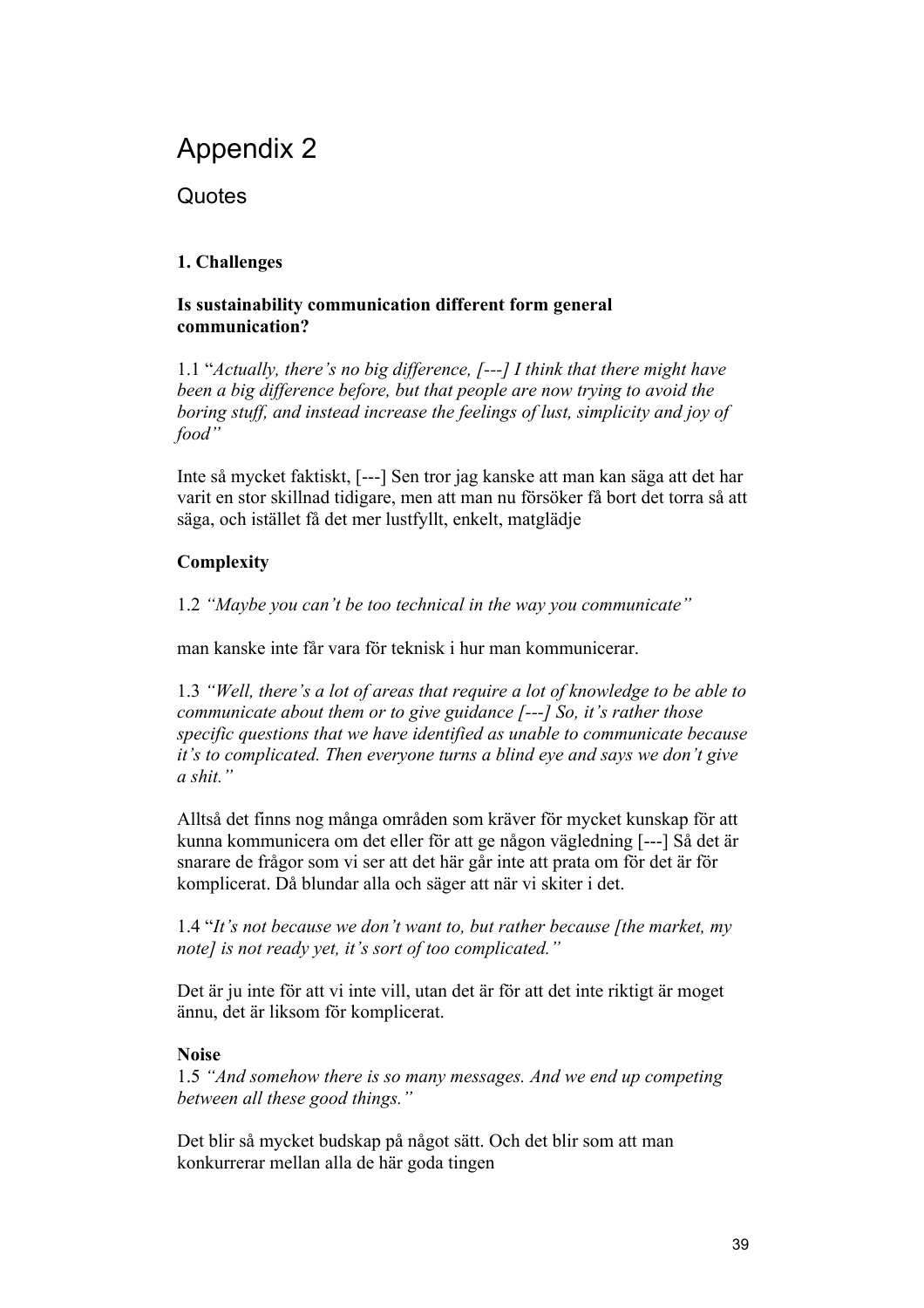1.6 *"We also talk about sustainable fish, certifications, etc. but it becomes somewhat subordinate because of all the white noise out there, it's complicated to communicate everything to the same extent."*

Sen pratar vi ju också hållbar fisk, märkningar, osv men det blir lite underordnat för det är brusigt där ute, det är svårt att kommunicera allting lika mycket.

1.7 *"then again, organic bananas might not be the most important issue"*

Det kanske inte är den viktigaste frågan med ekologiska bananer heller

## **Ominous message**

1.8 *"I find it questionable, as [---] have been communicating, that non organic food is toxic. That is a good example of something we would not say, "That's toxic, don't eat it".*

Men sen tycker jag att det är tveksamt med det här som/…/ har kört på, att oekologisk mat är giftig. Det är en typisk sån grej som vi inte skulle säga, "Det är giftigt, ät inte det".

1.9 *"to try to reach out with information saying that you have to save the world and stop eating meat! there is greater profit in trying to take the positive approach."*

att försöka gå ut med information om att man måste rädda världen och sluta äta kött? Då finns det en större vinning i att ta det positiva varvet runt.

## **Moral pointers**

1.10 *"We work with positive a lot, integrated in all communication [---] never moral pointers, never ever, never ever."*

vi jobbar jättemycket positivt genomsyrat i all kommunikation [---] att aldrig pekpinnar, aldrig någonsin aldrig någonsin

1.11 *"And really, no moral pointers. Or at least very few. I believe that we need to use some No No, otherwise we loose credibility."*

Och verkligen inga pekpinnar. Eller få pekpinnar. Jag tror att man måste ha med sig lite no no's annars blir det ju inte heller trovärdigt.

## **2. Opportunities**

## **Simplicity**

2.1 *"Make it simple, make it convenient for people to make a difference."*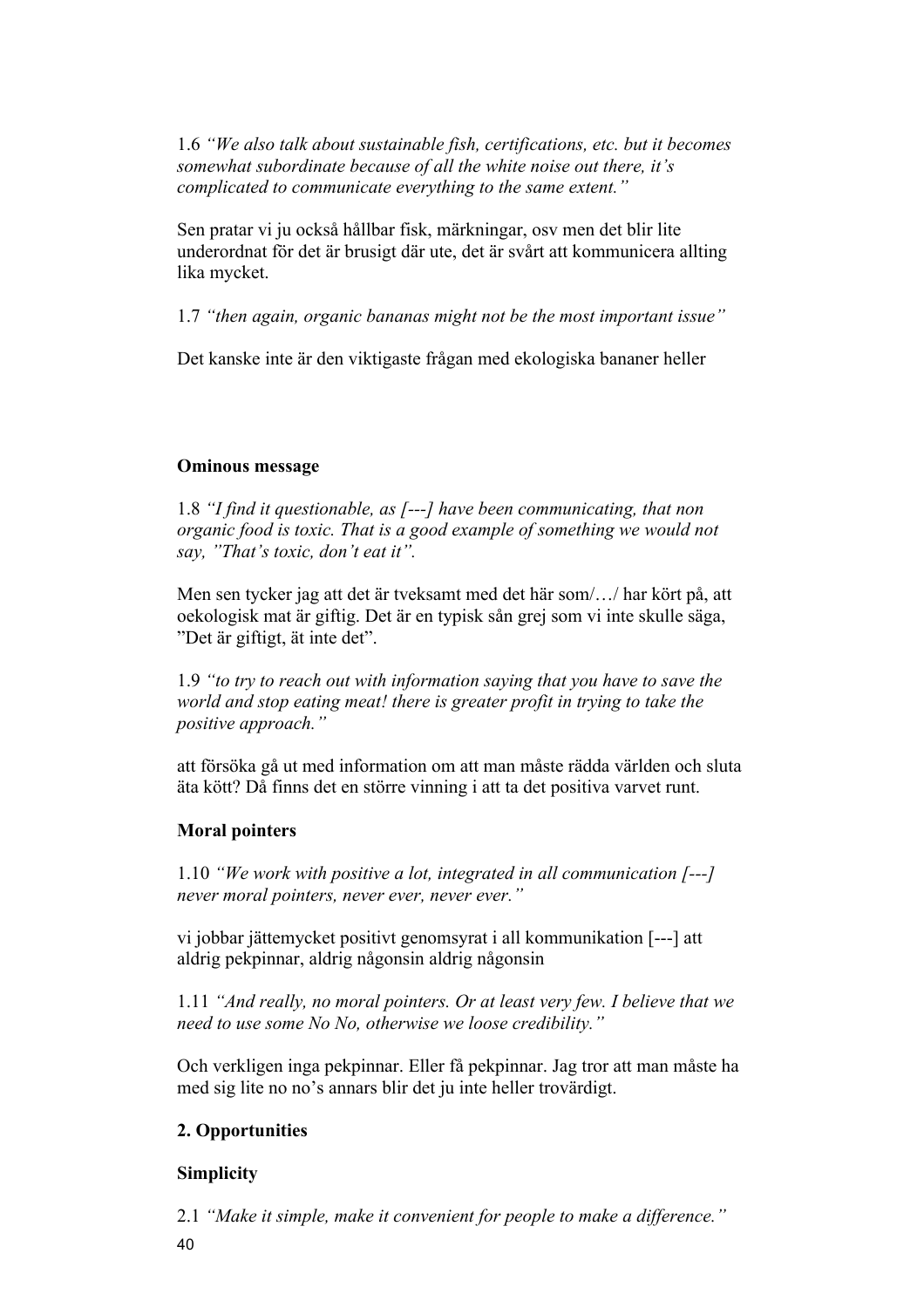Göra det enkelt, göra det smidigt för folk att göra en skillnad.

2.2 *"So we want to make it easy for the customer to chose healthy and sustainable in the restaurant."*

då vill vi göra det enkelt för konsumenten att göra det hälsosamt och hållbart i restaurangen.

## **Positive**

2.3 *"So that it becomes a positive experience instead of you removing something."*

Så att det blir en positiv upplevelse istället för att man bara tar bort någonting.

2.4 *"Our vision, to make everyday life simple and to inspire our customers to simplicity and joy in cooking [---] And hear you can include that, sustainability questions have become more and more frequent in this area the last years."*

Våran vision, att göra vardagen enklare och inspirera våra kunder till enkelhet och en glädje i maten. [---] Och där kan man kopplar på att, det senaste året har hållbarhetsfrågorna blir ju allt mer frekventa förekommande i de frågorna.

2.5 *"I guess that's what we have seen in communication on a general level, that if you start in something positive, while creating a positivism around it and make it into something exciting, fun, tasty, simple and healthy, then it's a lot easier."*

det är väl det vi har sett i kommunikationen generellt att, om man utgår ifrån en positiv alltså skapar en positivism runt det och gör det till något, spännande, roligt, gott, enkelt, nyttigt, då är det mycket lättare

## **Health**

2.6 *"Well it's connected, eating more vegetables and less meat is good for your health and for the climate, so this becomes a really potent incentive"*

Det hänger ju ihop, att äta mer grönsaker och mindre kött är både bra för hälsan och klimatet så det blir en väldigt stark drivkraft.

2.7 *"It's usually the personal wellbeing that is being most valued, so if you use that as a motivator but also that, ah right! it's also good for the climate and my wallet"*

Det är ofta den egna hälsan man värderar högst, så om man har den som en motivator men sen också det att, juste det! är bra för klimatet och min plånbok.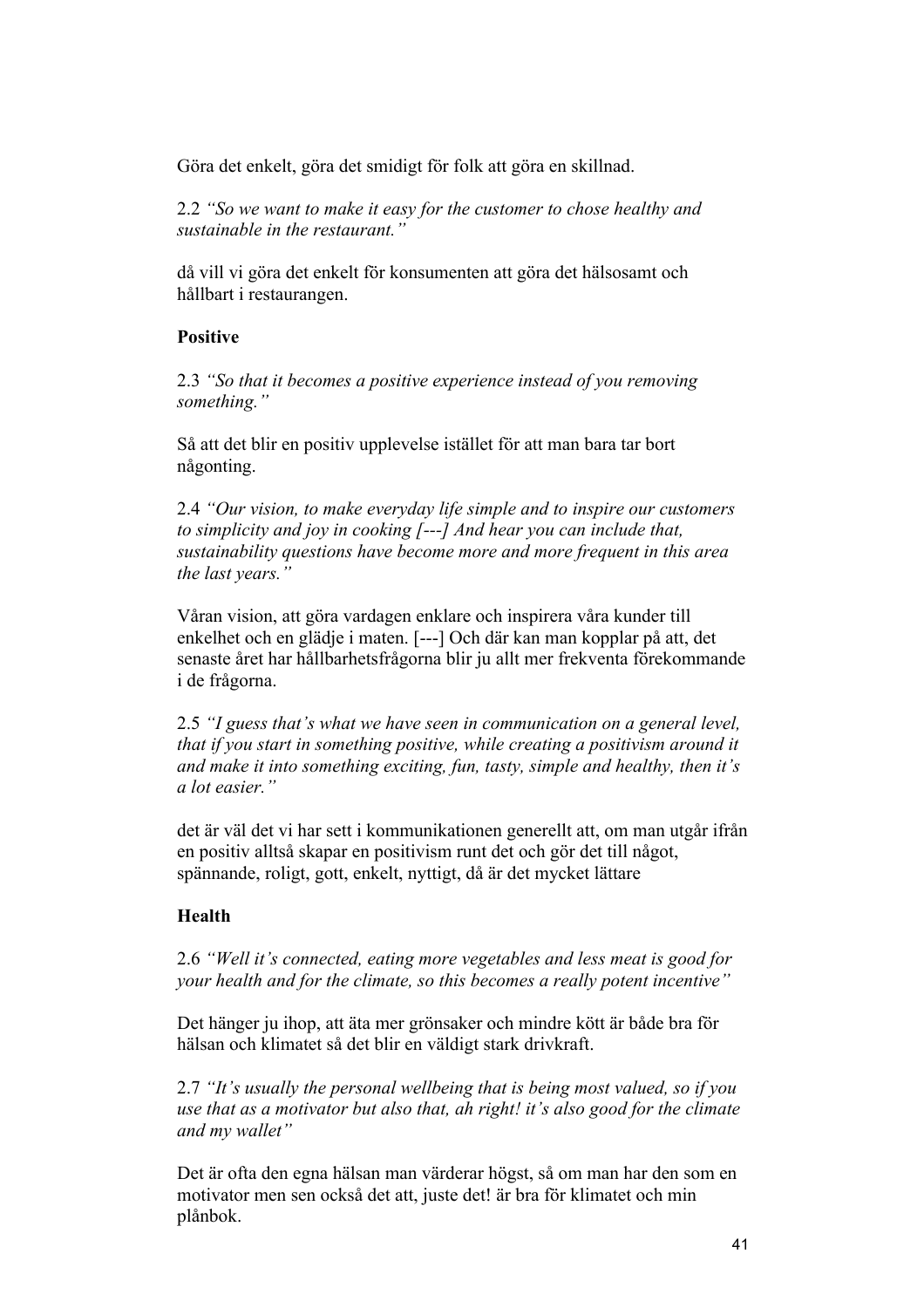## **3. Other findings**

## **Meat**

3.1 *"The vegetarian question divides. There is a strong vegetarian, vegan trend, but I would almost say that it's somewhat polarized because there is also a massive opposition."*

Vegetariska frågan splittrar. Det finns en stark trend för vegetariskt, veganskt men det är nästan så att jag skulle säga att det är lite polariserat för det finns också ett jättestark motstånd

3.2 *"That this is something that actually has a huge impact on our climate [---] that a lot of people love meat and that, you know, this is something we need to reconsider."*

att här är någonting som faktiskt har en väldigt stor påverkan på vårt klimat. [---] att många faktiskt älskar kött och att näe, där måste vi ändå tänka till.

3.3 *"It is hard to get rid of the read meat [---] And it is not something that I am going to deny that we are a commercial company and first and foremost we want satisfied costumers."*

Där är det svårt att få bort det röda köttet [---] Och det är ju inget jag sticker under stolen med att vi är ju ett kommersiellt företag och det är ju den här avvägningen att vi ska ha nöjda kunder

3.4 *"If we are talking with the school board then they would think it's great that we're working with vegetarian food. But if we approach the school kids and say "from now on there will be more vegetarian [---] then they won't eat it. However, if we only say that this is a regular soup, they would be fine with it."*

Talar vi om skolledningen så tycker de att det är jättebra att vi jobbar med vegetarisk kost. Men går vi ut och säger det till skolbarnen att nu har vi mer vegetariskt [---] då kommer de inte äta den. Däremot om vi bara säger att det är en vanlig soppa då kommer de äta den.

## **Trends**

3.5 *"Well, certain topics feel old, things you've talked about before, like legumes, beans and lentils"*

Ja, vissa saker känns ju som gamla, som att man har pratar om tidigare, mycket om baljväxter, bönor och linser.

3.6 *"What's perceived as healthy and what's trendy can vary a lot".* 

vad som är hälsa och vad som är trendigt kan ju variera väldigt mycket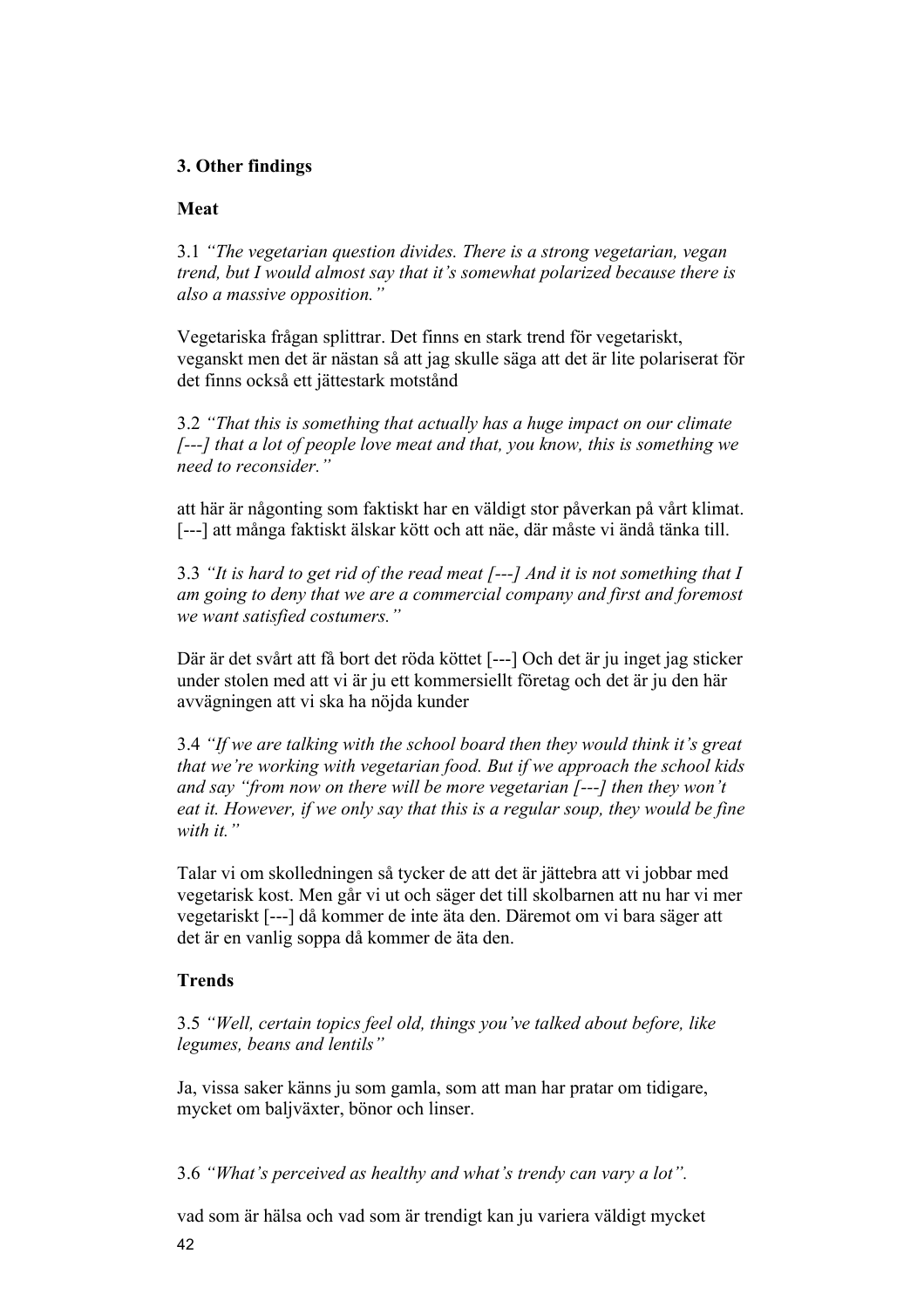3.7 *"And when we spend thousands of working hours on something like that, it would be nice if would get some sort of media coverage, but it's not what's most important."*

Och utifrån det att vi lägger tusentals arbetstimmar på något sånt så vore det ju kul om det gav ett medialt utfall, men det är inte det viktigaste.

## **Purpose of communication**

3.8 *"I think that it's connected with our history and our trademark to want to be greener and a force for good."*

jag tycker det hänger ihop med vår historia och vårt varumärke att vilja vara grönare och godare.

3.9 *"What we market most frequently is to make it simpler for the costumers and to inspire [---] We don't market it as sustainability."* Det vi marknadsför mest är ju att förenkla för kunderna och ge inspiration. [---] Vi marknadsför inte det som miljö

3.10 *"I think it's a bit annoying because we're so far away from what we should, or what we eventually will have to change."*

tycker jag är lite irriterande för att jag tänker att vi ligger så långt ifrån vad vi borde, eller vad vi eventuellt kommer bli tvungna att förändra.

3.11 *"To include it in a weekly menu, or if there's a specific occasion that we're celebrating, world nature yada yada, those kind of days."*

att man bakar in det i en veckomeny, eller om det är någon speciell dag som man firar världsnaturblabla, såna typer av dagar.

3.12 *"avoiding the headline "eat more environmentally friendly" because that would intimidate people. Instead you start with a normal approach to later on include the environmental aspect. You have to be a bit sneaky."*

inte ha rubriken "ät mer miljövänligt" för då kan man skrämma bort folk. Utan man börjar med ett vanligt tilltal och sen kommer man in på miljöbiten. Man får vara lite trixig.

## **Target groups**

3. 13 *"Our customers are conscious, a bit more educated than the average, have higher wages [---] So it's pretty easy to reach out to them with this kind of product."*

Våra besökare är medvetna. Lite mer utbildade än snittet, har lite högre lön, [---] Så det är ganska lätt att nå ut till dem med en sån typ av produkt.